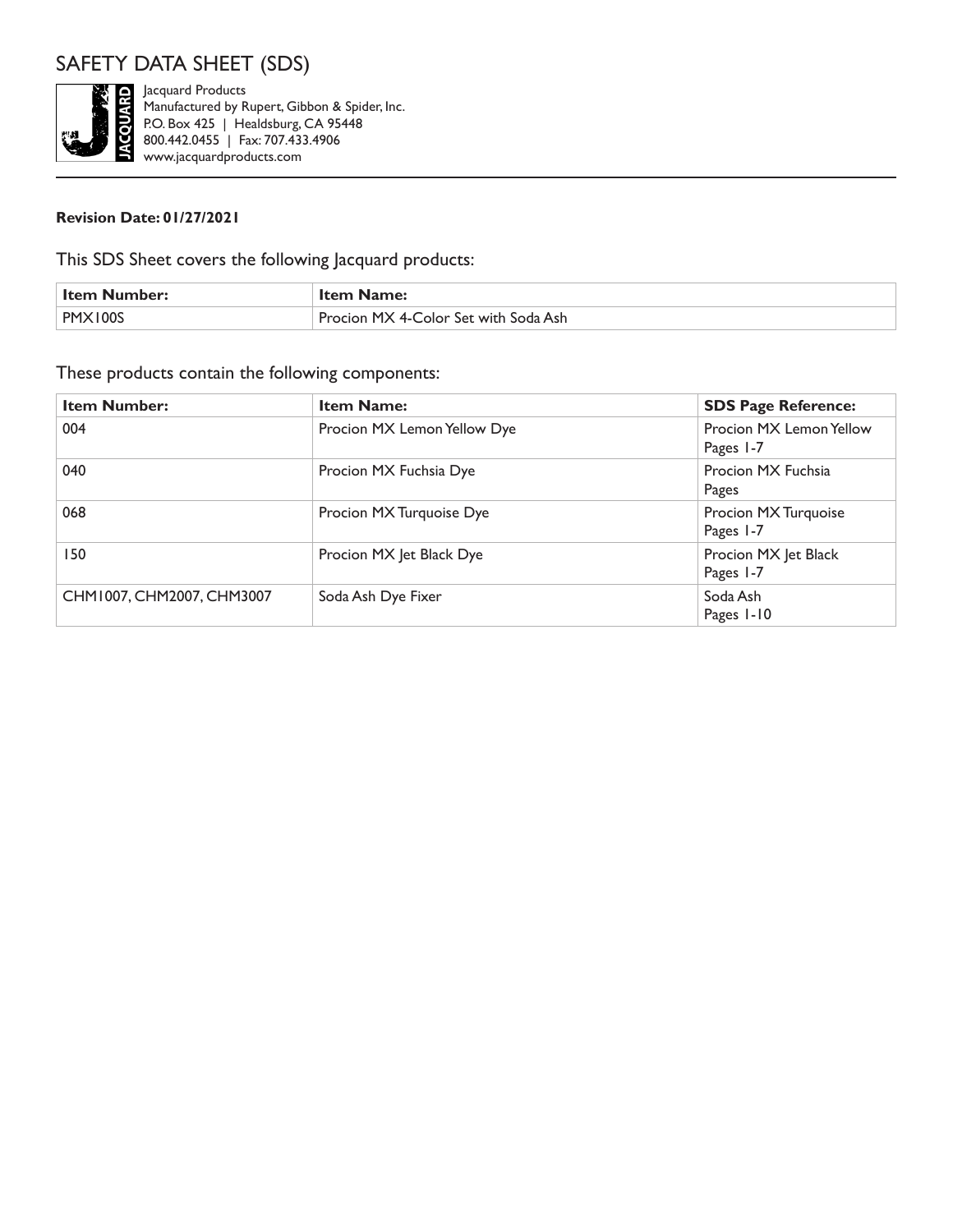

Jacquard Products Manufactured by Rupert, Gibbon & Spider, Inc. P.O. Box 425 | Healdsburg, CA 95448 800.442.0455 | Fax: 707.433.4906 www.jacquardproducts.com

#### **Revision Date: 09/26/2018**

## SECTION 1 - CHEMICAL, PRODUCT & COMPANY INFORMATION

| <b>Product Name:</b>     | <b>PROCION MX DYE - LEMON YELLOW</b>                                                                           |                                                                                                                                                                                                                                                                                                                                                     |  |
|--------------------------|----------------------------------------------------------------------------------------------------------------|-----------------------------------------------------------------------------------------------------------------------------------------------------------------------------------------------------------------------------------------------------------------------------------------------------------------------------------------------------|--|
| Product Number/Code:     | <b>PMX1-PMX3004</b>                                                                                            |                                                                                                                                                                                                                                                                                                                                                     |  |
| <b>Recommended Use:</b>  | Dye for fabric                                                                                                 | Dyes of this type can cause respiratory restrictions/sensitization in some<br>individuals and it is advisable to avoid breathing aerosol and dust. Persons<br>who suffer from asthmatic or breathing problems should not handle<br>these dyes. Recipients of our product must take responsibility for observ-<br>ing existing laws and regulations. |  |
| Description:             | Synthetic Organic Dyes                                                                                         |                                                                                                                                                                                                                                                                                                                                                     |  |
| $Synonym(s)$ :           | Proprietary Reactive Yellow                                                                                    |                                                                                                                                                                                                                                                                                                                                                     |  |
| Restrictions on use:     | None known                                                                                                     |                                                                                                                                                                                                                                                                                                                                                     |  |
| Manufacturer:            | Rupert, Gibbon & Spider, Inc.<br>1147 Healdsburg Ave.<br>Healdsburg, CA 95448<br>I-800-442-0455 / 707-433-9577 |                                                                                                                                                                                                                                                                                                                                                     |  |
| <b>Emergency Number:</b> | Chem Tel, Inc. - Contract #MIS9128344                                                                          |                                                                                                                                                                                                                                                                                                                                                     |  |
|                          | North America:<br>1-800-255-3924                                                                               | International:<br>$1 - 813 - 248 - 0585$                                                                                                                                                                                                                                                                                                            |  |

### SECTION 2 - HAZARD(S) IDENTIFICATION

**This product is not considered to be or contain hazardous chemicals based on evaluations made by our company under the OSHA Hazard Communication Standard, reference 29 CFR 1910.1200. Toxicological Data on Ingredients:** Hazard Classification Physical Hazards: No information available Health Hazards: Eye Irritant Category 2A Skin Sensitizer Category 1 Oral Toxicity **Category 5** Environmental Hazards: No information available **Label Elements** Pictogram: Signal Words: Warning Hazard Statements-EU: H303 May be harmful if swallowed. H317 May cause an allergic skin reaction. H319 Causes eye irritation.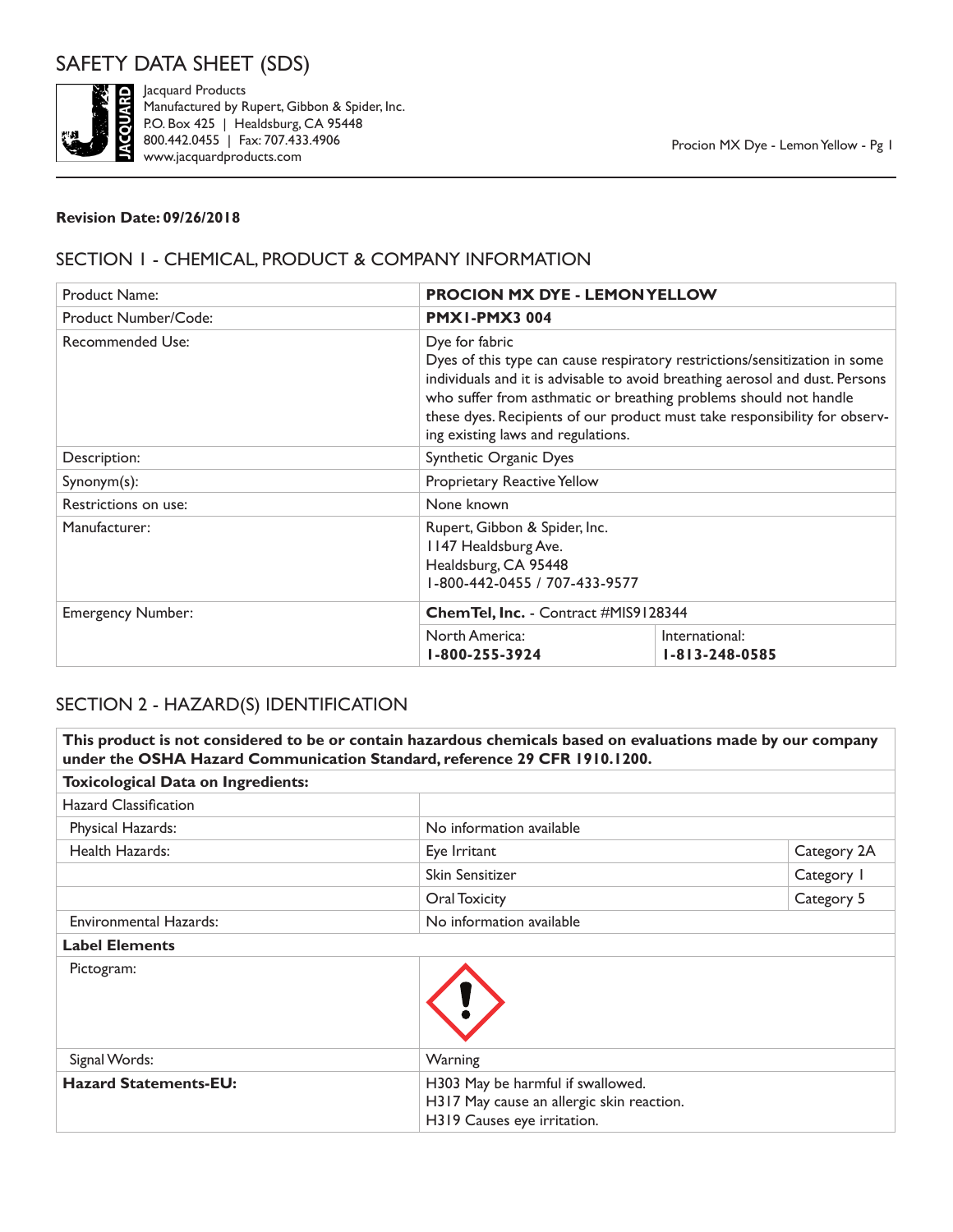| <b>Precautionary Statements-EU:</b> |                                                                                                                                                                                                                                                                                                                                                                                                                                                                                                                                                                     |  |
|-------------------------------------|---------------------------------------------------------------------------------------------------------------------------------------------------------------------------------------------------------------------------------------------------------------------------------------------------------------------------------------------------------------------------------------------------------------------------------------------------------------------------------------------------------------------------------------------------------------------|--|
| Prevention:                         | P260 Do not breath dust/fume/gas/mist/vapors/spray.<br>P264 Wash face, hands and any exposed skin thoroughly after handling.<br>P270 Do not eat, drink or smoke when using this product.<br>P280 Wear protective gloves/protective clothing/eye protection/face<br>protection.                                                                                                                                                                                                                                                                                      |  |
| Response:                           | P305+P351+P338 IF IN EYES: Rinse cautiously with water for 15 minutes.<br>Remove contact lenses, if present and easy to do. Continue rinsing.<br>P337+P313 If eye irritation persists: Get medical advice/attention.<br>P302+ P352 IF ON SKIN: Wash with plenty of soap and water for 15<br>minutes.<br>P332+P313 If skin irritation occurs: Get medical advice/attention.<br>P301+P330+P331 IF SWALLOWED: Rinse mouth, Do NOT induce<br>vomiting.<br>P304+P340 IF INHALED: Remove victim to fresh air and keep at rest in a<br>comfortable position for breathing. |  |

#### SECTION 3 - COMPOSITION / INFORMATION ON INGREDIENTS

| <b>Product</b>                                                         | <b>C.I. Name</b>                   | CAS#                                                                                                                     |
|------------------------------------------------------------------------|------------------------------------|--------------------------------------------------------------------------------------------------------------------------|
| Procion MX Dye 004 Lemon Yellow                                        | <b>Proprietary Reactive Yellow</b> | The exact ingredient percentages and composition<br>of non-hazardous components have been withheld<br>as a trade secret. |
| NOTE: Irritant; possible skin sensitizer. May be harmful if swallowed. |                                    |                                                                                                                          |

#### SECTION 4 - FIRST AID MEASURES

| <b>Description of first aid measures:</b>                          |                                                                                                                                                                                                                                              |  |
|--------------------------------------------------------------------|----------------------------------------------------------------------------------------------------------------------------------------------------------------------------------------------------------------------------------------------|--|
| General information:                                               | Immediately remove all contaminated clothing.                                                                                                                                                                                                |  |
| In the event of skin contact:                                      | Remove all contaminated clothing immediately. Wash immediately with<br>soap and plenty of water. If a temporary skin reaction occurs, it should<br>be treated as allergic contact dermatitis. Launder contaminated clothing<br>before reuse. |  |
| In the event of eye contact:                                       | Wash immediately with large amounts of water for 15 minutes, lifting the<br>upper and lower lids until no evidence of product remains. Get medical<br>attention immediately. Do not wear contact lenses while handling.                      |  |
| In the event of swallowing:                                        | Dilute with water. Get medical attention. Never give fluids or induce<br>vomiting if patient is unconscious or has convulsions.                                                                                                              |  |
| In the event of exposure by inhalation:                            | If inhaled, move to fresh air. If not breathing, give artificial respiration,<br>preferably mouth to mouth. If breathing is difficult, give oxygen. Call a<br>physician.                                                                     |  |
| Most important symptoms and effects, both acute and<br>delayed:    | The most significant symptoms and effects are described in the labeling<br>(see section 2) and/or in section 11.                                                                                                                             |  |
| Indication of any symptoms and effects, both acute and<br>delayed: | No data available.                                                                                                                                                                                                                           |  |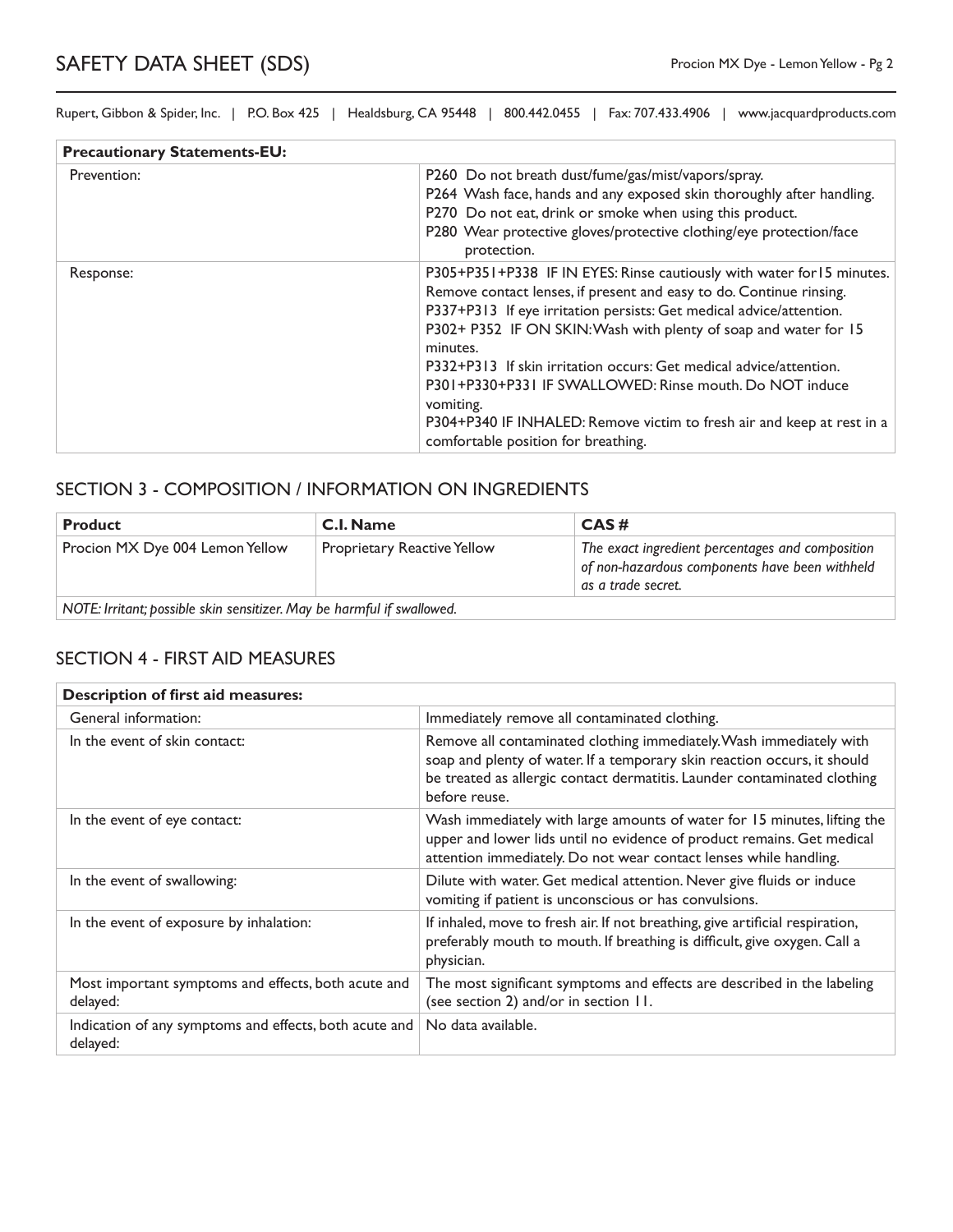#### SECTION 5 - FIREFIGHTING MEASURES

| Flash point:                                                             | Not applicable.                                                                                                                                                                                                                                                                                                                              |
|--------------------------------------------------------------------------|----------------------------------------------------------------------------------------------------------------------------------------------------------------------------------------------------------------------------------------------------------------------------------------------------------------------------------------------|
| Extinguishing media:                                                     | CO <sub>2</sub> , Dry Chemical Foam, Water                                                                                                                                                                                                                                                                                                   |
| Special fire fighting procedures/unusual fire or explo-<br>sion hazards: | Firefighters should be equipped with protective clothing & self-contained<br>breathing apparatus to protect against potentially toxic & irritating fumes.<br>In case of fire or explosion, keep unnecessary people away. Isolate hazard<br>area & any entry. Stay upwind, out of low areas and ventilate closed spac-<br>es before entering. |

#### SECTION 6 - ACCIDENTAL RELEASE MEASURES

| In case material is released/spilled: | Do not empty into drains or waters. Do not touch or walk through the<br>spilled material: stop leak if you can do it without risk. Take up with sand<br>or other non-combustible absorbent material or suitable vacuum and<br>place into labeled sealable containers. |
|---------------------------------------|-----------------------------------------------------------------------------------------------------------------------------------------------------------------------------------------------------------------------------------------------------------------------|
| Reference to other sections:          | For further disposal measures, see section 13.                                                                                                                                                                                                                        |

### SECTION 7 - HANDLING AND STORAGE

| Precautions for safe handling:                                  | In accord with good industrial practice, handle with care and avoid per-<br>sonal contact.                                                                                                |
|-----------------------------------------------------------------|-------------------------------------------------------------------------------------------------------------------------------------------------------------------------------------------|
| Conditions for safe storage including any<br>incompatibilities: | Keep container protected from direct sunlight in a dry, cool and<br>well-ventilated area. Keep the container tightly sealed and away from any<br>incompatible materials (see section 10). |

### SECTION 8 - EXPOSURE CONTROLS / PERSONAL PROTECTION

| <b>Control parameters:</b>                                             |                                                                                                                                                                                                                                                                                                                                                                                                                                                                    |  |
|------------------------------------------------------------------------|--------------------------------------------------------------------------------------------------------------------------------------------------------------------------------------------------------------------------------------------------------------------------------------------------------------------------------------------------------------------------------------------------------------------------------------------------------------------|--|
| General protective measures:                                           | Avoid contact with eyes and skin. Immediately remove all contaminated<br>clothing.                                                                                                                                                                                                                                                                                                                                                                                 |  |
| Occupational exposure limits:                                          | Use local ventilation.                                                                                                                                                                                                                                                                                                                                                                                                                                             |  |
| Exposure controls:                                                     |                                                                                                                                                                                                                                                                                                                                                                                                                                                                    |  |
| Appropriate engineering controls:                                      | Handle with good industrial practices and industrial hygiene. Wash hands<br>after use.                                                                                                                                                                                                                                                                                                                                                                             |  |
| Individual protection measures, such as personal protective equipment: |                                                                                                                                                                                                                                                                                                                                                                                                                                                                    |  |
| Eye/face protection:                                                   | Employees should wear protective eye goggles with side protection<br>shield.                                                                                                                                                                                                                                                                                                                                                                                       |  |
| Skin protection:                                                       | Employees should avoid skin contact by wearing protective clothing.<br>Long sleeve shirts, pants, gloves, e.g. of PVC or nitrile rubber, and boots<br>are recommended. Additional protections such as impervious suits are<br>recommended when the potential for dermal contact is significant. Em-<br>ployees should wash their hands and face before eating and drinking, and<br>shower thoroughly before leaving work. Keep away from food and drink<br>stuffs. |  |
| Respiratory protection:                                                | Inhalation of dust and aerosols must be absolutely prevented by the use<br>of a NIOSH approved dust respirator.                                                                                                                                                                                                                                                                                                                                                    |  |
| Other protection:                                                      | Wear overalls, apron or other protective clothing.                                                                                                                                                                                                                                                                                                                                                                                                                 |  |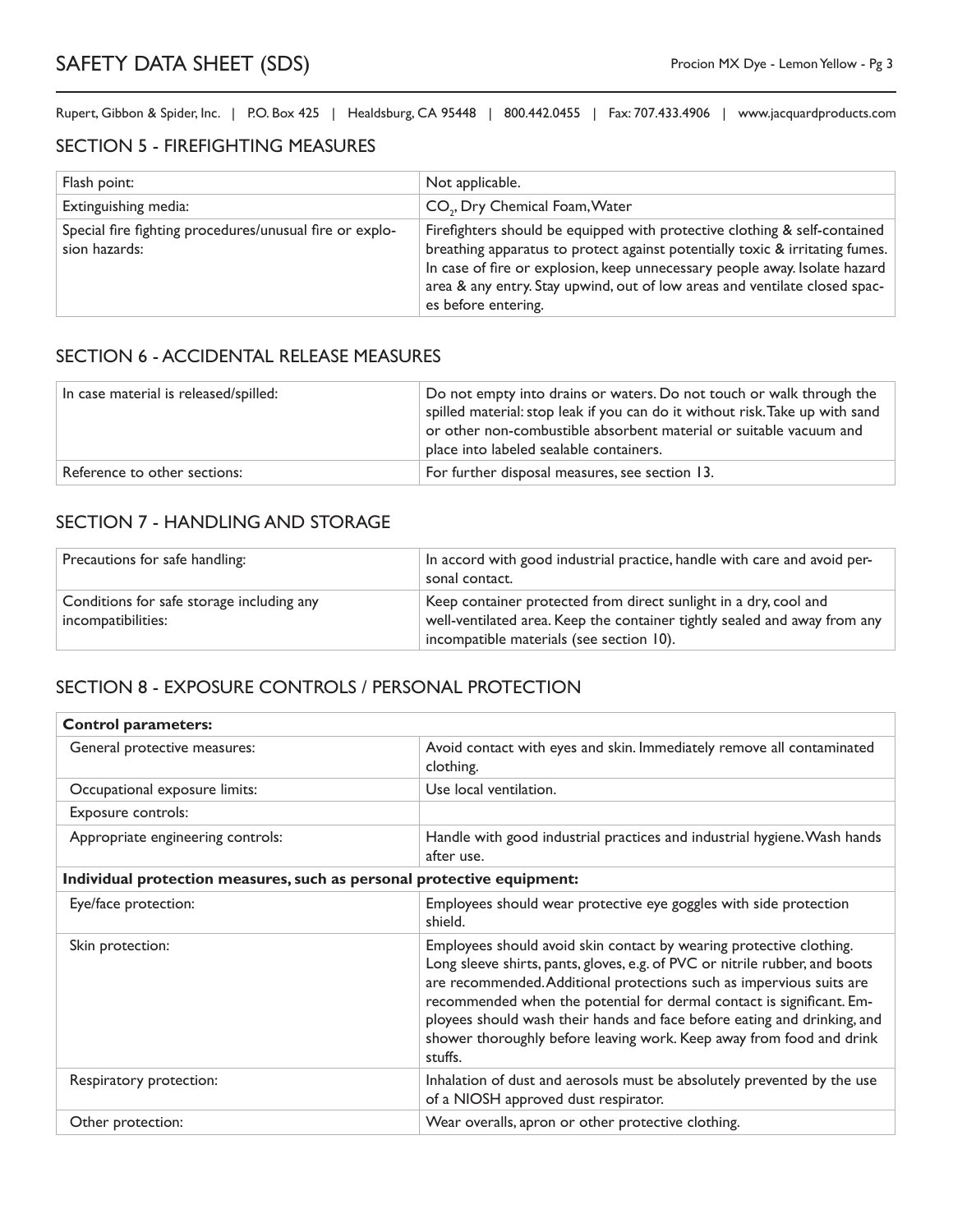#### SECTION 9 - PHYSICAL AND CHEMICAL PROPERTIES

| <b>General information:</b>                             |                                 |  |
|---------------------------------------------------------|---------------------------------|--|
| Product:                                                | Procion MX Dye 004 Lemon Yellow |  |
| C.I. Name:                                              | Proprietary Reactive Yellow     |  |
| Chemical family:                                        | <b>Reactive Dyes</b>            |  |
| Appearance and physical state:                          | Powder                          |  |
| Color:                                                  | Yellow                          |  |
| Type of Odor:                                           | None                            |  |
| Odor Threshold:                                         | N/A                             |  |
| Important health, safety and environmental information: |                                 |  |
| Initial Boiling Point and Boiling Range:                | N/A                             |  |
| Melting Point/Freezing Point:                           | N/A                             |  |
| Flammability Classification:                            | N/A                             |  |
| Flash Point:                                            | N/A                             |  |
| Auto-ignition Temperature:                              | $>240^{\circ}$ C                |  |
| Decomposition Temperature:                              | N/D                             |  |
| Flammability Limits (lower/upper):                      | N/A                             |  |
| Evaporation rate:                                       | N/A                             |  |
| Vapor Pressure:                                         | N/A                             |  |
| Vapor Density (Air=1):                                  | N/A                             |  |
| Octanol/Water Partition Coefficient (low Pow):          | N/D                             |  |
| Specific Gravity:                                       | N/A                             |  |
| <b>Bulk Density:</b>                                    | 500-800 kg/m <sup>3</sup>       |  |
| Water Solubility:                                       | > 100 g/l at 90°C               |  |
| pH:                                                     | $6.5 - 7.0$                     |  |
| Viscosity:                                              | N/A                             |  |
| <b>Explosive Properties:</b>                            | N/A                             |  |
| <b>Oxidizing Properties:</b>                            | N/A                             |  |
| Molecular Formula:                                      | N/A                             |  |
| Molecular Weight:                                       | N/A                             |  |
| Relative Density:                                       | N/A                             |  |
| LEL:                                                    | N/A                             |  |
| % Volatile:                                             | 0.00%                           |  |

# SECTION 10 - STABILITY AND REACTIVITY

| Reactivity:                         | Will not occur                                              |
|-------------------------------------|-------------------------------------------------------------|
| Stability:                          | <b>Stable</b>                                               |
| Possibility of hazardous reactions: | None expected                                               |
| Conditions to avoid:                | Avoid dusting conditions and sparks/flame.                  |
| Incompatible materials:             | <b>None</b>                                                 |
| Thermal decomposition:              | No thermal decomposition when stored and handled correctly. |
| Hazardous decomposition products:   | CO <sub>2</sub> , sulfur oxides, nitrogen oxides            |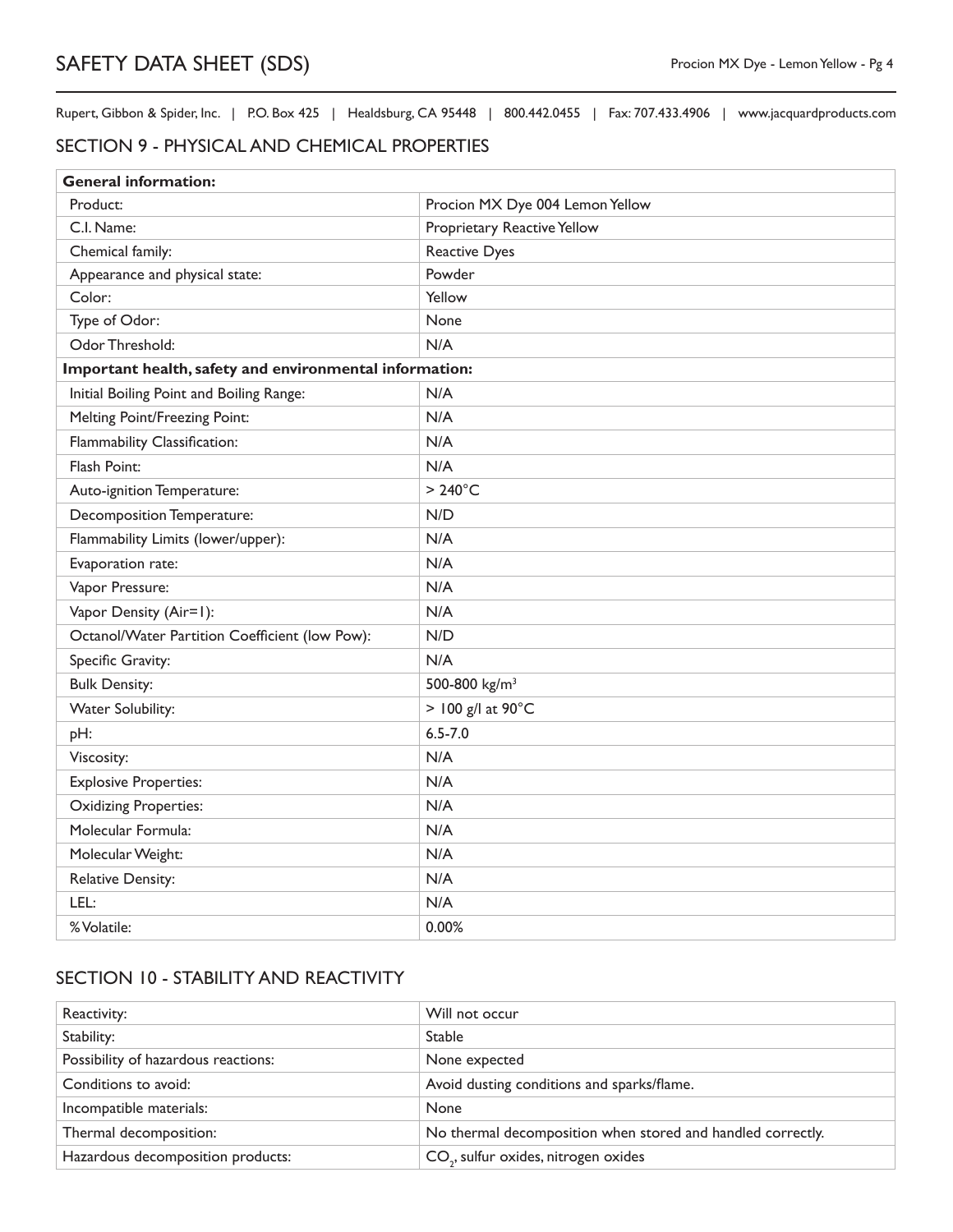## SECTION 11 - TOXICOLOGICAL INFORMATION

| Information on toxicological effects:<br>Acute toxicity (list all possible routes of exposure) |                                                                                                                         |     |
|------------------------------------------------------------------------------------------------|-------------------------------------------------------------------------------------------------------------------------|-----|
| Oral Toxicity (animal):                                                                        | LD50 (Ingestion): >4,000 mg/l (rats)                                                                                    |     |
| Oral Toxicity (fish):                                                                          | LC50 >100 mg/l (96 hour, Oncorhynchus mykiss)                                                                           |     |
| Eye effects:                                                                                   | Irritant (rabbit eye)                                                                                                   |     |
| Skin effects:                                                                                  | Non-irritant (rabbit)                                                                                                   |     |
| Sensitization:                                                                                 | May cause sensitization by skin contact.                                                                                |     |
| Primary route of exposure:                                                                     | Inhalation:                                                                                                             | Yes |
|                                                                                                | Skin contact:                                                                                                           | Yes |
|                                                                                                | Skin absorption:                                                                                                        | No  |
|                                                                                                | Eye contact:                                                                                                            | Yes |
|                                                                                                | Ingestion:                                                                                                              | No  |
| Carcinogen status                                                                              | IARC:                                                                                                                   | No  |
|                                                                                                | NTP:                                                                                                                    | No  |
|                                                                                                | OSHA:                                                                                                                   | No  |
| Chronic effects of overexposure:                                                               | None known                                                                                                              |     |
| Signs and symptoms of overexposure:                                                            | Eye irritant. May cause skin and respiratory tract irritation. Reactive dyes<br>may cause sensitization in some people. |     |
| Medical conditions aggravated:                                                                 | Persons with any pre-existing skin or eye conditions may be more sus-<br>ceptible to the effects of this product.       |     |

### SECTION 12 - ECOLOGICAL INFORMATION

| <b>Toxicity:</b>   |                                       |  |
|--------------------|---------------------------------------|--|
| Biodegradability:  | $< 10\%$                              |  |
| Bacteria Toxicity: | $>$ 10 ml/l (3 hour activated sludge) |  |
| AOX:               | 8.1%                                  |  |
| COD:               | N/D                                   |  |

## SECTION 13 - DISPOSAL CONSIDERATIONS

| <b>Waste treatment methods:</b> |                                                                                                                                                                                                                    |
|---------------------------------|--------------------------------------------------------------------------------------------------------------------------------------------------------------------------------------------------------------------|
| Disposal:                       | If utilization of recycling of product is not possible, it should be disposed<br>of in accordance with existing federal, state and local environmental regu-<br>lations, e.g. by incineration in a suitable plant. |
| Container Disposal:             | Soiled, empty containers are to be treated in the same way as the con-<br>tents.                                                                                                                                   |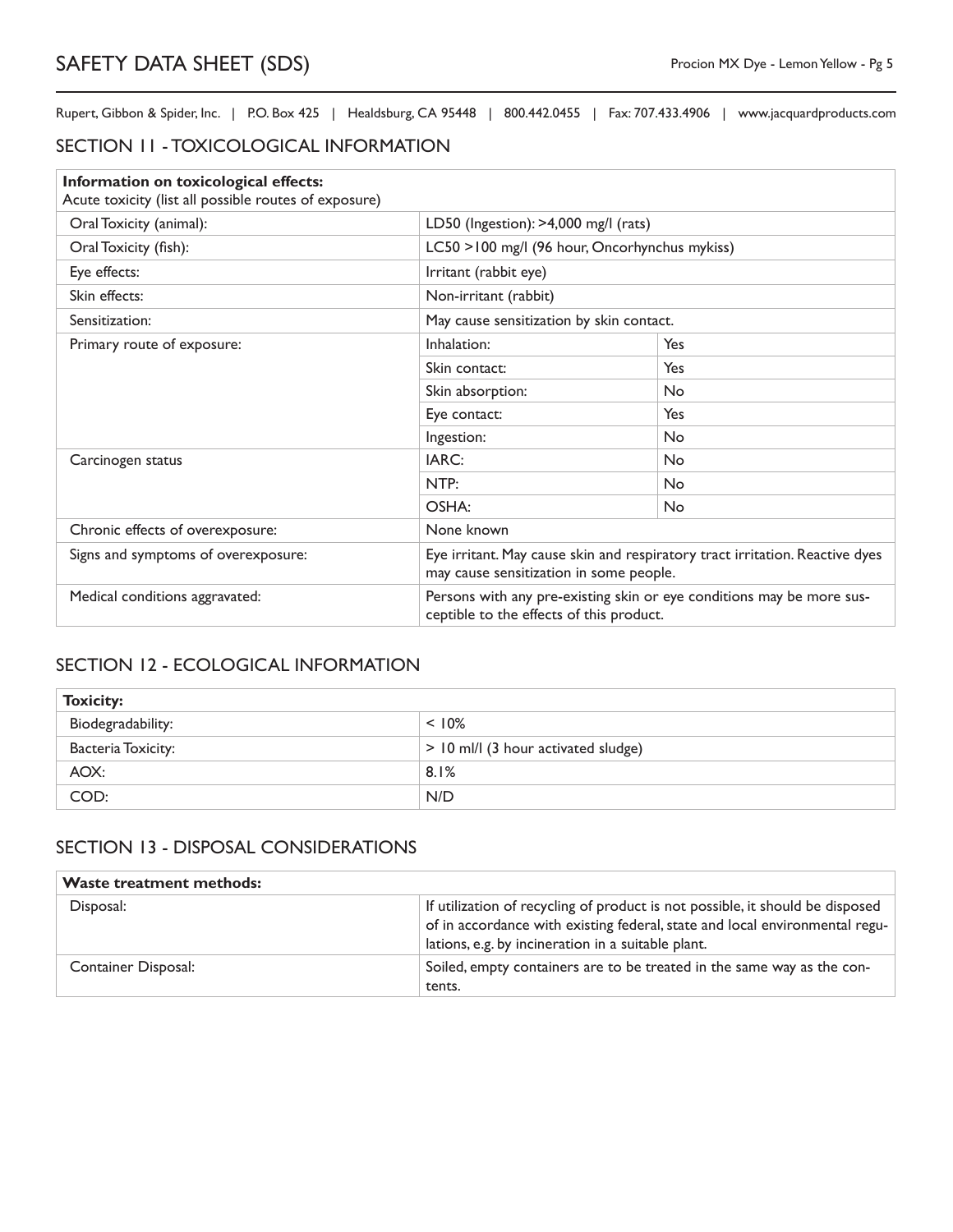#### SECTION 14 - TRANSPORT INFORMATION

| UN Number:                                                         | Not Regulated                                       |
|--------------------------------------------------------------------|-----------------------------------------------------|
| UN proper shipping name:                                           | Non-hazardous Ink Material<br>Frt. Class Package 55 |
| Transport hazard class(es) (DOT, IATA (C, P), IMDG): Not Regulated |                                                     |

## SECTION 15 - REGULATORY INFORMATION

|                        | Safety, health and environmental regulations/legislation specific for the substance or mixture: |                                                                                                                                              |  |
|------------------------|-------------------------------------------------------------------------------------------------|----------------------------------------------------------------------------------------------------------------------------------------------|--|
| <b>US Regulations:</b> |                                                                                                 |                                                                                                                                              |  |
| TSCA:                  |                                                                                                 | The components of this product are listed on the TSCA Inventory.                                                                             |  |
| <b>SARA 313:</b>       | quirements under 40 CFR 372.                                                                    | This product is not subject to SARA Title III Section 313 reporting re-                                                                      |  |
| <b>SARA 312:</b>       | Immediate (acute) health hazard:                                                                | Yes                                                                                                                                          |  |
|                        | Delayed (chronic) health hazard:                                                                | Yes                                                                                                                                          |  |
|                        | Fire hazard:                                                                                    | <b>No</b>                                                                                                                                    |  |
|                        | Sudden Release of Pressure:                                                                     | No.                                                                                                                                          |  |
|                        | Reactivity:                                                                                     | <b>No</b>                                                                                                                                    |  |
| Other regulations:     |                                                                                                 | This product is not subject to the German Ordinance than bans certain<br>azo dyes or the 19th Amendment of the Council Directive 76/769/EEC. |  |

#### SECTION 16 - OTHER INFORMATION

## **HMIS Hazard ID:** Health: 2 Flammability: 1 Physical hazard: 0 Personal Protection: E Hazard rating: 0 - Minimal; 1 - Slight; 2 - Moderate; 3 - Serious; 4 - Severe; \*Chronic health effect

#### **Disclaimer:**

The information contained in this SDS is based on data from sources considered to be reliable but Rupert, Gibbon & Spider, Inc. does not guarantee the accuracy or completeness thereof. Rupert, Gibbon & Spider, Inc. urges each customer or recipient of this SDS to study it carefully to become aware of and understand the hazards associated with this product. The reader should consider consulting reference works or individuals who are experts in ventilation, toxicology or fire and understand the data in this SDS.

#### **Revision Date: 09/26/2018**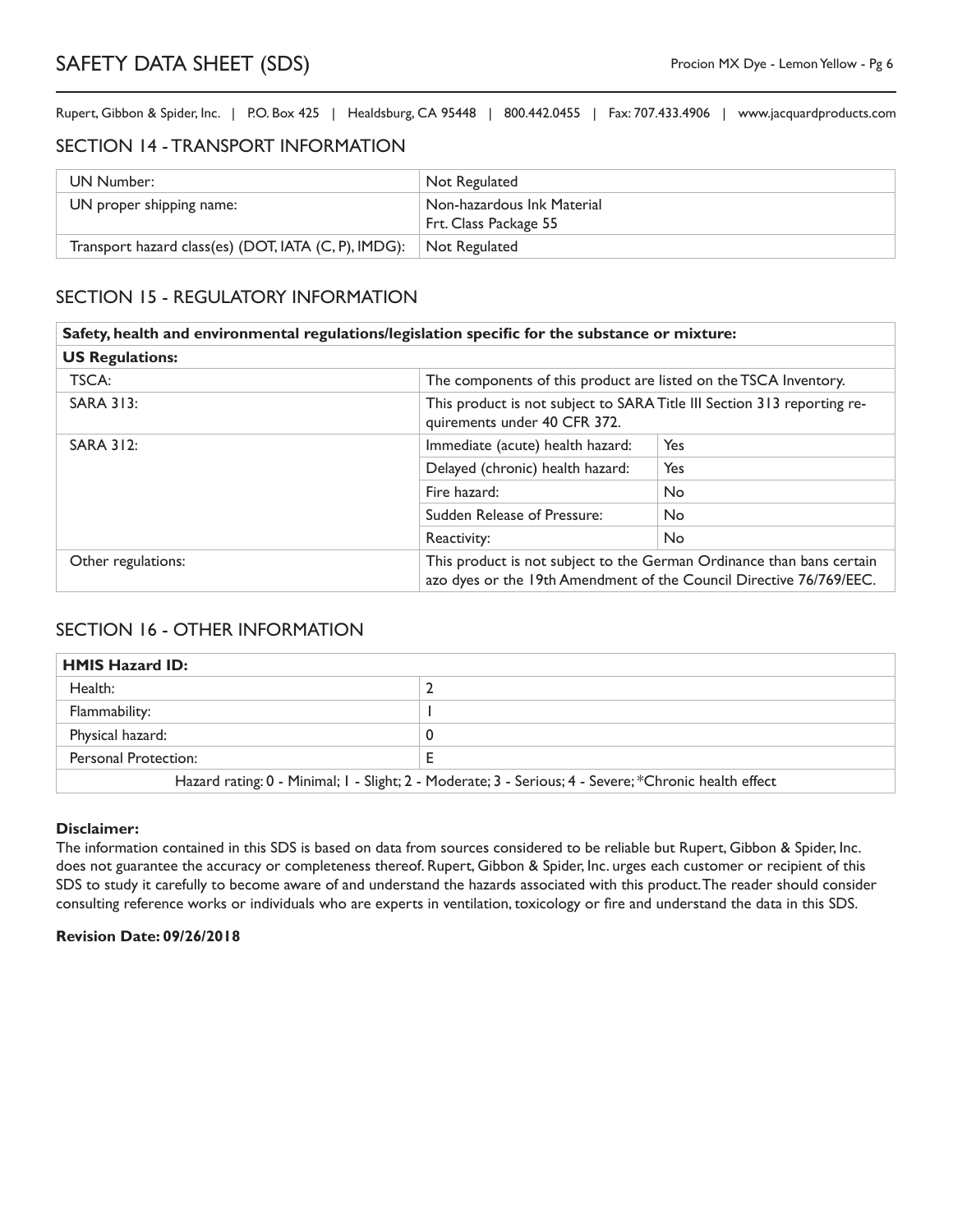Rupert, Gibbon & Spider, Inc. | P.O. Box 425 | Healdsburg, CA 95448 | 800.442.0455 | Fax: 707.433.4906 | www.jacquardproducts.com

| <b>Abbreviations:</b> |                                                                                                                                                                |
|-----------------------|----------------------------------------------------------------------------------------------------------------------------------------------------------------|
| <b>ACGIH</b>          | American Conference of Governmental Industrial Hygienists                                                                                                      |
| <b>ADR</b>            | International carriage of Dangerous goods by Road                                                                                                              |
| <b>AICS</b>           | Australian Inventory of Chemical Substances                                                                                                                    |
| <b>ATE</b>            | <b>Acute Toxicity Estimate</b>                                                                                                                                 |
| <b>BfR</b>            | Bundesinstitut für Risikobewertung recommendations for food contact materials                                                                                  |
| <b>BCF</b>            | <b>Bioconcentration Factor</b>                                                                                                                                 |
| BOD <sub>5</sub>      | 5-day Biochemical Oxygen Demand                                                                                                                                |
| <b>CERCLA</b>         | Comprehensive Environmental Response, Compensation and Liability Act                                                                                           |
| <b>CLP</b>            | Classification, Labeling and Packaging regulation                                                                                                              |
| <b>COD</b>            | Chemical Oxygen Demand DOT<br>Department of Transportation DSL<br>Domestic Substances List                                                                     |
| <b>EINECS</b>         | European Inventory of Existing Chemical Substances                                                                                                             |
| <b>ECL</b>            | Existing Chemicals List (Korea)                                                                                                                                |
| <b>ENCS</b>           | Existing and New Chemical Substances Inventory (Japan)                                                                                                         |
| <b>EN 689</b>         | Workplace atmospheres - Guidance for the assessment of exposure by inhalation to chemical<br>agents for comparison with limit values and measurement strategy. |
| <b>ERG</b>            | <b>Emergency Response Guide</b>                                                                                                                                |
| <b>GHS</b>            | Globally Harmonized System                                                                                                                                     |
| <b>HMIS</b>           | Hazardous Materials Information System IARC<br>International Agency for Research on Cancer IATA<br>International Air Transport Association                     |
| <b>ICAO</b>           | International Civil Aviation Organization IDLH<br>Immediately Dangerous to Life and Health IMDG<br>International Maritime Dangerous Goods                      |
| LD50                  | Lethal Dose to 50% of test animal population                                                                                                                   |
| <b>MAK</b>            | Maximale Arbeitsplatz Konzentration                                                                                                                            |
| <b>NTP</b>            | National Toxicology Program                                                                                                                                    |
| <b>OEL</b>            | Occupational Exposure Limit                                                                                                                                    |
| <b>OSHA</b>           | Occupational Safety & Health Administration                                                                                                                    |
| <b>PBT</b>            | Persistent, Bioaccumulative and Toxic vPvB Very Persistent and Very Bioaccumulative PEL Permissible<br>exposure limit                                          |
| <b>PICCS</b>          | Philippine Inventory of Commercial Chemical Substances                                                                                                         |
| <b>PNEC</b>           | Predicted No Effect Concentration                                                                                                                              |
| <b>REACH</b>          | Registration, Evaluation and Authorization of Chemical Substances                                                                                              |
| <b>RID</b>            | International carriage of dangerous goods by Rail SARA<br>Superfund Amendments and Reauthorization Act STEL Short Term<br><b>Exposure Limit</b>                |
| <b>SVHC</b>           | Substance of Very High Concern                                                                                                                                 |
| <b>TLV</b>            | <b>Threshold Limit Value</b>                                                                                                                                   |
| <b>TSCA</b>           | <b>Toxic Substances Control Act</b>                                                                                                                            |
| <b>TWA</b>            | Time Weighted Average                                                                                                                                          |
| <b>VOC</b>            | Volatile Organic Compound                                                                                                                                      |
| <b>WGK</b>            | Wassergefahrdungsklasse (Water Hazard Class) WHMIS<br>Workplace Hazardous Material Identification System                                                       |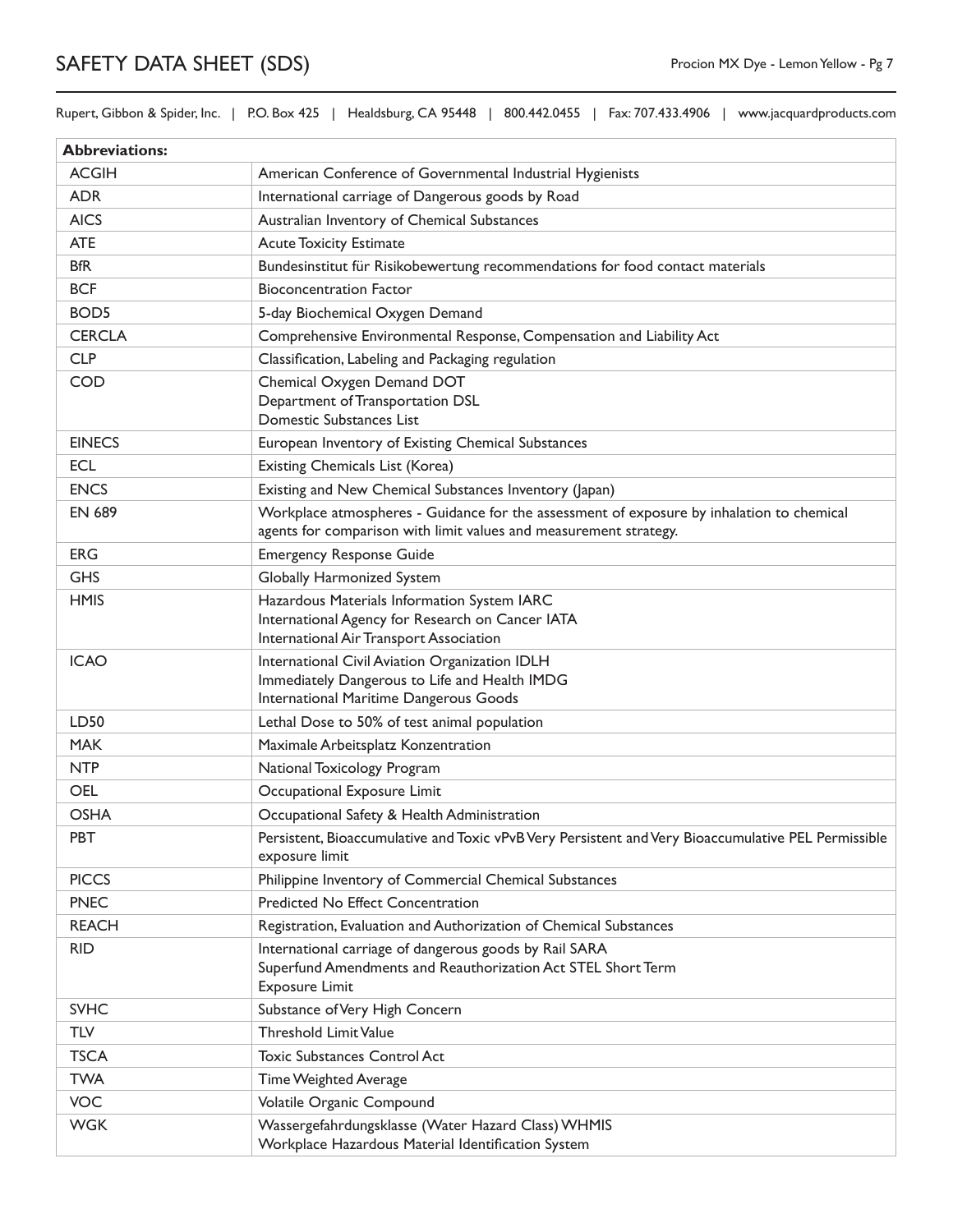

Jacquard Products Manufactured by Rupert, Gibbon & Spider, Inc. P.O. Box 425 | Healdsburg, CA 95448 800.442.0455 | Fax: 707.433.4906 www.jacquardproducts.com

#### **Revision Date: 06/06/2018**

### SECTION 1 - CHEMICAL, PRODUCT & COMPANY INFORMATION

| Product Name:            | <b>PROCION MX DYE - FUCHSIA</b>              |                                                                |  |
|--------------------------|----------------------------------------------|----------------------------------------------------------------|--|
| Product Number/Code:     | <b>PMX1-PMX3 040</b>                         |                                                                |  |
| Recommended Use:         | Dye for fabric                               |                                                                |  |
| Description:             | Synthetic Organic Dyes                       |                                                                |  |
| $Symonym(s)$ :           | <b>AZO Reactive Dye</b>                      |                                                                |  |
| Restrictions on use:     | None known                                   |                                                                |  |
| Manufacturer:            | 1147 Healdsburg Ave.<br>Healdsburg, CA 95448 | Rupert, Gibbon & Spider, Inc.<br>1-800-442-0455 / 707-433-9577 |  |
| <b>Emergency Number:</b> | Chem Tel, Inc. - Contract #MIS9128344        |                                                                |  |
|                          | North America:<br>1-800-255-3924             | International:<br>$1 - 813 - 248 - 0585$                       |  |

# SECTION 2 - HAZARD(S) IDENTIFICATION

|                                           | This product is not considered to be or contain hazardous chemicals based on evaluations made by our company<br>under the OSHA Hazard Communication Standard, reference 29 CFR 1910.1200. |                                                                                                                                                                                                                                                                    |  |
|-------------------------------------------|-------------------------------------------------------------------------------------------------------------------------------------------------------------------------------------------|--------------------------------------------------------------------------------------------------------------------------------------------------------------------------------------------------------------------------------------------------------------------|--|
| <b>Toxicological Data on Ingredients:</b> |                                                                                                                                                                                           |                                                                                                                                                                                                                                                                    |  |
| <b>Hazard Classification</b>              |                                                                                                                                                                                           |                                                                                                                                                                                                                                                                    |  |
| Physical Hazards:                         |                                                                                                                                                                                           |                                                                                                                                                                                                                                                                    |  |
| Health Hazards:                           | Eye Irritant<br>Skin Irritant<br><b>Oral Toxicity</b>                                                                                                                                     | Category 2B<br>Category 3<br>Category 5                                                                                                                                                                                                                            |  |
| <b>Environmental Hazards:</b>             | <b>Chronic Aquatic Toxicity</b>                                                                                                                                                           | Category 3                                                                                                                                                                                                                                                         |  |
| <b>Label Elements</b>                     |                                                                                                                                                                                           |                                                                                                                                                                                                                                                                    |  |
| Pictogram:                                | None                                                                                                                                                                                      |                                                                                                                                                                                                                                                                    |  |
| Signal Words:                             | Warning                                                                                                                                                                                   |                                                                                                                                                                                                                                                                    |  |
| <b>Hazard Statements-EU:</b>              | H316 Causes mild skin irritation<br>H320 Causes eye irritation<br>H303 May be harmful if swallowed                                                                                        | H412 Harmful to aquatic life with long-lasting effects                                                                                                                                                                                                             |  |
| <b>Precautionary Statements-EU:</b>       |                                                                                                                                                                                           |                                                                                                                                                                                                                                                                    |  |
| Prevention:                               | protection.<br>P273 Avoid release to the environment.                                                                                                                                     | P264 Wash face, hands, and any exposed skin thoroughly after handling.<br>P280 Wear protective gloves/ protective clothing/eye protection/face<br>P270 Do not eat, drink, or smoke when using this product.<br>P260 Do not breath dust/fume/gas/mist/vapors/spray. |  |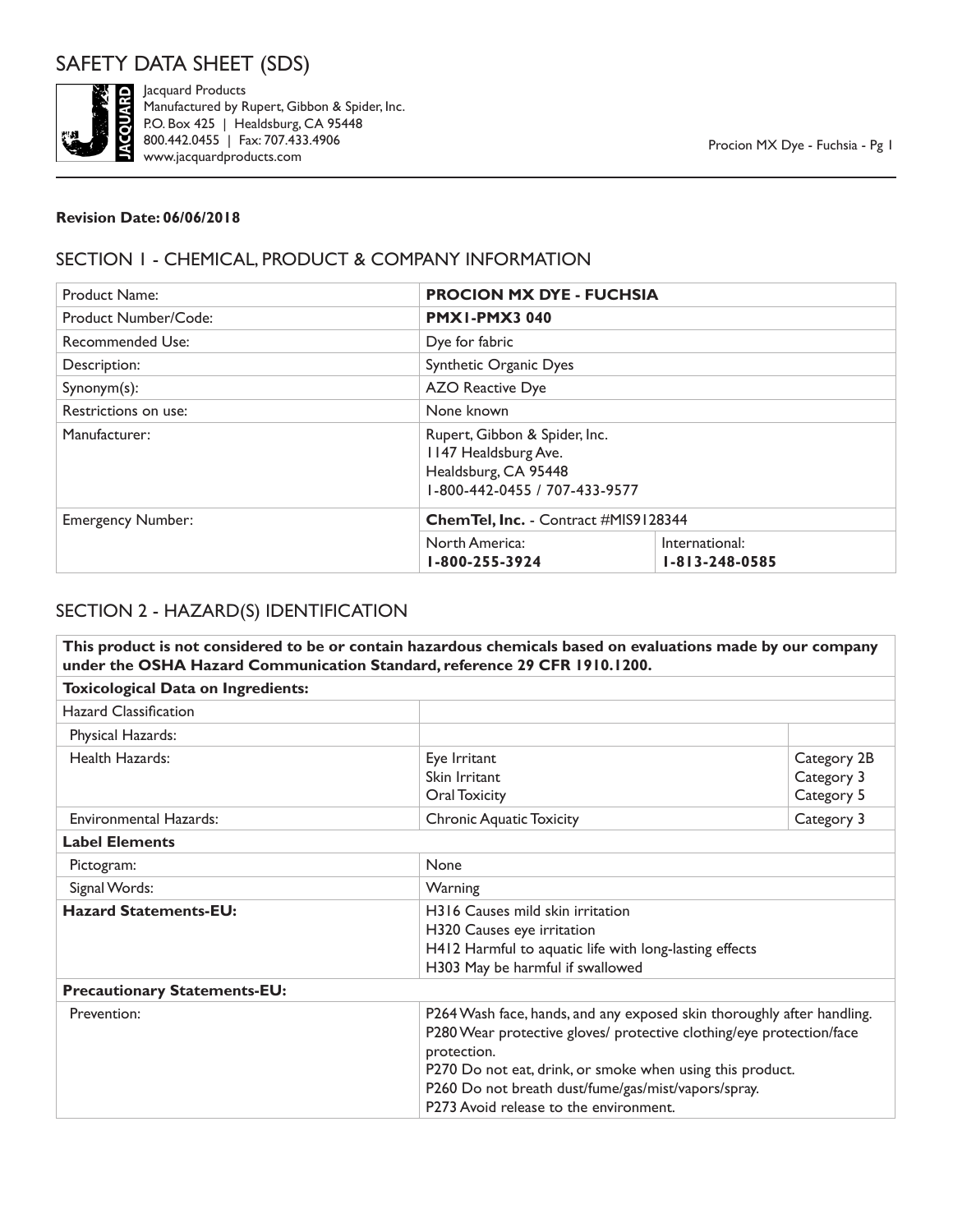| Response: | P305 + P351 + P338 IF IN EYES: Rinse cautiously with water for 15 min-<br>utes. Remove contact lenses, if present and easy to do. Continue rinsing.<br>P337 + P313 If eye irritation persists: Get medical advice/attention.<br>P302 + P352 IF ON SKIN: Wash with plenty of soap and water for 15<br>minutes.<br>P332 + P313 If skin irritation occurs: Get medical advice/attention.<br>P301 + P330 + P331 IF SWALLOWED: Rinse mouth. Do NOT induce<br>vomiting.<br>P304 + P340 IF INHALED: Remove victim to fresh air and keep at rest in<br>a comfortable position for breathing. |
|-----------|--------------------------------------------------------------------------------------------------------------------------------------------------------------------------------------------------------------------------------------------------------------------------------------------------------------------------------------------------------------------------------------------------------------------------------------------------------------------------------------------------------------------------------------------------------------------------------------|

## SECTION 3 - COMPOSITION / INFORMATION ON INGREDIENTS

| <b>Product</b>                                                                                                     | C.I. Name        | CAS# |
|--------------------------------------------------------------------------------------------------------------------|------------------|------|
| Procion MX Dye 040 Fuchsia                                                                                         | AZO Reactive Dye |      |
| Proprietary Reactive Red Eye and skin irritant.                                                                    |                  |      |
| Harmful to aquatic life with long lasting effects.                                                                 |                  |      |
| The exact ingredient percentages and composition of non-hazardous components have been withheld as a trade secret. |                  |      |

#### SECTION 4 - FIRST AID MEASURES

| <b>Description of first aid measures:</b>                          |                                                                                                                                                                                                                                              |  |
|--------------------------------------------------------------------|----------------------------------------------------------------------------------------------------------------------------------------------------------------------------------------------------------------------------------------------|--|
| General information:                                               | Immediately remove all contaminated clothing.                                                                                                                                                                                                |  |
| In the event of skin contact:                                      | Remove all contaminated clothing immediately. Wash immediately with<br>soap and plenty of water. If a temporary skin reaction occurs, it should<br>be treated as allergic contact dermatitis. Launder contaminated clothing<br>before reuse. |  |
| In the event of eye contact:                                       | Wash immediately with large amounts of water for 15 minutes, lifting the<br>upper and lower lids until no evidence of product remain. Get medical<br>attention immediately. Do not wear contact lenses while handling.                       |  |
| In the event of swallowing:                                        | Dilute with water. Get medical attention. Never give fluids or induce<br>vomiting if patient is unconscious or has convulsions.                                                                                                              |  |
| In the event of exposure by inhalation:                            | If inhaled, remove to fresh air. If not breathing, give artificial respiration,<br>preferably mouth to mouth. If breathing is difficult, give oxygen. Call a<br>physician.                                                                   |  |
| Most important symptoms and effects, both acute and<br>delayed:    | The most significant symptoms and effects are described in the labeling<br>(see section 2) and/or in section 11.                                                                                                                             |  |
| Indication of any symptoms and effects, both acute and<br>delayed: | No data available                                                                                                                                                                                                                            |  |

### SECTION 5 - FIREFIGHTING MEASURES

| Flash point:                                                          | Not applicable                                                                                                                                                                                                                                                                                                                                |
|-----------------------------------------------------------------------|-----------------------------------------------------------------------------------------------------------------------------------------------------------------------------------------------------------------------------------------------------------------------------------------------------------------------------------------------|
| Extinguishing media:                                                  | Dry Chemical Foam Water Fog. (Do not use CO2).                                                                                                                                                                                                                                                                                                |
| Special firefighting procedures/unusual fire or explosion<br>hazards: | Firefighters should be equipped with protective clothing & self-contained<br>breathing apparatus to protect against potentially toxic & irritating fumes.<br>In case of fire or explosion, keep unnecessary people away. Isolate hazard<br>area & any entry. Stay upwind, out of low areas, and ventilate closed spac-<br>es before entering. |
| Additional information:                                               | Avoid dusting conditions. May form explosive dust mixtures with air.                                                                                                                                                                                                                                                                          |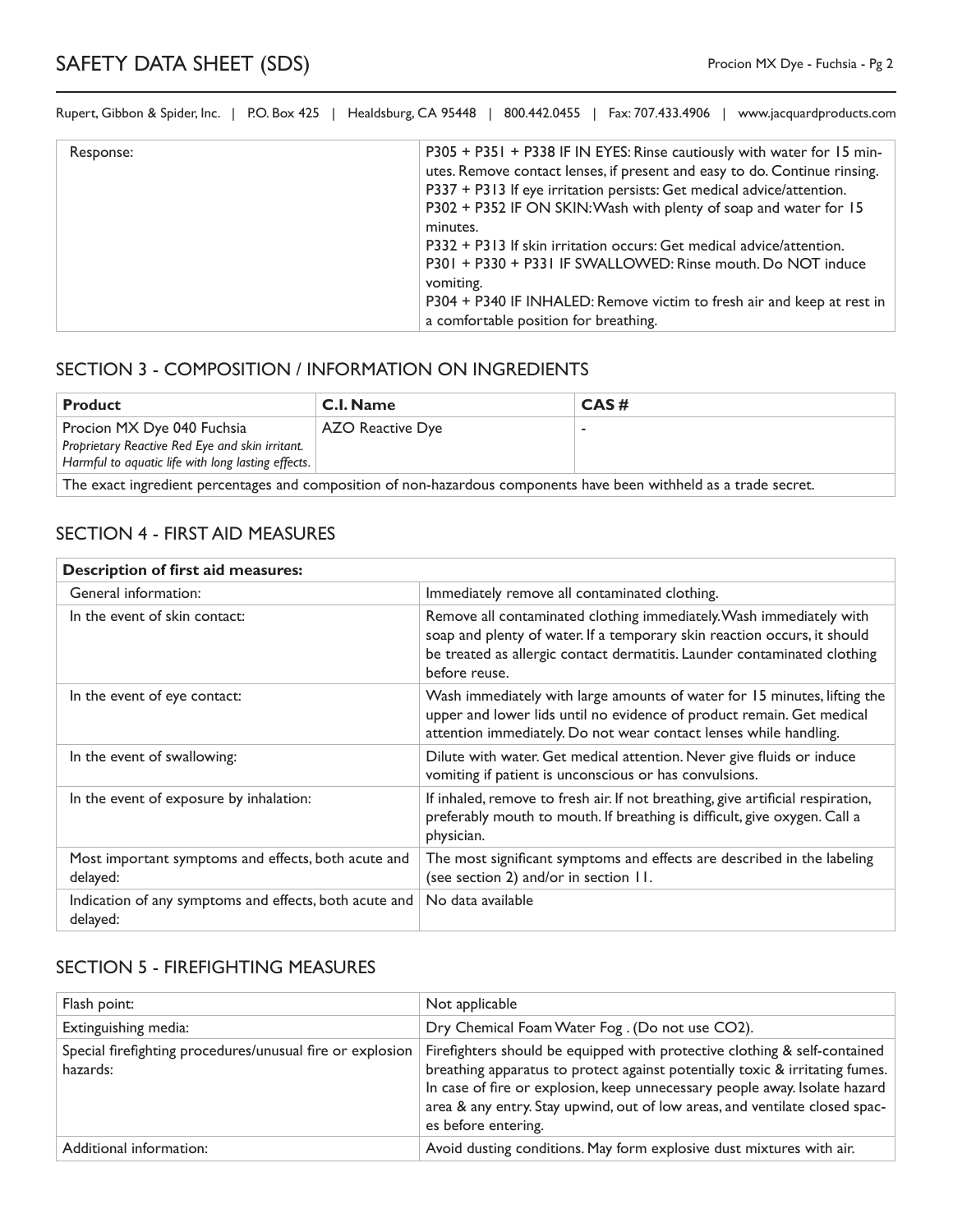#### SECTION 6 - ACCIDENTAL RELEASE MEASURES

| In case material is released/spilled: | Avoid formation and deposition of dust. Do not empty into drains or<br>waters. Do not touch or walk through the spilled material: stop leak if<br>you can do it without risk. Take up with sand or other non-combustible<br>absorbent material or suitable vacuum and place into labeled sealable<br>containers. |
|---------------------------------------|------------------------------------------------------------------------------------------------------------------------------------------------------------------------------------------------------------------------------------------------------------------------------------------------------------------|
| Reference to other sections:          | For further disposal measures, see section 13.                                                                                                                                                                                                                                                                   |

### SECTION 7 - HANDLING AND STORAGE

| Precautions for safe handling:                                  | In accord with good industrial practice. Handle with care and avoid per-<br>sonal contact.                                                                                                     |
|-----------------------------------------------------------------|------------------------------------------------------------------------------------------------------------------------------------------------------------------------------------------------|
| Conditions for safe storage including any<br>incompatibilities: | Keep container protected from direct sunlight in a dry, cool and in a<br>well-ventilated area. Keep the container tightly sealed and away from any<br>incompatible materials (see Section 10). |

## SECTION 8 - EXPOSURE CONTROLS / PERSONAL PROTECTION

| <b>Control parameters:</b>                                             |                                                                                                                                                                                                                                                                                                                                                                                                                                                                  |  |
|------------------------------------------------------------------------|------------------------------------------------------------------------------------------------------------------------------------------------------------------------------------------------------------------------------------------------------------------------------------------------------------------------------------------------------------------------------------------------------------------------------------------------------------------|--|
| Exposure controls:                                                     | Use local ventilation.                                                                                                                                                                                                                                                                                                                                                                                                                                           |  |
| Appropriate engineering controls:                                      | Handle with good industrial practices and industrial hygiene. Wash hands<br>after use.                                                                                                                                                                                                                                                                                                                                                                           |  |
| Other measures:                                                        | Wear overalls, apron or other protective clothing.                                                                                                                                                                                                                                                                                                                                                                                                               |  |
| Individual protection measures, such as personal protective equipment: |                                                                                                                                                                                                                                                                                                                                                                                                                                                                  |  |
| General protective measures:                                           | Do not breathe dust. Avoid contact with eyes and skin. Immediately<br>remove all contaminated clothing.                                                                                                                                                                                                                                                                                                                                                          |  |
| Eye/face protection:                                                   | Employees should wear protective eye-goggles with side protection<br>shield.                                                                                                                                                                                                                                                                                                                                                                                     |  |
| Skin protection:                                                       | Employees should avoid skin contact by wearing protective clothing.<br>Long sleeve shirts, pants, gloves e.g. of PVC or nitrile rubber, and boots<br>are recommended. Additional protections such as impervious suits are<br>recommended when the potential for dermal contact is significant. Em-<br>ployees should wash their hands and face before eating and drinking and<br>shower thoroughly before leaving work. Keep away from food and drink<br>stuffs. |  |
| Respiratory protection:                                                | Inhalation of dust and aerosols must be absolutely prevented by the use<br>of a NIOSH approved dust respirator.                                                                                                                                                                                                                                                                                                                                                  |  |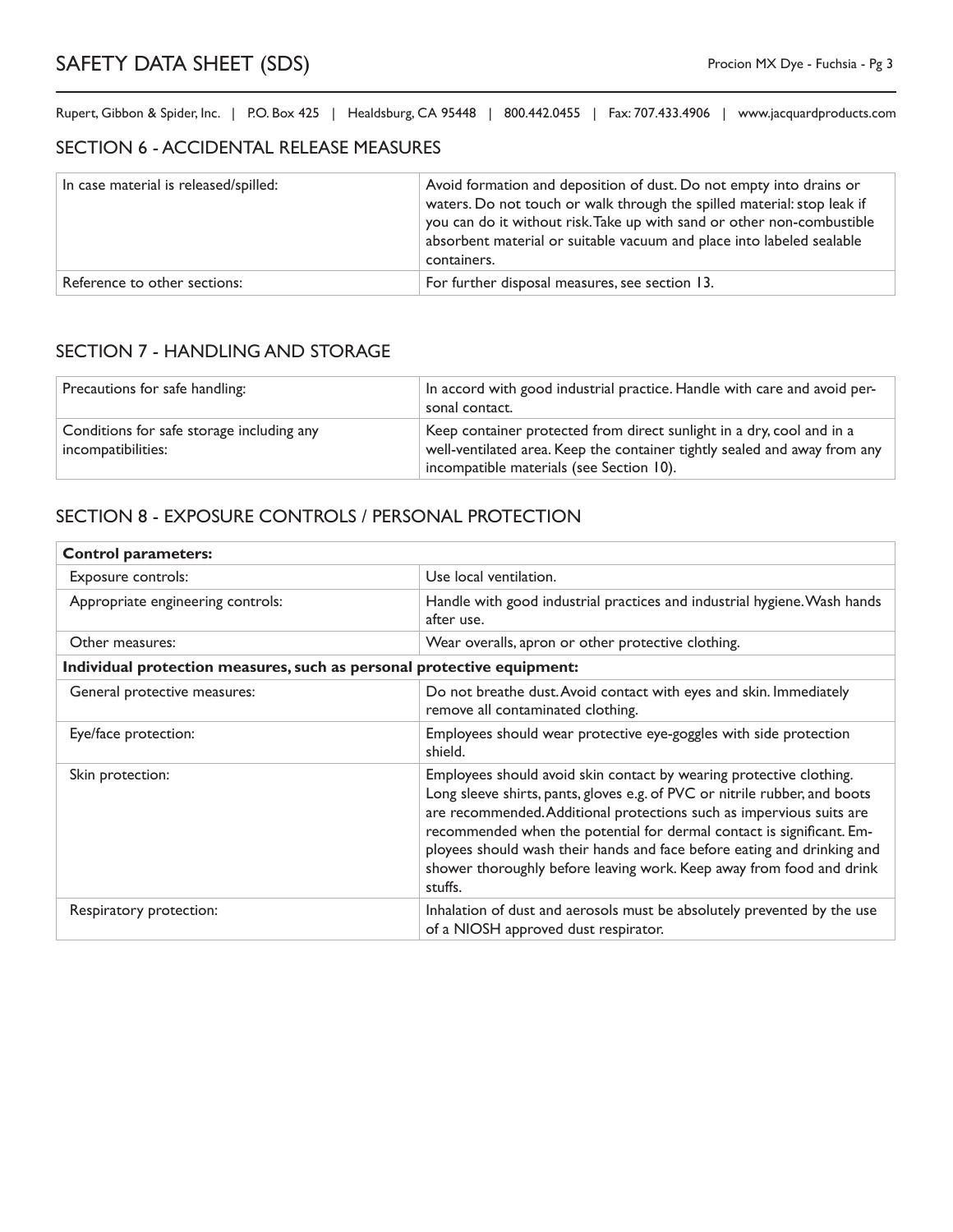#### SECTION 9 - PHYSICAL AND CHEMICAL PROPERTIES

| <b>General information:</b>                             |                              |  |
|---------------------------------------------------------|------------------------------|--|
| Product:                                                | Procion MX Dye 040 Fuchsia   |  |
| Appearance and physical state:                          | Powder                       |  |
| Color:                                                  | Red                          |  |
| Type of Odor:                                           | None                         |  |
| Odor Threshold:                                         | N/A                          |  |
| Important health, safety and environmental information: |                              |  |
| Initial Boiling Point and Boiling Range:                | N/A                          |  |
| Melting Point/Freezing Point:                           | N/A                          |  |
| Flammability Classification:                            | N/A                          |  |
| Flash Point:                                            | N/A                          |  |
| Auto-ignition Temperature:                              | N/A                          |  |
| Decomposition Temperature:                              | N/D                          |  |
| Flammability Limits (lower/upper):                      | N/A                          |  |
| Evaporation rate:                                       | N/A                          |  |
| Vapor Pressure:                                         | N/A                          |  |
| Vapor Density (Air=1):                                  | N/A                          |  |
| Octanol/Water Partition Coefficient (low Pow):          | N/D                          |  |
| Specific Gravity:                                       | N/A                          |  |
| <b>Bulk Density:</b>                                    | N/D                          |  |
| Water Solubility:                                       | 50 g/l @ 20° C               |  |
| pH:                                                     | $7.5 - 8.5$ (10.0 g/l 20° C) |  |
| Viscosity:                                              | N/A                          |  |
| <b>Explosive Properties:</b>                            | N/A                          |  |
| <b>Oxidizing Properties:</b>                            | N/A                          |  |
| Molecular Formula:                                      | N/A                          |  |
| Molecular Weight:                                       | N/A                          |  |
| <b>Relative Density:</b>                                | N/A                          |  |
| % Volatile:                                             | N/D                          |  |

# SECTION 10 - STABILITY AND REACTIVITY

| Reactivity:                         | Will not occur                                              |
|-------------------------------------|-------------------------------------------------------------|
| Stability:                          | <b>Stable</b>                                               |
| Possibility of hazardous reactions: | None expected                                               |
| Conditions to avoid:                | Avoid dusting conditions and sparks/flame.                  |
| Incompatible materials:             | None                                                        |
| Thermal decomposition:              | No thermal decomposition when stored and handled correctly. |
| Hazardous decomposition products:   | CO <sub>2</sub> CO, sulfur oxides, nitrogen oxides          |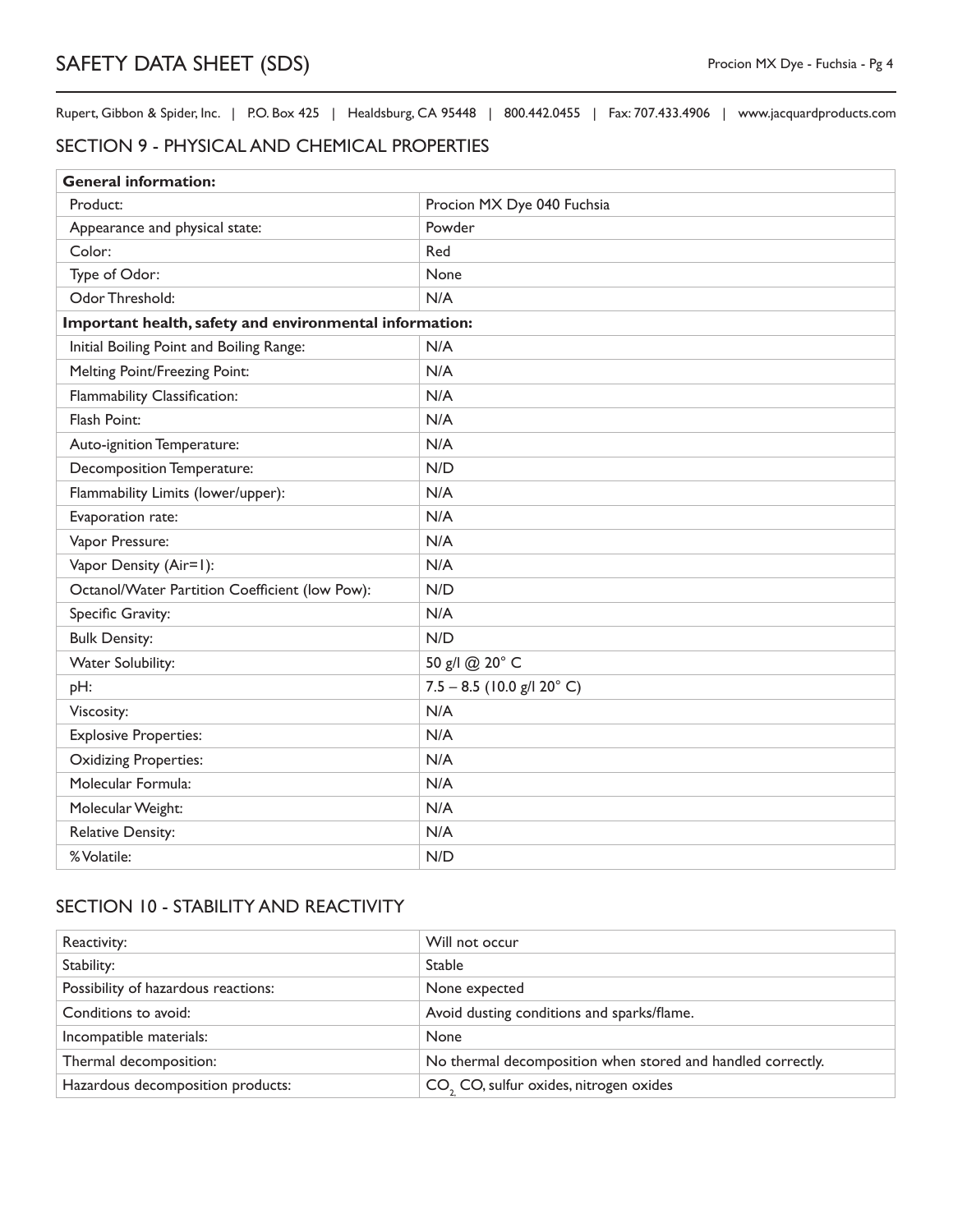## SECTION 11 - TOXICOLOGICAL INFORMATION

| Information on toxicological effects:                 |                                                                                                                                                                                                                                                                            |  |
|-------------------------------------------------------|----------------------------------------------------------------------------------------------------------------------------------------------------------------------------------------------------------------------------------------------------------------------------|--|
| Acute toxicity (list all possible routes of exposure) |                                                                                                                                                                                                                                                                            |  |
| Acute Oral Toxicity:                                  | Animal toxicity oral - LD50 (ingestion): N/D                                                                                                                                                                                                                               |  |
| <b>Acute Dermal Toxicity:</b>                         | Fish LC50: N/D                                                                                                                                                                                                                                                             |  |
| Respiratory or Skin Sensitization:                    | Reactive dyes may cause skin and respiratory sensitization in some indi-<br>viduals. Sensitization by this product has not been observed. Persons with<br>any pre-existing skin, eye or respiratory condition may be more suscepti-<br>ble to the effects of this product. |  |
| Carcinogenicity (IARC/NTP/OSHA/ACGIH):                | <b>No</b>                                                                                                                                                                                                                                                                  |  |
| <b>Primary Route of Exposure:</b>                     |                                                                                                                                                                                                                                                                            |  |
| Inhalation:                                           | Yes                                                                                                                                                                                                                                                                        |  |
| Skin Absorption:                                      | <b>No</b>                                                                                                                                                                                                                                                                  |  |
| Ingestion:                                            | <b>No</b>                                                                                                                                                                                                                                                                  |  |
| Skin Contact:                                         | Yes                                                                                                                                                                                                                                                                        |  |
| Eye Contact:                                          | Yes                                                                                                                                                                                                                                                                        |  |
| <b>Potential Health Effects:</b>                      |                                                                                                                                                                                                                                                                            |  |
| Skin Contact:                                         | May be irritating to the eyes, skin, and respiratory tract.                                                                                                                                                                                                                |  |
| Eye Contact:                                          | May be irritating to the eyes, skin, and respiratory tract.                                                                                                                                                                                                                |  |
| Ingestion:                                            | No information available                                                                                                                                                                                                                                                   |  |
| Inhalation:                                           | May be irritating to the eyes, skin, and respiratory tract.                                                                                                                                                                                                                |  |
| Chronic Health Effects:                               | None Known. Reactive dyes may cause skin and respiratory sensitization<br>in some individuals. Sensitization by this product has not been observed.                                                                                                                        |  |

# SECTION 12 - ECOLOGICAL INFORMATION

| Biodegradability:              | N/D       |
|--------------------------------|-----------|
| <b>Bacteria Toxicity EC50:</b> | N/D       |
| COD:                           | N/D       |
| AOX:                           | $> 5.0\%$ |

# SECTION 13 - DISPOSAL CONSIDERATIONS

| <b>Waste treatment methods:</b> |                                                                                                                                                                                                                          |
|---------------------------------|--------------------------------------------------------------------------------------------------------------------------------------------------------------------------------------------------------------------------|
| Disposal:                       | If utilization or recycling of the product is not possible, it should be dis-<br>posed of in accordance with existing federal, state and local environmen-<br>tal regulations, e.g. by incineration in a suitable plant. |
| <b>Container Disposal:</b>      | Soiled, empty containers are to be treated in the same way as the contents.                                                                                                                                              |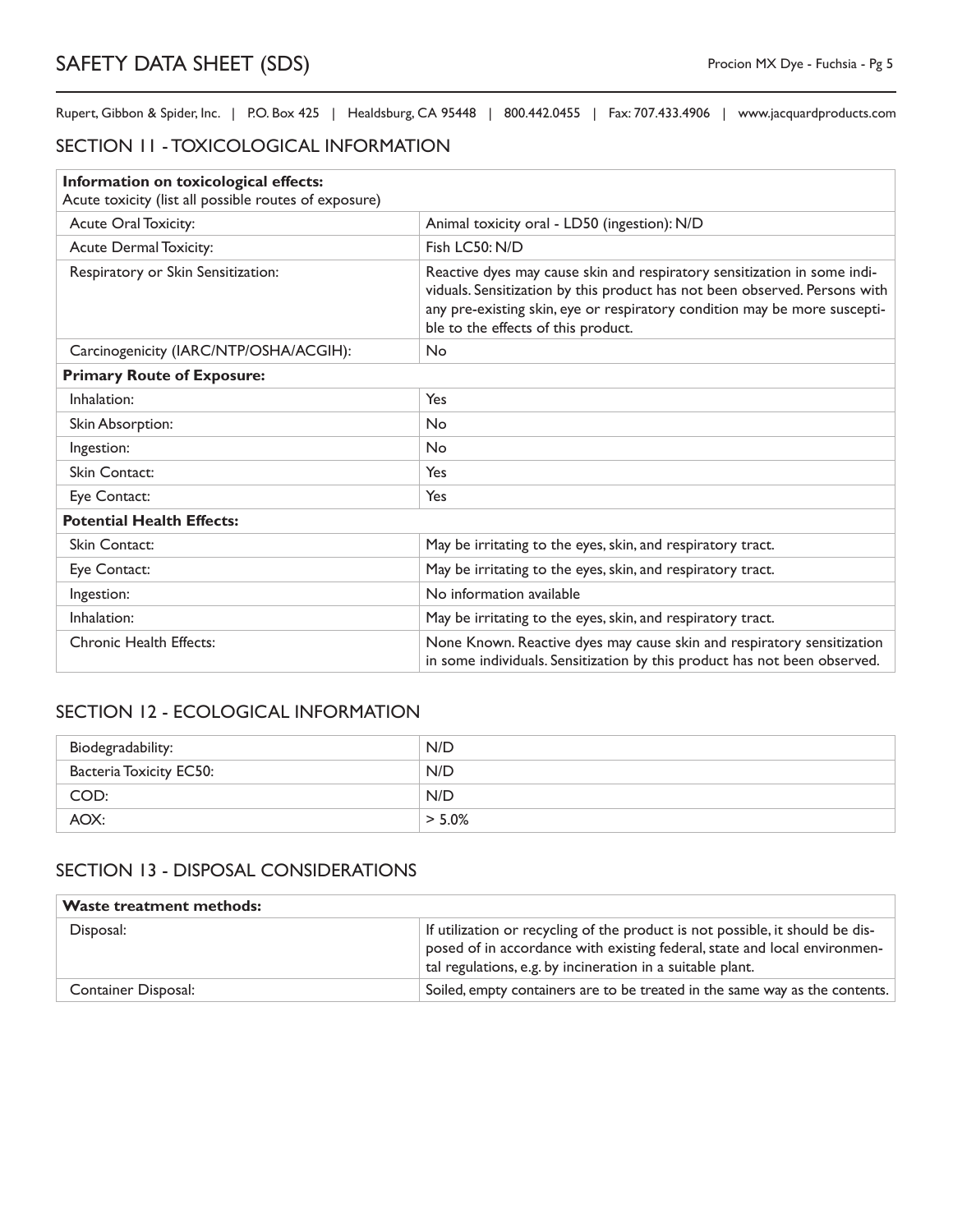#### SECTION 14 - TRANSPORT INFORMATION

| General Information:                 | The product is not covered by international regulations on the transport<br>of dangerous goods (IMDG, IATA, DOT). |
|--------------------------------------|-------------------------------------------------------------------------------------------------------------------|
| UN number:                           | Not relevant                                                                                                      |
| UN proper shipping name:             | Non-hazardous ink material                                                                                        |
| Transport hazard class:              | Not relevant                                                                                                      |
| Freight class package:               | 55                                                                                                                |
| Packing group:                       | Not relevant                                                                                                      |
| <b>Environmental Hazards:</b>        |                                                                                                                   |
| Environmentally hazardous substance: | N <sub>o</sub>                                                                                                    |
| Special precautions for user:        | Not relevant                                                                                                      |

### SECTION 15 - REGULATORY INFORMATION

| <b>US Regulations:</b>                                                                                                                       |                                                                                                       |  |
|----------------------------------------------------------------------------------------------------------------------------------------------|-------------------------------------------------------------------------------------------------------|--|
| TSCA:                                                                                                                                        | The components of this product are listed on the TSCA Inventory.                                      |  |
| <b>SARA 313:</b>                                                                                                                             | This product is not subject to SARA Title III Section 313 reporting<br>requirements under 40 CFR 372. |  |
| SARA 311/312 Hazard Categories:                                                                                                              |                                                                                                       |  |
| Immediate (acute) health hazard:                                                                                                             | <b>No</b>                                                                                             |  |
| Delayed (chronic) health hazard:                                                                                                             | No.                                                                                                   |  |
| Fire hazard:                                                                                                                                 | <b>No</b>                                                                                             |  |
| Sudden release of pressure:                                                                                                                  | No.                                                                                                   |  |
| Reactivity:                                                                                                                                  | <b>No</b>                                                                                             |  |
| This product is not subject to the German Ordinance that bans certain AZO dyes or the 19th Amendment of the Council<br>Directive 76/769/EEC. |                                                                                                       |  |

### SECTION 16 - OTHER INFORMATION

| <b>HMIS Hazard ID:</b>                                                                                |                          |
|-------------------------------------------------------------------------------------------------------|--------------------------|
| Health:                                                                                               | No information available |
| Flammability:                                                                                         | No information available |
| Physical hazard:                                                                                      | No information available |
| Personal Protection:                                                                                  | No information available |
| Hazard rating: 0 - Minimal; 1 - Slight; 2 - Moderate; 3 - Serious; 4 - Severe; *Chronic health effect |                          |

#### **Disclaimer:**

The information contained in this SDS is based on data from sources considered to be reliable but Rupert, Gibbon & Spider, Inc. does not guarantee the accuracy or completeness thereof. Rupert, Gibbon & Spider, Inc. urges each customer or recipient of this SDS to study it carefully to become aware of and understand the hazards associated with this product. The reader should consider consulting reference works or individuals who are experts in ventilation, toxicology or fire and understand the data in this SDS.

#### **Revision Date: 06/06/2018**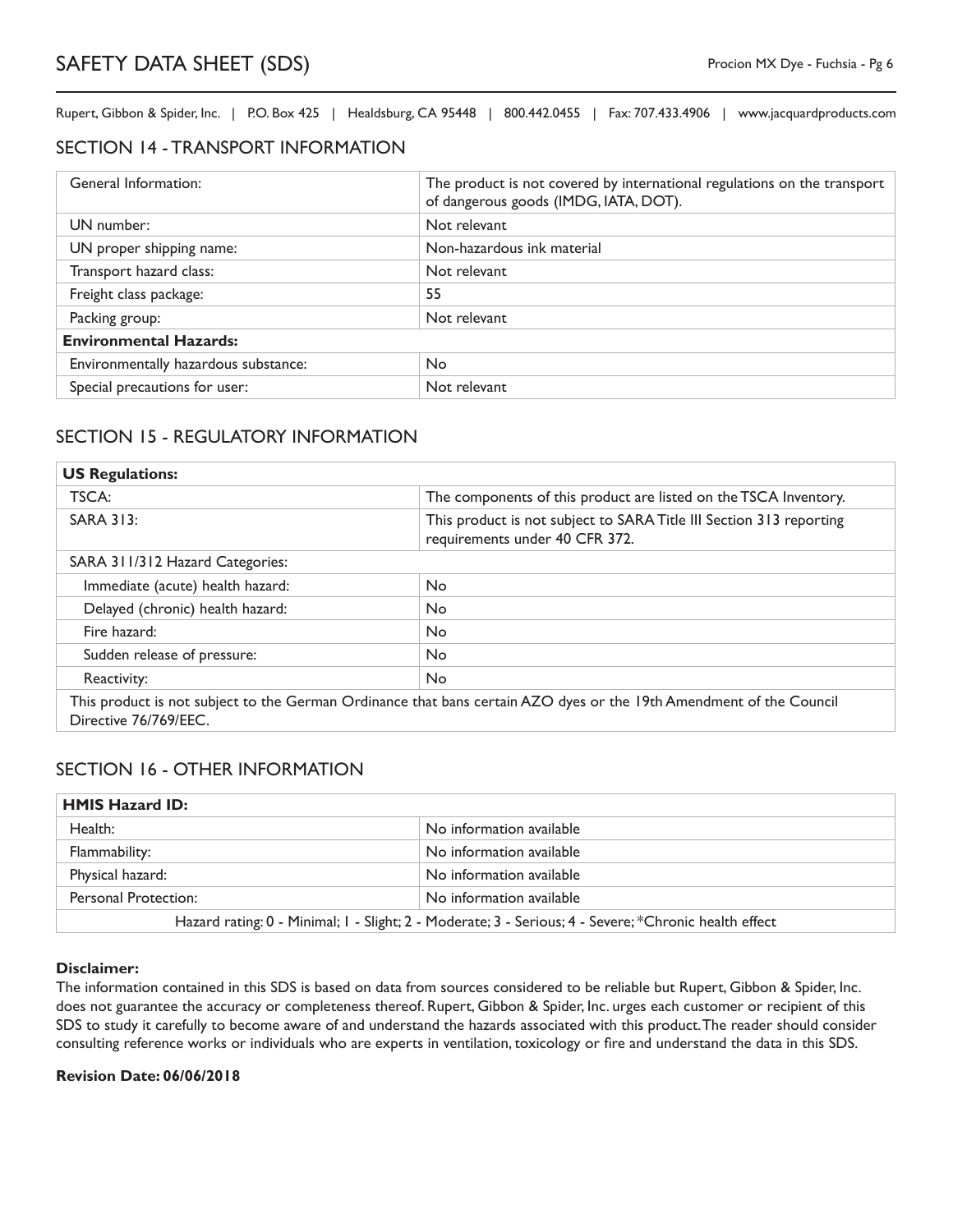| <b>National Chemical Inventories:</b>                                                                 |                   |
|-------------------------------------------------------------------------------------------------------|-------------------|
| All components of this product are listed on the following chemical substance inventories: TSCA (USA) |                   |
| <b>DSL</b>                                                                                            | (Canada)          |
| <b>EINECS</b>                                                                                         | (Europe)          |
| <b>ENCS</b>                                                                                           | (Japan) ECL       |
|                                                                                                       | (Korea)           |
| <b>AICS</b>                                                                                           | (Australia) NZIoC |
|                                                                                                       | (New Zealand)     |
| <b>PICCS</b>                                                                                          | (Philippines)     |
| <b>IECSC</b>                                                                                          | (China)           |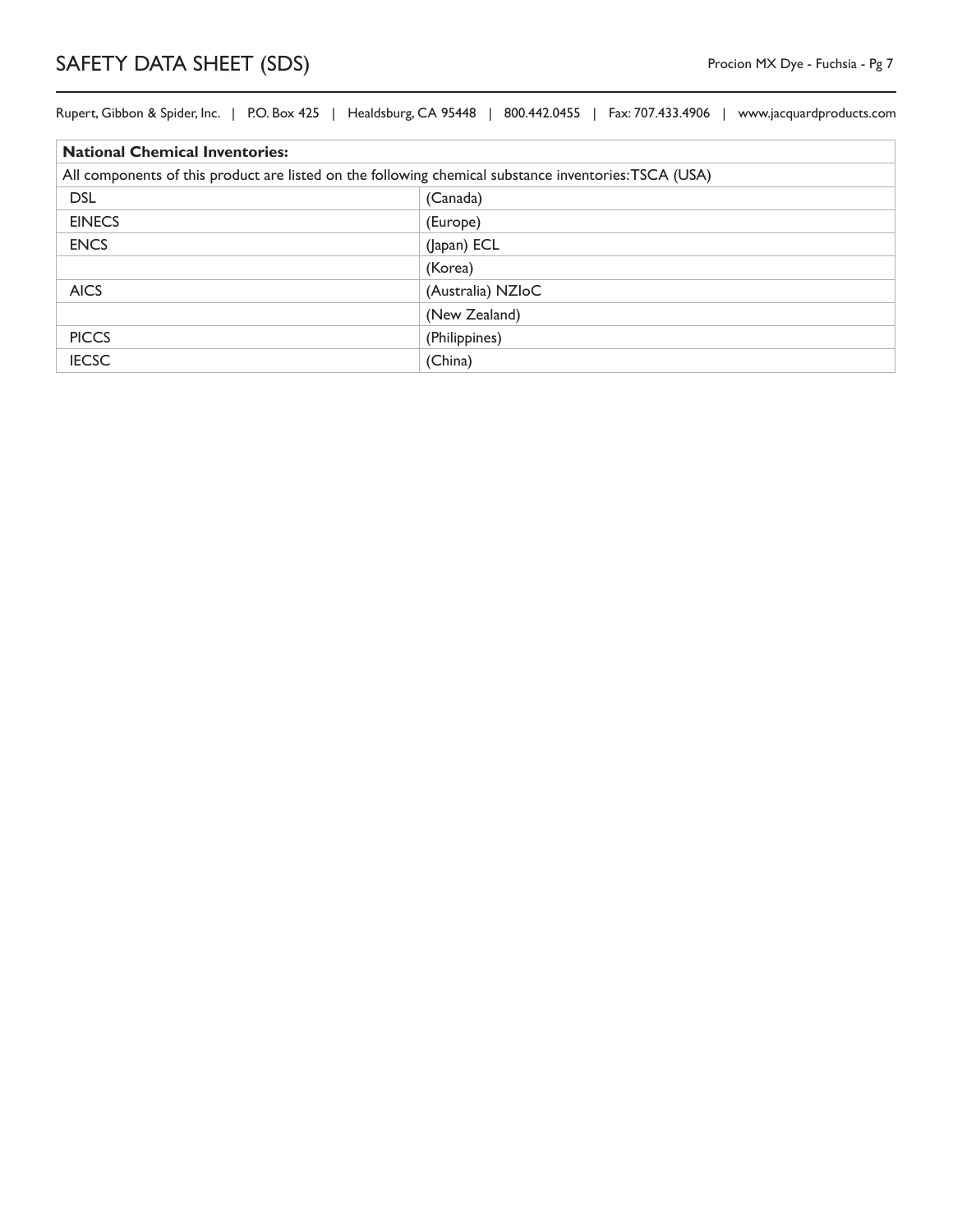Rupert, Gibbon & Spider, Inc. | P.O. Box 425 | Healdsburg, CA 95448 | 800.442.0455 | Fax: 707.433.4906 | www.jacquardproducts.com

| <b>Abbreviations:</b> |                                                                                                                                                                |
|-----------------------|----------------------------------------------------------------------------------------------------------------------------------------------------------------|
| <b>ACGIH</b>          | American Conference of Governmental Industrial Hygienists                                                                                                      |
| <b>ADR</b>            | International carriage of Dangerous goods by Road                                                                                                              |
| <b>AICS</b>           | Australian Inventory of Chemical Substances                                                                                                                    |
| <b>ATE</b>            | <b>Acute Toxicity Estimate</b>                                                                                                                                 |
| <b>BfR</b>            | Bundesinstitut für Risikobewertung recommendations for food contact materials                                                                                  |
| <b>BCF</b>            | <b>Bioconcentration Factor</b>                                                                                                                                 |
| BOD <sub>5</sub>      | 5-day Biochemical Oxygen Demand                                                                                                                                |
| <b>CERCLA</b>         | Comprehensive Environmental Response, Compensation and Liability Act                                                                                           |
| <b>CLP</b>            | Classification, Labeling and Packaging regulation                                                                                                              |
| <b>COD</b>            | Chemical Oxygen Demand DOT<br>Department of Transportation DSL<br>Domestic Substances List                                                                     |
| <b>EINECS</b>         | European Inventory of Existing Chemical Substances                                                                                                             |
| <b>ECL</b>            | Existing Chemicals List (Korea)                                                                                                                                |
| <b>ENCS</b>           | Existing and New Chemical Substances Inventory (Japan)                                                                                                         |
| <b>EN 689</b>         | Workplace atmospheres - Guidance for the assessment of exposure by inhalation to chemical<br>agents for comparison with limit values and measurement strategy. |
| <b>ERG</b>            | <b>Emergency Response Guide</b>                                                                                                                                |
| <b>GHS</b>            | Globally Harmonized System                                                                                                                                     |
| <b>HMIS</b>           | Hazardous Materials Information System IARC<br>International Agency for Research on Cancer IATA<br>International Air Transport Association                     |
| <b>ICAO</b>           | International Civil Aviation Organization IDLH<br>Immediately Dangerous to Life and Health IMDG<br>International Maritime Dangerous Goods                      |
| LD50                  | Lethal Dose to 50% of test animal population                                                                                                                   |
| <b>MAK</b>            | Maximale Arbeitsplatz Konzentration                                                                                                                            |
| <b>NTP</b>            | National Toxicology Program                                                                                                                                    |
| <b>OEL</b>            | Occupational Exposure Limit                                                                                                                                    |
| <b>OSHA</b>           | Occupational Safety & Health Administration                                                                                                                    |
| PBT                   | Persistent, Bioaccumulative and Toxic vPvB Very Persistent and Very Bioaccumulative PEL Permissible<br>exposure limit                                          |
| <b>PICCS</b>          | Philippine Inventory of Commercial Chemical Substances                                                                                                         |
| <b>PNEC</b>           | <b>Predicted No Effect Concentration</b>                                                                                                                       |
| <b>REACH</b>          | Registration, Evaluation and Authorization of Chemical Substances                                                                                              |
| <b>RID</b>            | International carriage of dangerous goods by Rail SARA<br>Superfund Amendments and Reauthorization Act STEL Short Term<br><b>Exposure Limit</b>                |
| <b>SVHC</b>           | Substance of Very High Concern                                                                                                                                 |
| <b>TLV</b>            | <b>Threshold Limit Value</b>                                                                                                                                   |
| <b>TSCA</b>           | <b>Toxic Substances Control Act</b>                                                                                                                            |
| <b>TWA</b>            | Time Weighted Average                                                                                                                                          |
| <b>VOC</b>            | Volatile Organic Compound                                                                                                                                      |
| <b>WGK</b>            | Wassergefahrdungsklasse (Water Hazard Class) WHMIS<br>Workplace Hazardous Material Identification System                                                       |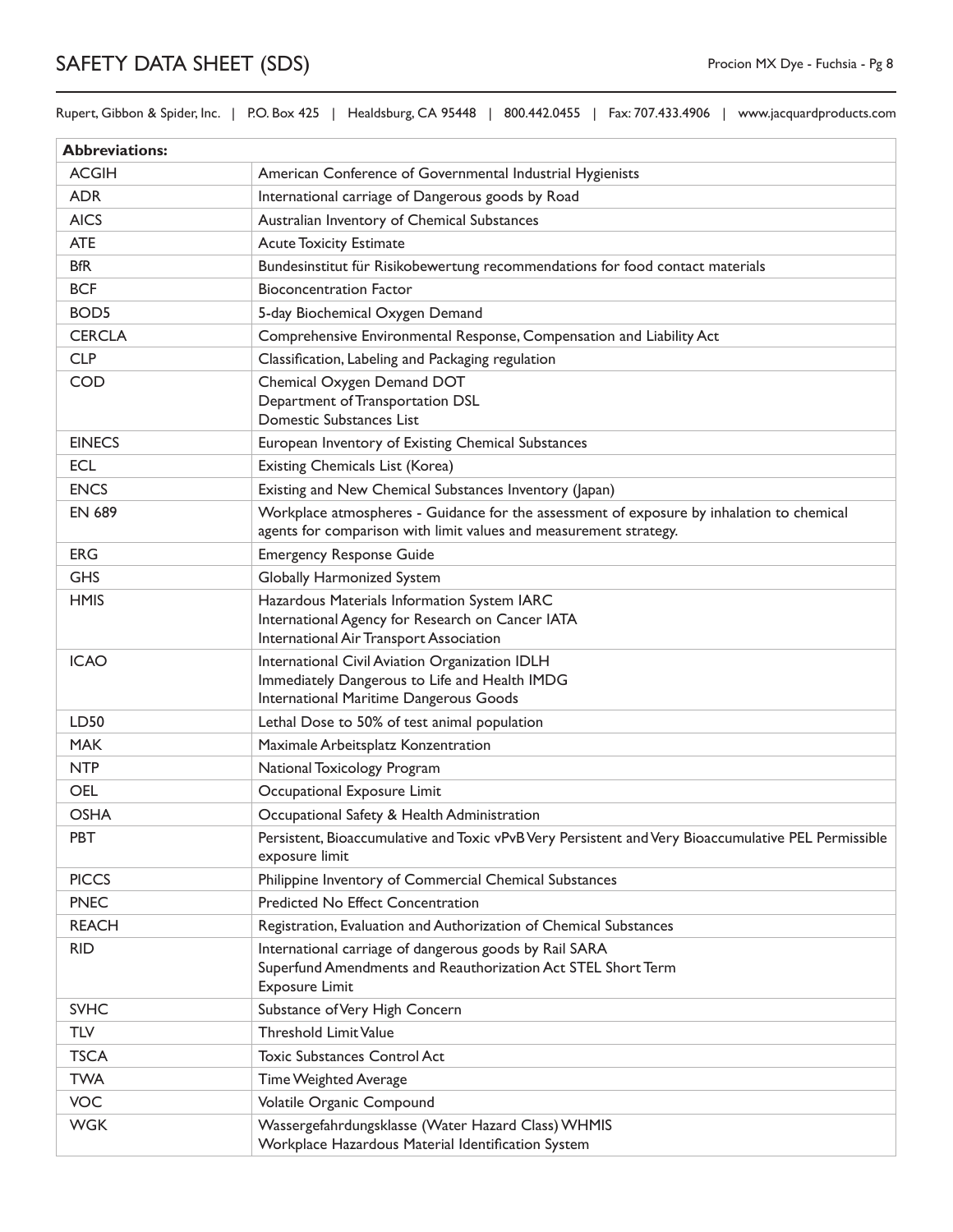

Jacquard Products Manufactured by Rupert, Gibbon & Spider, Inc. P.O. Box 425 | Healdsburg, CA 95448 800.442.0455 | Fax: 707.433.4906 www.jacquardproducts.com

#### **Revision Date: 09/26/2018**

## SECTION 1 - CHEMICAL, PRODUCT & COMPANY INFORMATION

| <b>Product Name:</b>     | <b>PROCION MX DYE - TURQUOISE</b>            |                                                                                                                                                                                                                                                                                                                                                     |  |
|--------------------------|----------------------------------------------|-----------------------------------------------------------------------------------------------------------------------------------------------------------------------------------------------------------------------------------------------------------------------------------------------------------------------------------------------------|--|
| Product Number/Code:     | <b>PMX1-PMX3068</b>                          |                                                                                                                                                                                                                                                                                                                                                     |  |
| Recommended Use:         | Dye for fabric                               | Dyes of this type can cause respiratory restrictions/sensitization in some<br>individuals and it is advisable to avoid breathing aerosol and dust. Persons<br>who suffer from asthmatic or breathing problems should not handle<br>these dyes. Recipients of our product must take responsibility for observ-<br>ing existing laws and regulations. |  |
| Description:             | Synthetic Organic Dyes                       |                                                                                                                                                                                                                                                                                                                                                     |  |
| $Synonym(s)$ :           | Proprietary Reactive Blue                    |                                                                                                                                                                                                                                                                                                                                                     |  |
| Restrictions on use:     | None known                                   |                                                                                                                                                                                                                                                                                                                                                     |  |
| Manufacturer:            | 1147 Healdsburg Ave.<br>Healdsburg, CA 95448 | Rupert, Gibbon & Spider, Inc.<br>1-800-442-0455 / 707-433-9577                                                                                                                                                                                                                                                                                      |  |
| <b>Emergency Number:</b> | Chem Tel, Inc. - Contract #MIS9128344        |                                                                                                                                                                                                                                                                                                                                                     |  |
|                          | North America:<br>1-800-255-3924             | International:<br>$1 - 813 - 248 - 0585$                                                                                                                                                                                                                                                                                                            |  |

### SECTION 2 - HAZARD(S) IDENTIFICATION

| This product is not considered to be or contain hazardous chemicals based on evaluations made by our company<br>under the OSHA Hazard Communication Standard, reference 29 CFR 1910.1200. |                                           |            |
|-------------------------------------------------------------------------------------------------------------------------------------------------------------------------------------------|-------------------------------------------|------------|
| <b>Toxicological Data on Ingredients:</b>                                                                                                                                                 |                                           |            |
| <b>Hazard Classification</b>                                                                                                                                                              |                                           |            |
| Physical Hazards:                                                                                                                                                                         | No information available                  |            |
| Health Hazards:                                                                                                                                                                           | Skin Sensitizer                           | Category I |
| <b>Environmental Hazards:</b>                                                                                                                                                             | No information available                  |            |
| <b>Label Elements</b>                                                                                                                                                                     |                                           |            |
| Pictogram:                                                                                                                                                                                |                                           |            |
| Signal Words:                                                                                                                                                                             | Warning                                   |            |
| <b>Hazard Statements-EU:</b>                                                                                                                                                              | H317 May cause an allergic skin reaction. |            |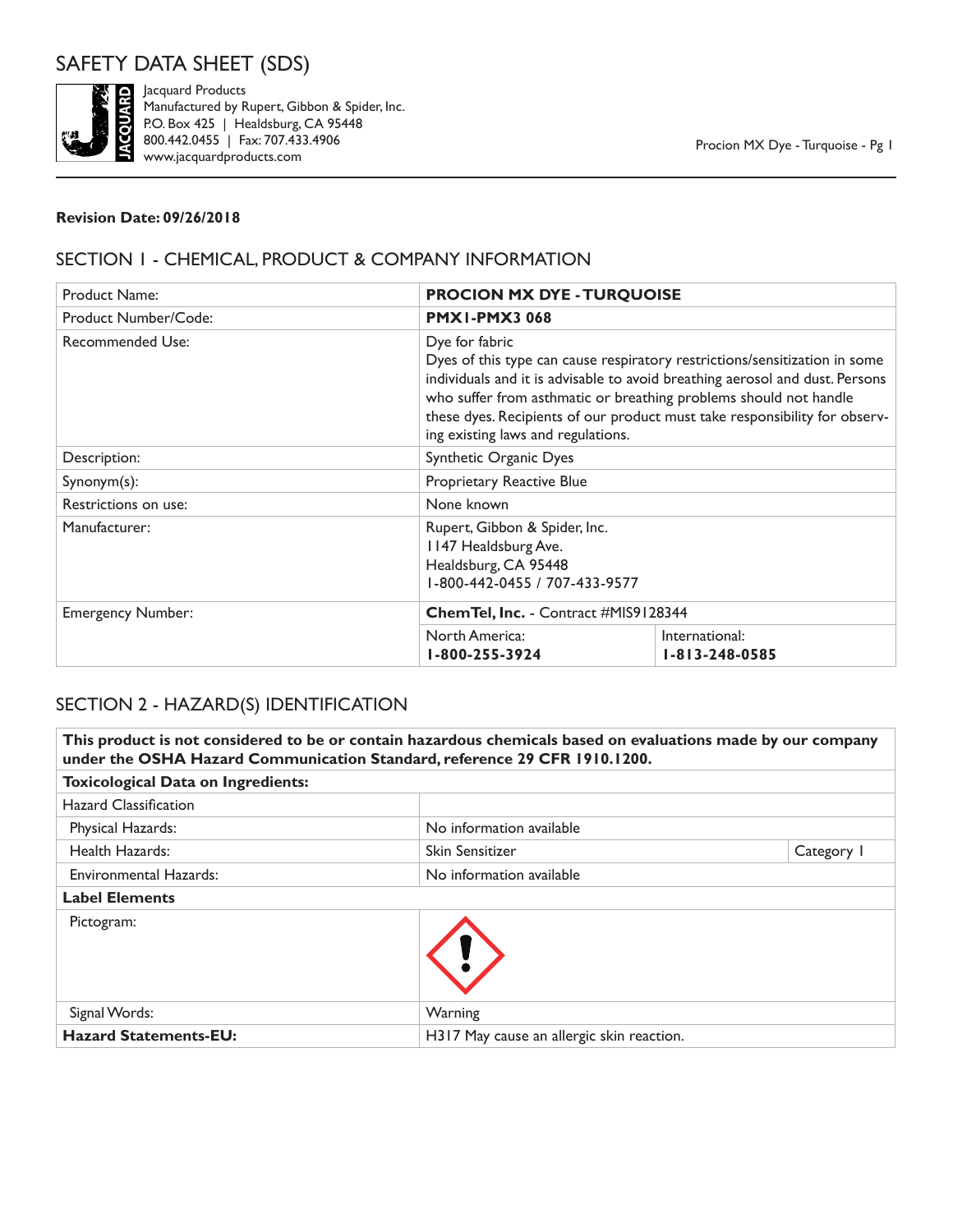| <b>Precautionary Statements-EU:</b> |                                                                                                                                                                                                                                                                                                                                                                                                                                                                                                           |
|-------------------------------------|-----------------------------------------------------------------------------------------------------------------------------------------------------------------------------------------------------------------------------------------------------------------------------------------------------------------------------------------------------------------------------------------------------------------------------------------------------------------------------------------------------------|
| Prevention:                         | P260 Do not breath dust/fume/gas/mist/vapors/spray.<br>P264 Wash face, hands and any exposed skin thoroughly after handling.<br>P270 Do not eat, drink or smoke when using this product.<br>P280 Wear protective gloves/protective clothing/eye protection/face<br>protection.                                                                                                                                                                                                                            |
| Response:                           | P305+P351+P338 IF IN EYES: Rinse cautiously with water for several<br>minutes. Remove contact lenses, if present and easy to do.<br>Continue rinsing.<br>P302+ P352 IF ON SKIN: Wash with plenty of soap and water for 15 minutes.<br>P333+P313 If skin irritation or rash occurs: Get medical advice/attention.<br>P301+P330+P331 IF SWALLOWED: Rinse mouth, Do NOT induce<br>vomiting.<br>P304+P340 IF INHALED: Remove victim to fresh air and keep at rest in a<br>comfortable position for breathing. |

#### SECTION 3 - COMPOSITION / INFORMATION ON INGREDIENTS

| <b>Product</b>                        | <b>C.I. Name</b>                 | CAS#                                                                                                                     |
|---------------------------------------|----------------------------------|--------------------------------------------------------------------------------------------------------------------------|
| Procion MX Dye 068 Turquoise          | <b>Proprietary Reactive Blue</b> | The exact ingredient percentages and composition<br>of non-hazardous components have been withheld<br>as a trade secret. |
| NOTE: May cause an allergic reaction. |                                  |                                                                                                                          |

#### SECTION 4 - FIRST AID MEASURES

| <b>Description of first aid measures:</b>                          |                                                                                                                                                                                                                                              |  |
|--------------------------------------------------------------------|----------------------------------------------------------------------------------------------------------------------------------------------------------------------------------------------------------------------------------------------|--|
| General information:                                               | Immediately remove all contaminated clothing.                                                                                                                                                                                                |  |
| In the event of skin contact:                                      | Remove all contaminated clothing immediately. Wash immediately with<br>soap and plenty of water. If a temporary skin reaction occurs, it should<br>be treated as allergic contact dermatitis. Launder contaminated clothing<br>before reuse. |  |
| In the event of eye contact:                                       | Wash immediately with large amounts of water for 15 minutes, lifting the<br>upper and lower lids until no evidence of product remains. Get medical<br>attention immediately. Do not wear contact lenses while handling.                      |  |
| In the event of swallowing:                                        | Dilute with water. Get medical attention. Never give fluids or induce<br>vomiting if patient is unconscious or has convulsions.                                                                                                              |  |
| In the event of exposure by inhalation:                            | If inhaled, move to fresh air. If not breathing, give artificial respiration,<br>preferably mouth to mouth. If breathing is difficult, give oxygen. Call a<br>physician.                                                                     |  |
| Most important symptoms and effects, both acute and<br>delayed:    | The most significant symptoms and effects are described in the labeling<br>(see section 2) and/or in section 11.                                                                                                                             |  |
| Indication of any symptoms and effects, both acute and<br>delayed: | No data available.                                                                                                                                                                                                                           |  |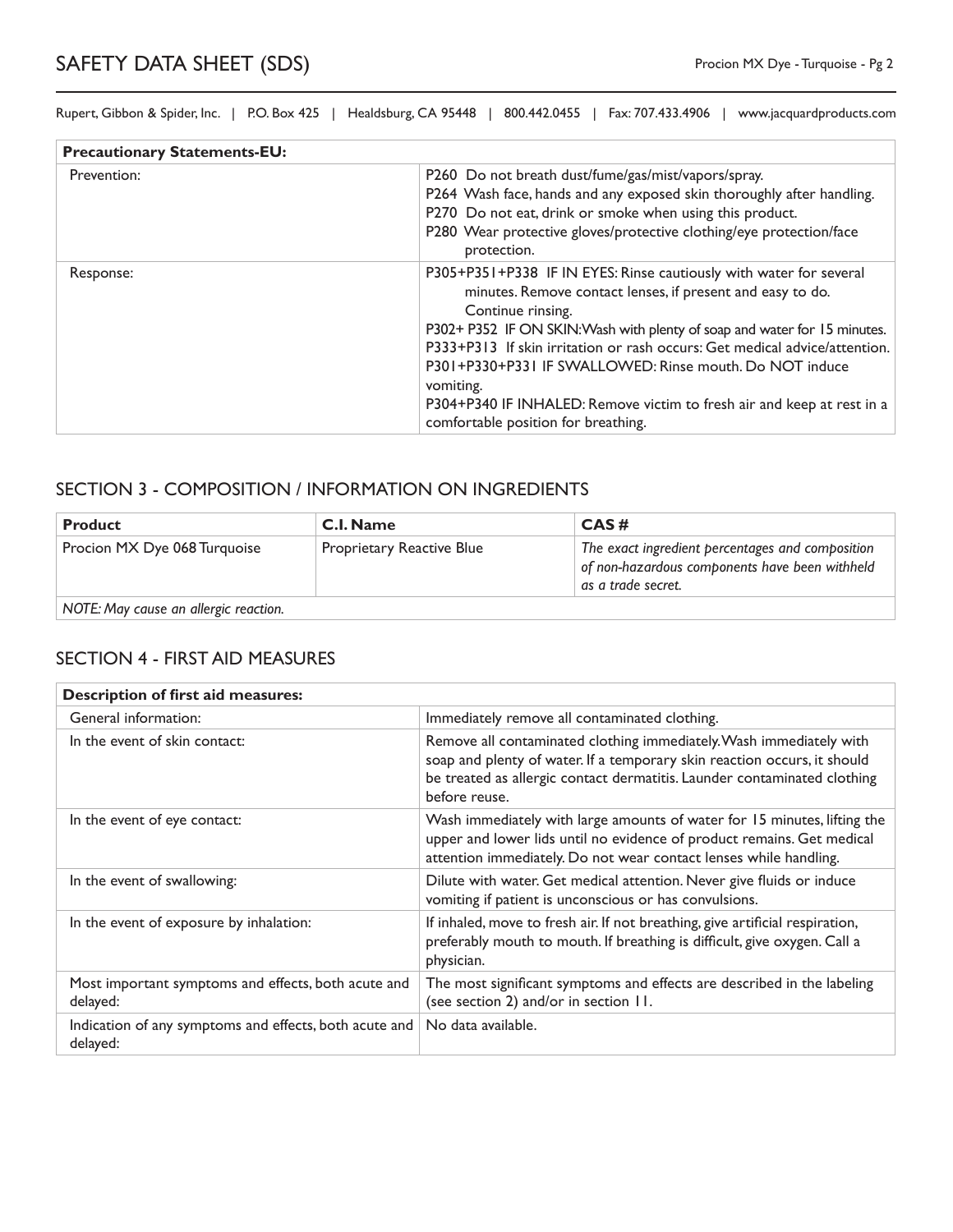#### SECTION 5 - FIREFIGHTING MEASURES

| Flash point:                                                             | Not applicable.                                                                                                                                                                                                                                                                                                                              |
|--------------------------------------------------------------------------|----------------------------------------------------------------------------------------------------------------------------------------------------------------------------------------------------------------------------------------------------------------------------------------------------------------------------------------------|
| Extinguishing media:                                                     | CO <sub>2</sub> , Dry Chemical Foam, Water Fog                                                                                                                                                                                                                                                                                               |
| Special fire fighting procedures/unusual fire or explo-<br>sion hazards: | Firefighters should be equipped with protective clothing & self-contained<br>breathing apparatus to protect against potentially toxic & irritating fumes.<br>In case of fire or explosion, keep unnecessary people away. Isolate hazard<br>area & any entry. Stay upwind, out of low areas and ventilate closed spac-<br>es before entering. |
| Additional information:                                                  | Avoid dusting conditions. May form explosive dust mixtures with air.                                                                                                                                                                                                                                                                         |

#### SECTION 6 - ACCIDENTAL RELEASE MEASURES

| In case material is released/spilled: | Avoid formation and deposition of dust. Do not empty into drains or<br>waters. Do not touch or walk through the spilled material: stop leak if<br>you can do it without risk. Take up with sand or other non-combustible<br>absorbent material or suitable vacuum and place into labeled sealed<br>containers. |
|---------------------------------------|----------------------------------------------------------------------------------------------------------------------------------------------------------------------------------------------------------------------------------------------------------------------------------------------------------------|
| Reference to other sections:          | For further disposal measures, see section 13.                                                                                                                                                                                                                                                                 |

## SECTION 7 - HANDLING AND STORAGE

| Precautions for safe handling:                                  | In accord with good industrial practice, handle with care and avoid per-<br>sonal contact.                                                                                                |
|-----------------------------------------------------------------|-------------------------------------------------------------------------------------------------------------------------------------------------------------------------------------------|
| Conditions for safe storage including any<br>incompatibilities: | Keep container protected from direct sunlight in a dry, cool and<br>well-ventilated area. Keep the container tightly sealed and away from any<br>incompatible materials (see section 10). |

## SECTION 8 - EXPOSURE CONTROLS / PERSONAL PROTECTION

| <b>Control parameters:</b>                                             |                                                                                                                                                                                                                                                                                                                                                                                                                                                                    |  |
|------------------------------------------------------------------------|--------------------------------------------------------------------------------------------------------------------------------------------------------------------------------------------------------------------------------------------------------------------------------------------------------------------------------------------------------------------------------------------------------------------------------------------------------------------|--|
| General protective measures:                                           | Do not breathe dust. Avoid contact with eyes and skin. Immediately<br>remove all contaminated clothing.                                                                                                                                                                                                                                                                                                                                                            |  |
| Occupational exposure limits:                                          | Use local ventilation.                                                                                                                                                                                                                                                                                                                                                                                                                                             |  |
| Exposure controls:                                                     |                                                                                                                                                                                                                                                                                                                                                                                                                                                                    |  |
| Appropriate engineering controls:                                      | Handle with good industrial practices and industrial hygiene. Wash hands<br>after use.                                                                                                                                                                                                                                                                                                                                                                             |  |
| Individual protection measures, such as personal protective equipment: |                                                                                                                                                                                                                                                                                                                                                                                                                                                                    |  |
| Eye/face protection:                                                   | Employees should wear protective eye goggles with side protection<br>shield.                                                                                                                                                                                                                                                                                                                                                                                       |  |
| Skin protection:                                                       | Employees should avoid skin contact by wearing protective clothing.<br>Long sleeve shirts, pants, gloves, e.g. of PVC or nitrile rubber, and boots<br>are recommended. Additional protections such as impervious suits are<br>recommended when the potential for dermal contact is significant. Em-<br>ployees should wash their hands and face before eating and drinking, and<br>shower thoroughly before leaving work. Keep away from food and drink<br>stuffs. |  |
| Respiratory protection:                                                | Inhalation of dust and aerosols must be absolutely prevented by the use<br>of a NIOSH approved dust respirator.                                                                                                                                                                                                                                                                                                                                                    |  |
| Other protection:                                                      | Wear overalls, apron or other protective clothing.                                                                                                                                                                                                                                                                                                                                                                                                                 |  |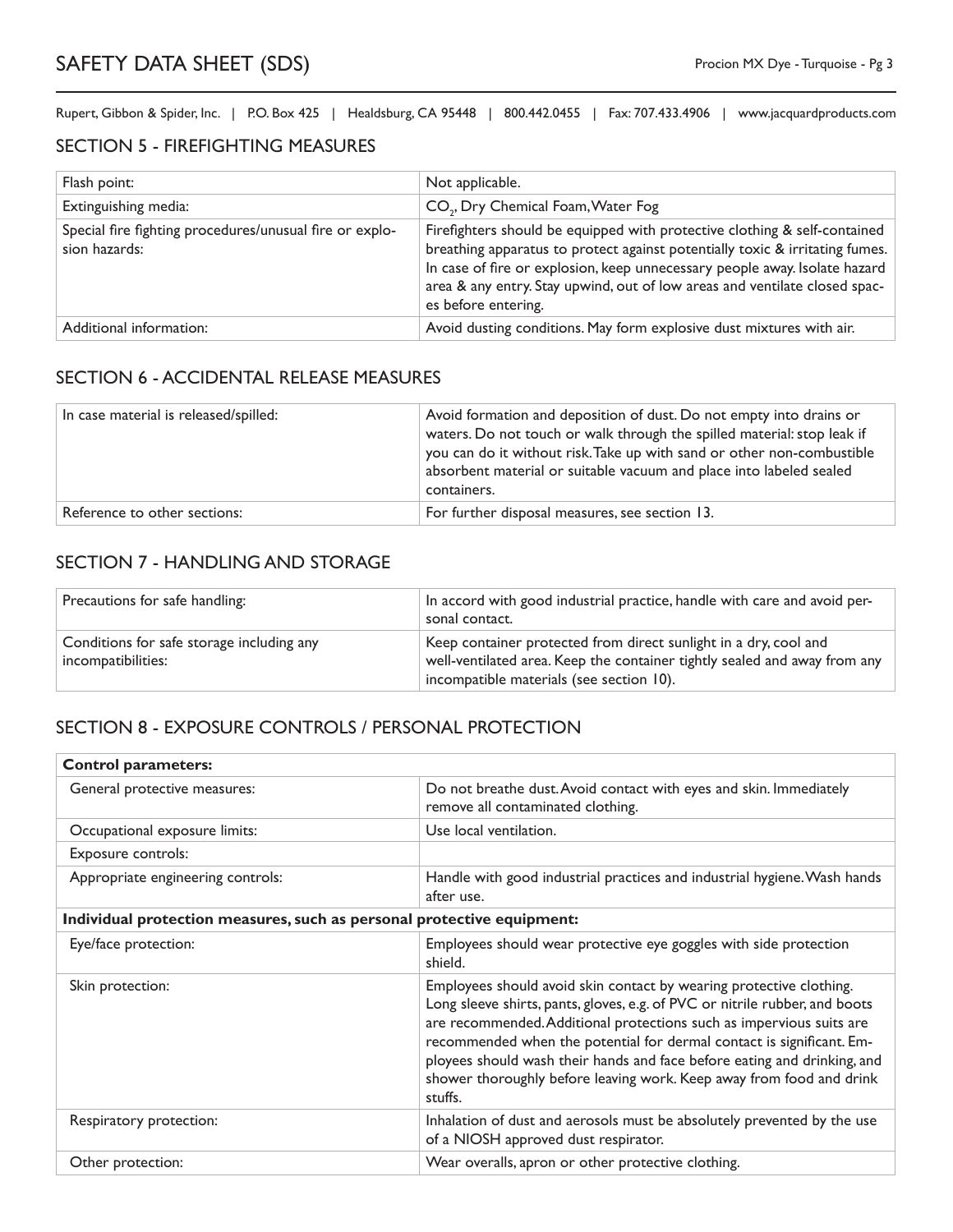#### SECTION 9 - PHYSICAL AND CHEMICAL PROPERTIES

| <b>General information:</b>                             |                                 |  |
|---------------------------------------------------------|---------------------------------|--|
| Product:                                                | Procion MX Dye 068 Turquoise    |  |
| C.I. Name:                                              | Proprietary Reactive Blue       |  |
| Chemical family:                                        | <b>Reactive Dyes</b>            |  |
| Appearance and physical state:                          | Powder                          |  |
| Color:                                                  | Dark Blue                       |  |
| Type of Odor:                                           | None                            |  |
| Odor Threshold:                                         | N/A                             |  |
| Important health, safety and environmental information: |                                 |  |
| Initial Boiling Point and Boiling Range:                | N/A                             |  |
| Melting Point/Freezing Point:                           | N/A                             |  |
| Flammability Classification:                            | N/A                             |  |
| Flash Point:                                            | N/A                             |  |
| Auto-ignition Temperature:                              | $>240^{\circ}$ C                |  |
| Decomposition Temperature:                              | N/D                             |  |
| Flammability Limits (lower/upper):                      | N/A                             |  |
| Evaporation rate:                                       | N/A                             |  |
| Vapor Pressure:                                         | N/A                             |  |
| Vapor Density (Air=1):                                  | N/A                             |  |
| Octanol/Water Partition Coefficient (low Pow):          | N/D                             |  |
| Specific Gravity:                                       | N/A                             |  |
| <b>Bulk Density:</b>                                    | N/A                             |  |
| Water Solubility:                                       | $>$ 120 g/l at 20 $^{\circ}$ C  |  |
| pH:                                                     | 7.0 @ 10.0 g/l at 20°C          |  |
| Viscosity:                                              | N/A                             |  |
| <b>Explosive Properties:</b>                            | N/A                             |  |
| <b>Oxidizing Properties:</b>                            | N/A                             |  |
| Molecular Formula:                                      | N/A                             |  |
| Molecular Weight:                                       | N/A                             |  |
| <b>Relative Density:</b>                                | N/A                             |  |
| UEL/LEL:                                                | N/A                             |  |
| % Volatile:                                             | 0.02% - Comment: De-Dusting Oil |  |

# SECTION 10 - STABILITY AND REACTIVITY

| Reactivity:                         | Will not occur                                              |
|-------------------------------------|-------------------------------------------------------------|
| Stability:                          | <b>Stable</b>                                               |
| Possibility of hazardous reactions: | None expected                                               |
| Conditions to avoid:                | Avoid dusting conditions and sparks/flame.                  |
| Incompatible materials:             | <b>None</b>                                                 |
| Thermal decomposition:              | No thermal decomposition when stored and handled correctly. |
| Hazardous decomposition products:   | CO <sub>2</sub> , CO, sulfur oxides, nitrogen oxides        |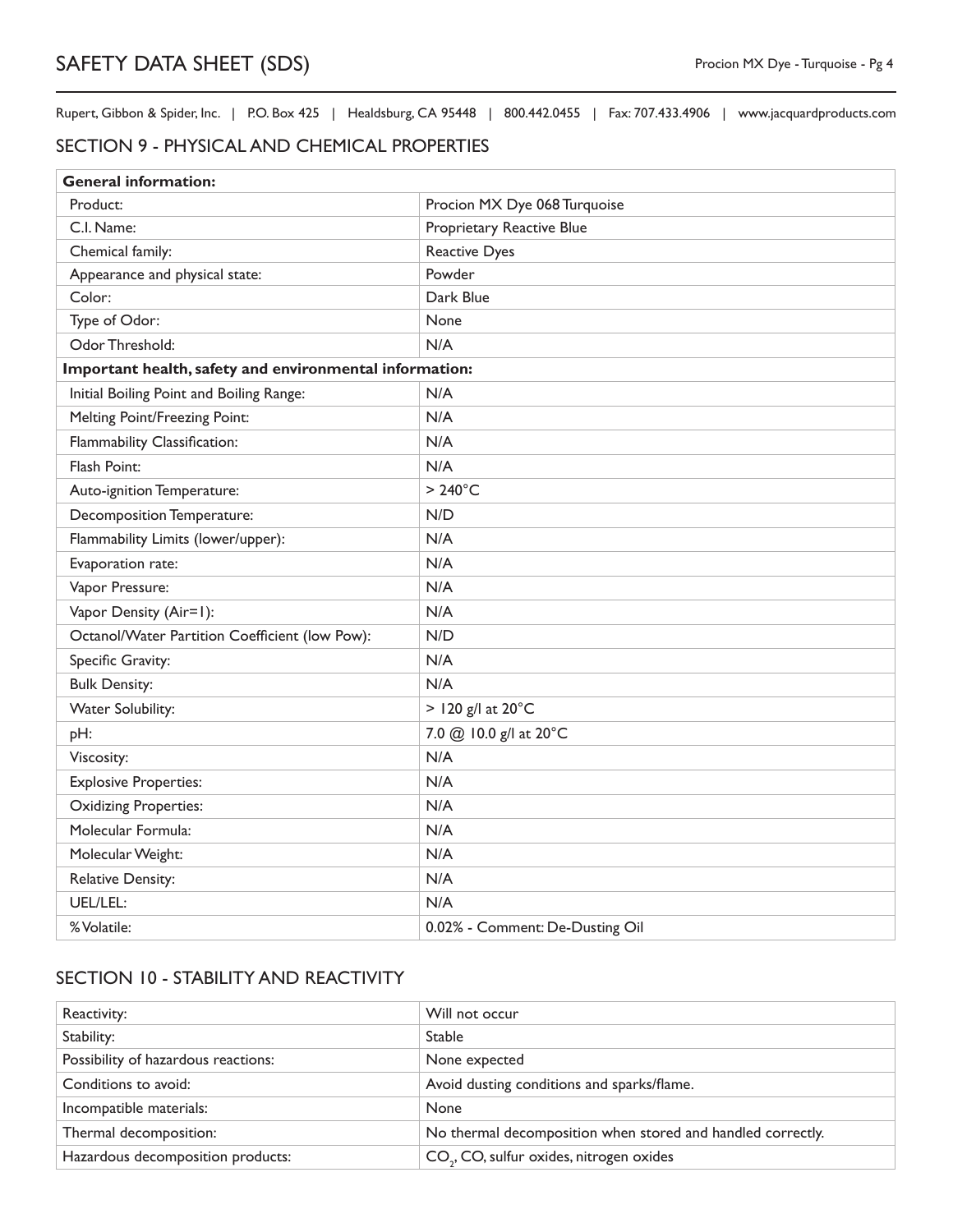## SECTION 11 - TOXICOLOGICAL INFORMATION

| Information on toxicological effects:<br>Acute toxicity (list all possible routes of exposure) |                                                                                                                             |           |
|------------------------------------------------------------------------------------------------|-----------------------------------------------------------------------------------------------------------------------------|-----------|
| Oral Toxicity (animal):                                                                        | LD50 (Ingestion): >5,000 mg/l (rat)                                                                                         |           |
| Oral Toxicity (fish):                                                                          | LC50 >100 mg/l (96 hour, Oncorhynchus mykiss)                                                                               |           |
| Eye effects:                                                                                   | Non-irritant (rabbit eye)                                                                                                   |           |
| Skin effects:                                                                                  | Non-irritant (rabbit)                                                                                                       |           |
| Sensitization:                                                                                 | May cause sensitization by inhalation and skin contact.                                                                     |           |
| Primary route of exposure:                                                                     | Inhalation:                                                                                                                 | No        |
|                                                                                                | Skin contact:                                                                                                               | Yes       |
|                                                                                                | Skin absorption:                                                                                                            | No        |
|                                                                                                | Eye contact:                                                                                                                | Yes       |
|                                                                                                | Ingestion:                                                                                                                  | <b>No</b> |
| Carcinogen status                                                                              | IARC:                                                                                                                       | <b>No</b> |
|                                                                                                | NTP:                                                                                                                        | No        |
|                                                                                                | OSHA:                                                                                                                       | <b>No</b> |
|                                                                                                | <b>ACGIH:</b>                                                                                                               | <b>No</b> |
| Chronic effects of overexposure:                                                               | None known                                                                                                                  |           |
| Signs and symptoms of overexposure:                                                            | May be irritating to the eyes, skin or respiratory tract.                                                                   |           |
| Medical conditions aggravated:                                                                 | Persons with any pre-existing skin, eye or respiratory condition may be<br>more susceptible to the effects of this product. |           |

### SECTION 12 - ECOLOGICAL INFORMATION

| <b>Toxicity:</b>   |                              |
|--------------------|------------------------------|
| Biodegradability:  | $< 20\%$                     |
| Bacteria Toxicity: | > 10 ml/l (activated sludge) |
| AOX:               | N/D                          |
| COD:               | $1,100$ mg/l                 |

## SECTION 13 - DISPOSAL CONSIDERATIONS

| <b>Waste treatment methods:</b> |                                                                                                                                                                                                                    |
|---------------------------------|--------------------------------------------------------------------------------------------------------------------------------------------------------------------------------------------------------------------|
| Disposal:                       | If utilization of recycling of product is not possible, it should be disposed<br>of in accordance with existing federal, state and local environmental regu-<br>lations, e.g. by incineration in a suitable plant. |
| <b>Container Disposal:</b>      | Soiled, empty containers are to be treated in the same way as the con-<br>tents.                                                                                                                                   |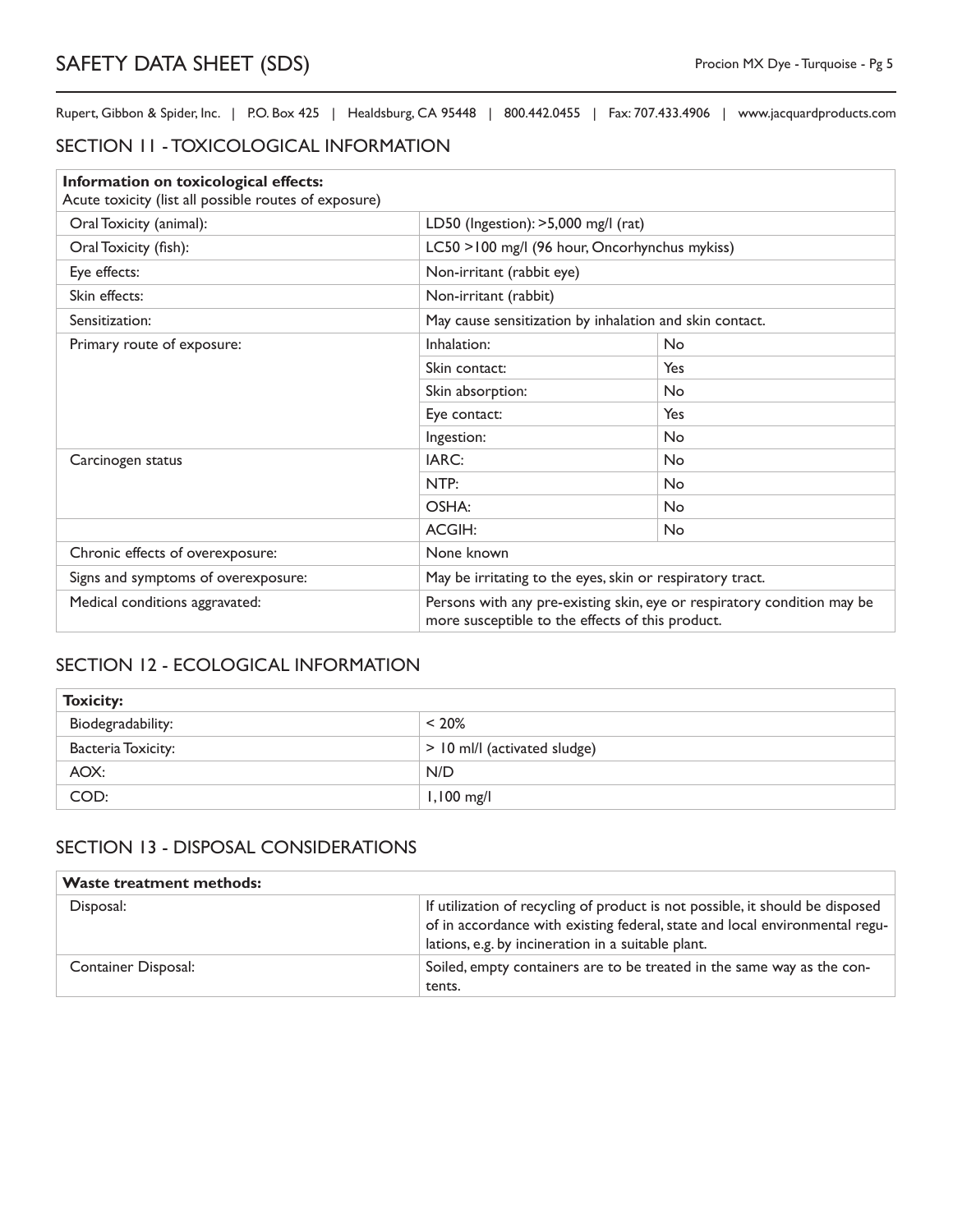#### SECTION 14 - TRANSPORT INFORMATION

| UN Number:                                                         | Not Regulated                                       |
|--------------------------------------------------------------------|-----------------------------------------------------|
| UN proper shipping name:                                           | Non-hazardous Ink Material<br>Frt. Class Package 55 |
| Transport hazard class(es) (DOT, IATA (C, P), IMDG): Not Regulated |                                                     |

## SECTION 15 - REGULATORY INFORMATION

|                        | Safety, health and environmental regulations/legislation specific for the substance or mixture: |                                                                                                                                              |  |
|------------------------|-------------------------------------------------------------------------------------------------|----------------------------------------------------------------------------------------------------------------------------------------------|--|
| <b>US Regulations:</b> |                                                                                                 |                                                                                                                                              |  |
| TSCA:                  | The components of this product are listed on the TSCA Inventory.                                |                                                                                                                                              |  |
| <b>SARA 313:</b>       | quirements under 40 CFR 372.                                                                    | This product is not subject to SARA Title III Section 313 reporting re-                                                                      |  |
| <b>SARA 312:</b>       | Immediate (acute) health hazard:                                                                | No.                                                                                                                                          |  |
|                        | Delayed (chronic) health hazard:                                                                | <b>No</b>                                                                                                                                    |  |
|                        | Fire hazard:                                                                                    | <b>No</b>                                                                                                                                    |  |
|                        | Sudden Release of Pressure:                                                                     | No.                                                                                                                                          |  |
|                        | Reactivity:                                                                                     | No.                                                                                                                                          |  |
| Other regulations:     |                                                                                                 | This product is not subject to the German Ordinance than bans certain<br>azo dyes or the 19th Amendment of the Council Directive 76/769/EEC. |  |

#### SECTION 16 - OTHER INFORMATION

| <b>HMIS Hazard ID:</b>                                                                                |   |
|-------------------------------------------------------------------------------------------------------|---|
| Health:                                                                                               |   |
| Flammability:                                                                                         |   |
| Physical hazard:                                                                                      |   |
| Personal Protection:                                                                                  | ╌ |
| Hazard rating: 0 - Minimal; I - Slight; 2 - Moderate; 3 - Serious; 4 - Severe; *Chronic health effect |   |

#### **Disclaimer:**

The information contained in this SDS is based on data from sources considered to be reliable but Rupert, Gibbon & Spider, Inc. does not guarantee the accuracy or completeness thereof. Rupert, Gibbon & Spider, Inc. urges each customer or recipient of this SDS to study it carefully to become aware of and understand the hazards associated with this product. The reader should consider consulting reference works or individuals who are experts in ventilation, toxicology or fire and understand the data in this SDS.

#### **Revision Date: 09/26/2018**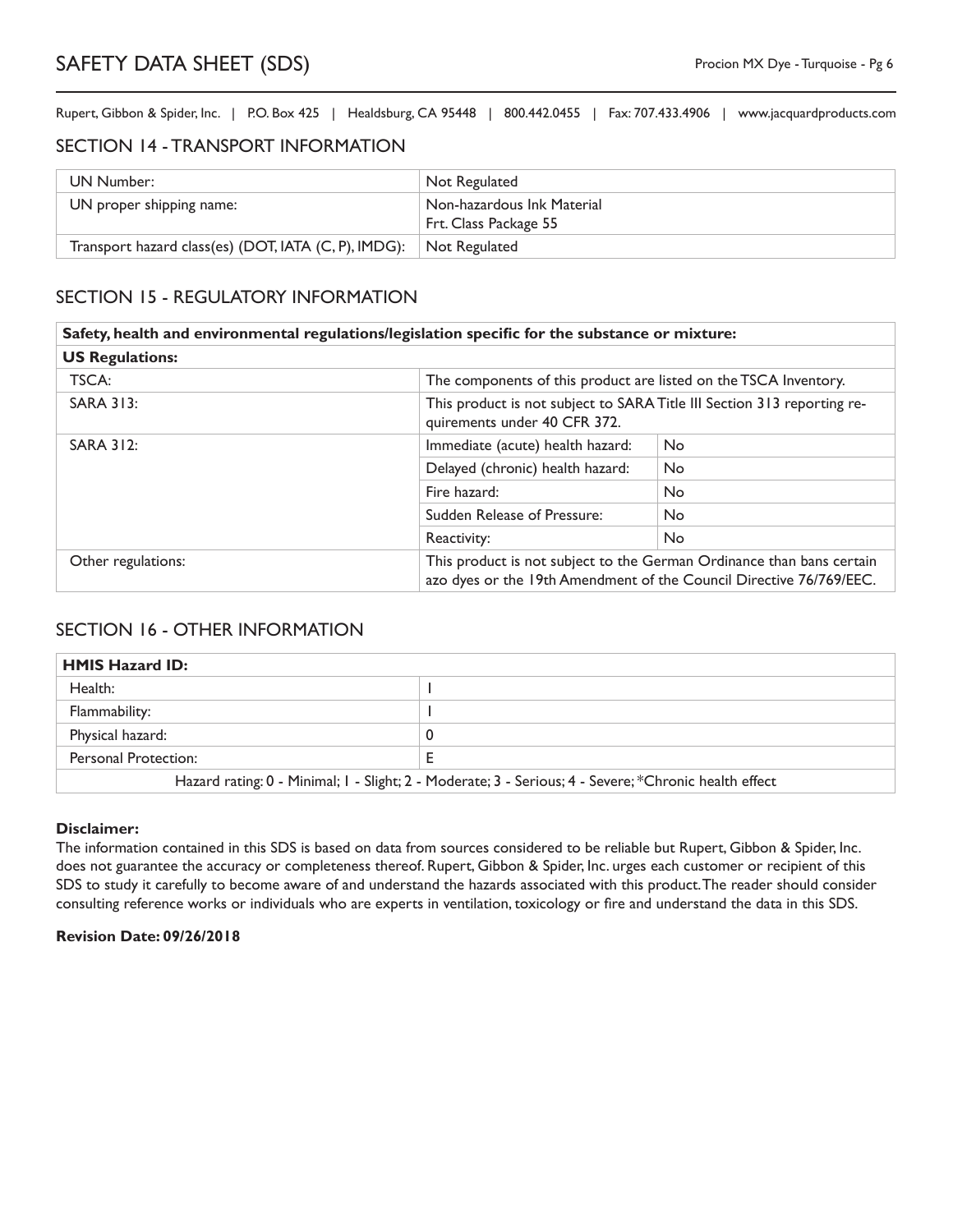Rupert, Gibbon & Spider, Inc. | P.O. Box 425 | Healdsburg, CA 95448 | 800.442.0455 | Fax: 707.433.4906 | www.jacquardproducts.com

| <b>Abbreviations:</b> |                                                                                                                                                                |
|-----------------------|----------------------------------------------------------------------------------------------------------------------------------------------------------------|
| <b>ACGIH</b>          | American Conference of Governmental Industrial Hygienists                                                                                                      |
| <b>ADR</b>            | International carriage of Dangerous goods by Road                                                                                                              |
| <b>AICS</b>           | Australian Inventory of Chemical Substances                                                                                                                    |
| <b>ATE</b>            | <b>Acute Toxicity Estimate</b>                                                                                                                                 |
| <b>BfR</b>            | Bundesinstitut für Risikobewertung recommendations for food contact materials                                                                                  |
| <b>BCF</b>            | <b>Bioconcentration Factor</b>                                                                                                                                 |
| BOD <sub>5</sub>      | 5-day Biochemical Oxygen Demand                                                                                                                                |
| <b>CERCLA</b>         | Comprehensive Environmental Response, Compensation and Liability Act                                                                                           |
| <b>CLP</b>            | Classification, Labeling and Packaging regulation                                                                                                              |
| <b>COD</b>            | Chemical Oxygen Demand DOT<br>Department of Transportation DSL<br>Domestic Substances List                                                                     |
| <b>EINECS</b>         | European Inventory of Existing Chemical Substances                                                                                                             |
| <b>ECL</b>            | Existing Chemicals List (Korea)                                                                                                                                |
| <b>ENCS</b>           | Existing and New Chemical Substances Inventory (Japan)                                                                                                         |
| <b>EN 689</b>         | Workplace atmospheres - Guidance for the assessment of exposure by inhalation to chemical<br>agents for comparison with limit values and measurement strategy. |
| <b>ERG</b>            | <b>Emergency Response Guide</b>                                                                                                                                |
| <b>GHS</b>            | Globally Harmonized System                                                                                                                                     |
| <b>HMIS</b>           | Hazardous Materials Information System IARC<br>International Agency for Research on Cancer IATA<br>International Air Transport Association                     |
| <b>ICAO</b>           | International Civil Aviation Organization IDLH<br>Immediately Dangerous to Life and Health IMDG<br>International Maritime Dangerous Goods                      |
| LD50                  | Lethal Dose to 50% of test animal population                                                                                                                   |
| <b>MAK</b>            | Maximale Arbeitsplatz Konzentration                                                                                                                            |
| <b>NTP</b>            | National Toxicology Program                                                                                                                                    |
| <b>OEL</b>            | Occupational Exposure Limit                                                                                                                                    |
| <b>OSHA</b>           | Occupational Safety & Health Administration                                                                                                                    |
| <b>PBT</b>            | Persistent, Bioaccumulative and Toxic vPvB Very Persistent and Very Bioaccumulative PEL Permissible<br>exposure limit                                          |
| <b>PICCS</b>          | Philippine Inventory of Commercial Chemical Substances                                                                                                         |
| <b>PNEC</b>           | Predicted No Effect Concentration                                                                                                                              |
| <b>REACH</b>          | Registration, Evaluation and Authorization of Chemical Substances                                                                                              |
| <b>RID</b>            | International carriage of dangerous goods by Rail SARA<br>Superfund Amendments and Reauthorization Act STEL Short Term<br><b>Exposure Limit</b>                |
| <b>SVHC</b>           | Substance of Very High Concern                                                                                                                                 |
| <b>TLV</b>            | <b>Threshold Limit Value</b>                                                                                                                                   |
| <b>TSCA</b>           | <b>Toxic Substances Control Act</b>                                                                                                                            |
| <b>TWA</b>            | Time Weighted Average                                                                                                                                          |
| <b>VOC</b>            | Volatile Organic Compound                                                                                                                                      |
| <b>WGK</b>            | Wassergefahrdungsklasse (Water Hazard Class) WHMIS<br>Workplace Hazardous Material Identification System                                                       |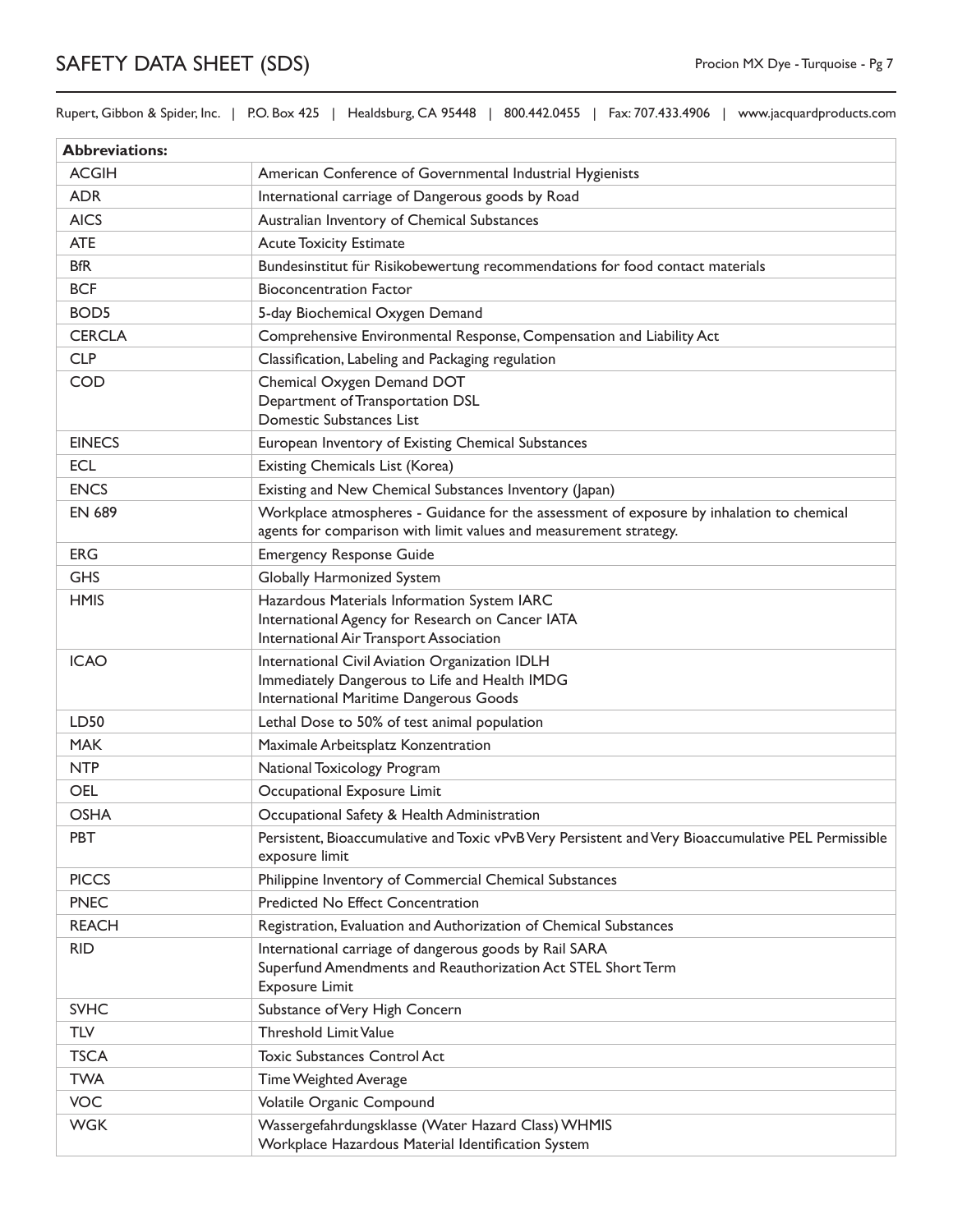

Jacquard Products Manufactured by Rupert, Gibbon & Spider, Inc. P.O. Box 425 | Healdsburg, CA 95448 800.442.0455 | Fax: 707.433.4906 www.jacquardproducts.com

#### **Revision Date: 08/20/2019**

# SECTION 1 - CHEMICAL, PRODUCT & COMPANY INFORMATION

| <b>Product Name:</b>     | <b>PROCION MX DYE - JET BLACK</b>            |                                                                |  |
|--------------------------|----------------------------------------------|----------------------------------------------------------------|--|
| Product Number/Code:     |                                              | PMX1150/PMX2150/PMX3150                                        |  |
| Recommended Use:         | Dye for fabric                               |                                                                |  |
| Description:             | Synthetic Organic Dyes                       |                                                                |  |
| Synonym(s):              | <b>Reactive Dyestuff</b>                     |                                                                |  |
| Restrictions on use:     | None known                                   |                                                                |  |
| Manufacturer:            | 1147 Healdsburg Ave.<br>Healdsburg, CA 95448 | Rupert, Gibbon & Spider, Inc.<br>1-800-442-0455 / 707-433-9577 |  |
| <b>Emergency Number:</b> | Chem Tel, Inc. - Contract #MIS9128344        |                                                                |  |
|                          | North America:<br>1-800-255-3924             | International:<br>$1 - 813 - 248 - 0585$                       |  |

# SECTION 2 - HAZARD(S) IDENTIFICATION

**This product is not considered to be or contain hazardous chemicals based on evaluations made by our company under the OSHA Hazard Communication Standard, reference 29 CFR 1910.1200. Toxicological Data on Ingredients:** Hazard Classification Physical Hazards: None Health Hazards: Eye Irritant Skin Irritant Respiratory Sensitizer Skin Sensitizer Category 2 Category 2 Category 1 Category 1 Environmental Hazards: None **Label Elements** Pictogram: Signal Words: DANGER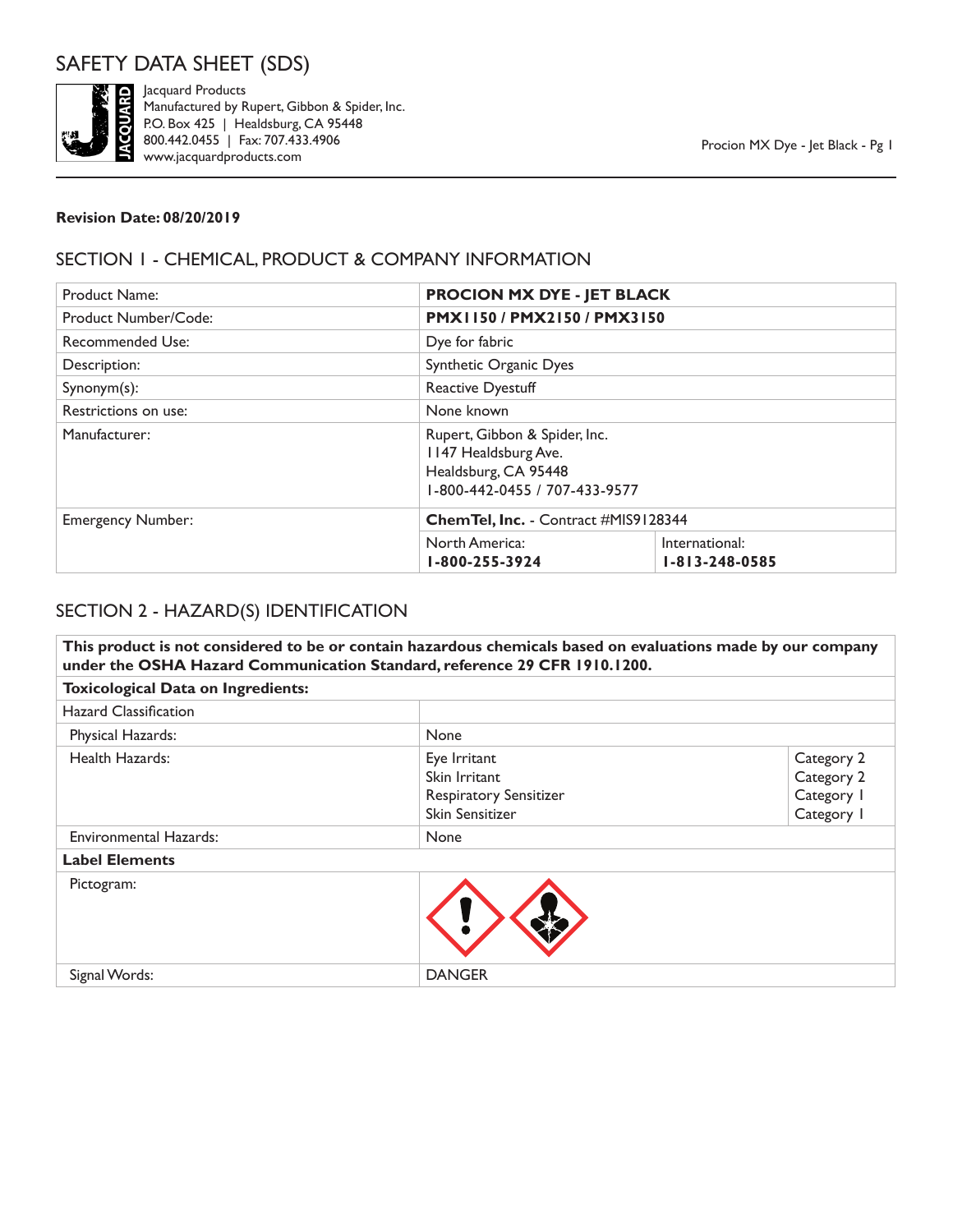| <b>Hazard Statements-EU:</b>        | H <sub>3</sub> I <sub>5</sub> Causes skin irritation.                                                                                                                                                                                                                                                                                                          |
|-------------------------------------|----------------------------------------------------------------------------------------------------------------------------------------------------------------------------------------------------------------------------------------------------------------------------------------------------------------------------------------------------------------|
|                                     | H315+H320 Causes skin and eye irritation.                                                                                                                                                                                                                                                                                                                      |
|                                     | H317 May cause an allergic skin reaction.                                                                                                                                                                                                                                                                                                                      |
|                                     | H319 Causes serious eye irritation.                                                                                                                                                                                                                                                                                                                            |
|                                     | H334 May cause allergy or asthma symptoms or breathing difficulties if<br>inhaled.                                                                                                                                                                                                                                                                             |
| <b>Precautionary Statements-EU:</b> |                                                                                                                                                                                                                                                                                                                                                                |
| Prevention:                         | P261 Avoid breathing dust/fume/gas/mist/vapours/spray.<br>P264 Wash hands thoroughly after handling.<br>P272 Contaminated work clothing should not be allowed out of the                                                                                                                                                                                       |
|                                     | workplace.<br>P280 Wear protective gloves/protective clothing/eye protection/face<br>protection.<br>P362 Take off contaminated clothing and wash before reuse.                                                                                                                                                                                                 |
|                                     | P363 Wash contaminated clothing before reuse.                                                                                                                                                                                                                                                                                                                  |
| Response:                           | P302+P352 IF ON SKIN: wash with plenty of soap and water.<br>P304+P341 IF INHALED: If breathing is difficult, remove victim to fresh<br>air and keep at rest in a position comfortable for breathing.<br>P305+P351+P338 IF IN EYES: Rinse cautiously with water for several<br>minutes. Remove contact lenses, if present and easy to do. Continue<br>rinsing. |
|                                     | P321 Specific treatment (see product label).                                                                                                                                                                                                                                                                                                                   |
|                                     | P332+P313 IF SKIN irritation occurs: Get medical advice/attention.                                                                                                                                                                                                                                                                                             |
|                                     | P333+P313 IF SKIN irritation or rash occurs: Get medical advice/atten-<br>tion.                                                                                                                                                                                                                                                                                |
|                                     | P337+P313P IF EYE irritation persists: Get medical advice/attention.                                                                                                                                                                                                                                                                                           |
|                                     | P342+P311 IF experiencing respiratory symptoms: call a POISON                                                                                                                                                                                                                                                                                                  |
|                                     | CENTER or doctor/physician.                                                                                                                                                                                                                                                                                                                                    |
|                                     | P501 Dispose of contents/container to                                                                                                                                                                                                                                                                                                                          |

## SECTION 3 - COMPOSITION / INFORMATION ON INGREDIENTS

| <b>Product</b>               | <b>C.I. Name</b>                                | <b>Substance name CAS#</b>                                                                                       |
|------------------------------|-------------------------------------------------|------------------------------------------------------------------------------------------------------------------|
| Procion MX Dye 150 Jet Black | Reactive Black WNN (C.I. Reactive<br>Black mix) | The exact percentages and the composition of<br>non-hazardous materials have been withheld as a<br>trade secret. |

# SECTION 4 - FIRST AID MEASURES

| <b>Description of first aid measures:</b> |                                                                                                                                 |
|-------------------------------------------|---------------------------------------------------------------------------------------------------------------------------------|
| General information:                      | Remove contaminated clothing immediately and dispose of safely.                                                                 |
| In the event of skin contact:             | In case of contact with skin, wash off immediately with soap and plenty of<br>water.                                            |
| In the event of eye contact:              | In case of contact with eyes, rinse thoroughly with plenty of water and<br>seek medical advice.                                 |
| In the event of swallowing:               | Dilute with water. Get medical attention. Never give fluids or induce<br>vomiting if patient is unconscious or has convulsions. |
| In the event of exposure by inhalation:   | Remove the casualty into fresh air and keep them calm.                                                                          |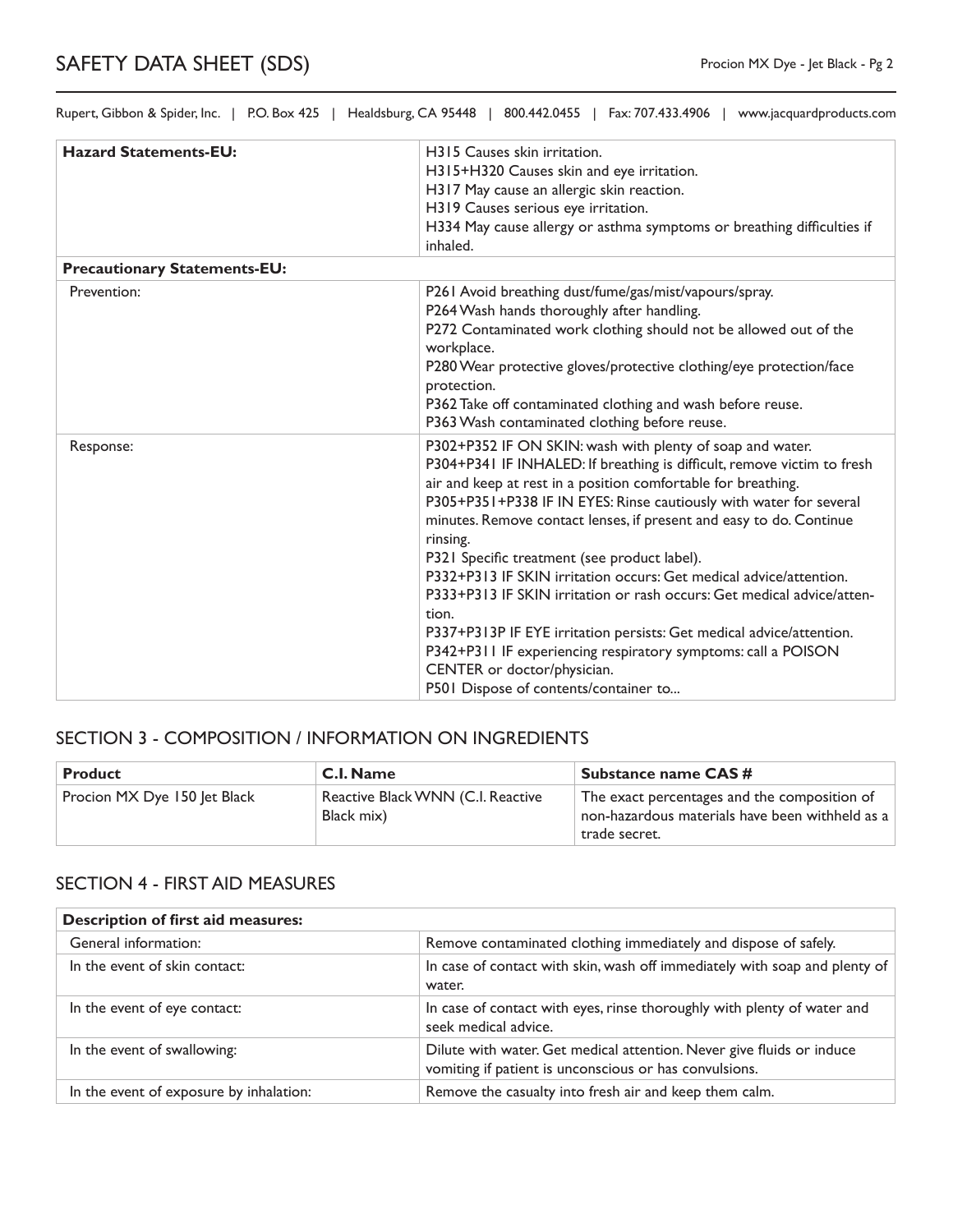#### SECTION 5 - FIREFIGHTING MEASURES

| Extinguishing media: | CO2, Dry Powder, Foam, Water Spray Jet |
|----------------------|----------------------------------------|

#### SECTION 6 - ACCIDENTAL RELEASE MEASURES

| Methods and material for containment and clean up: | Pick up mechanically. Dilute remaining rest with water and pick up with<br>absorbent material (sawdust, sand, universal binder). |
|----------------------------------------------------|----------------------------------------------------------------------------------------------------------------------------------|
| Reference to other sections:                       | For further disposal measures, see section 13.                                                                                   |

### SECTION 7 - HANDLING AND STORAGE

| Precautions for safe handling:            | Keep away from sources of ignition - avoid smoking.                    |
|-------------------------------------------|------------------------------------------------------------------------|
| Conditions for safe storage including any | Do not store with alkalis. Keep container tightly closed in dry place. |
| incompatibilities:                        | Storage period: 60 months.                                             |

### SECTION 8 - EXPOSURE CONTROLS / PERSONAL PROTECTION

| <b>Control parameters:</b>                                             |                                                                                                                                                                                 |  |
|------------------------------------------------------------------------|---------------------------------------------------------------------------------------------------------------------------------------------------------------------------------|--|
| Exposure controls:                                                     | Use local ventilation.                                                                                                                                                          |  |
| Appropriate engineering controls:                                      | Handle with good industrial practices and industrial hygiene. Wash hands<br>after use. Do not eat, drink or smoke during work time.                                             |  |
| Individual protection measures, such as personal protective equipment: |                                                                                                                                                                                 |  |
| General protective measures:                                           | Avoid contact with eyes and skin. Keep away from food and drink stuffs.<br>Remove soiled or soaked clothing immediately. Clean skin thoroughly<br>after work; apply skin cream. |  |
| Eye/face protection:                                                   | Safety glasses                                                                                                                                                                  |  |
| Skin protection:                                                       | Wear gloves, overalls, apron or other protective clothing.                                                                                                                      |  |
| Respiratory protection:                                                | Dust mask. Do not inhale dust.                                                                                                                                                  |  |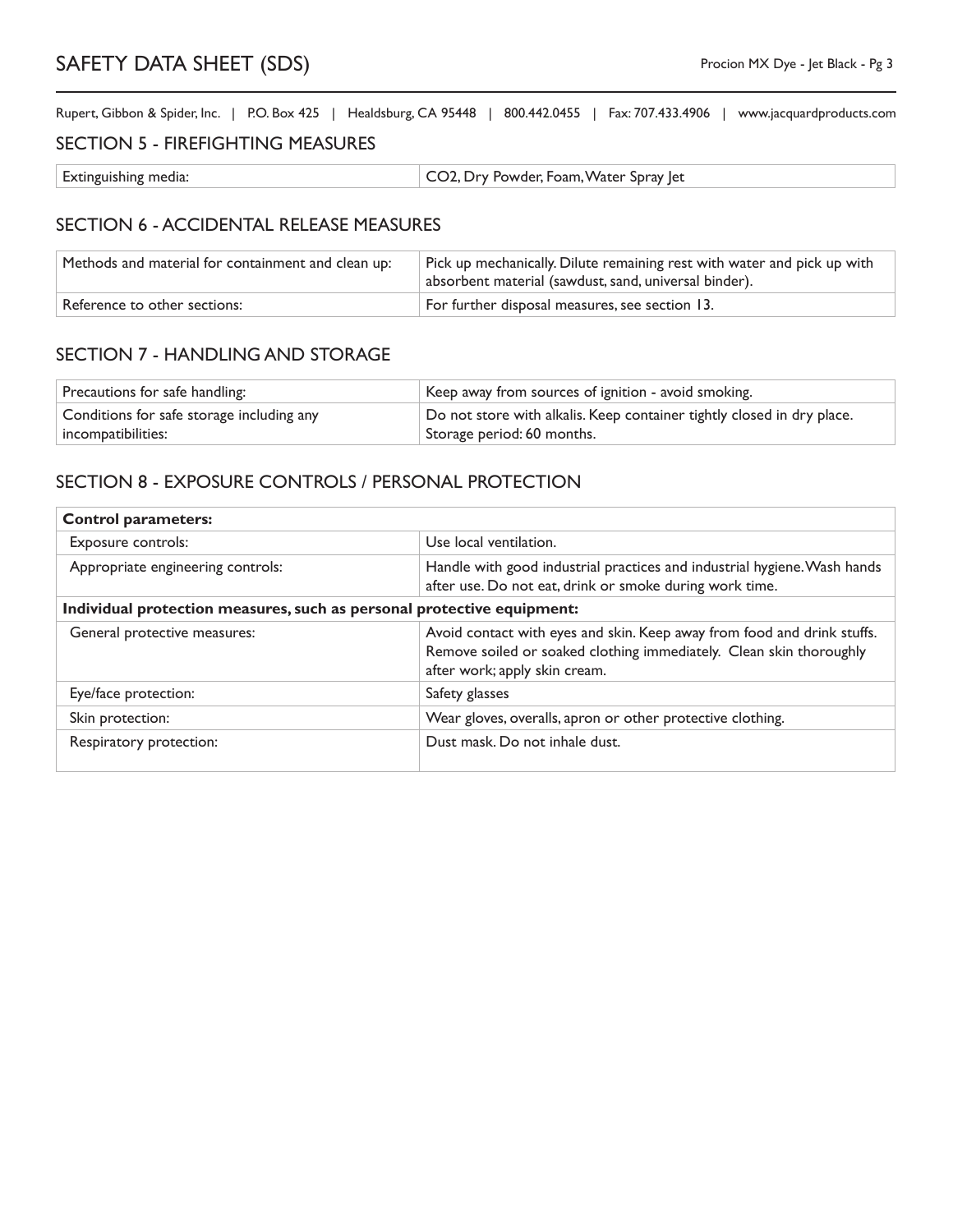#### SECTION 9 - PHYSICAL AND CHEMICAL PROPERTIES

| <b>General information:</b>                             |                              |  |
|---------------------------------------------------------|------------------------------|--|
| Product:                                                | Procion MX Dye Jet Black 150 |  |
| Appearance and physical state:                          | Dust free powder             |  |
| Color:                                                  | <b>Black</b>                 |  |
| Type of Odor:                                           | Odorless                     |  |
| Odor Threshold:                                         | Not available                |  |
| Important health, safety and environmental information: |                              |  |
| Initial Boiling Point and Boiling Range:                | Not available                |  |
| Melting Point/Freezing Point:                           | Above 250°C                  |  |
| Flammability Classification:                            | Non-flammable                |  |
| Flash Point:                                            | $250^{\circ}$ C              |  |
| Auto-ignition Temperature:                              | $>240^{\circ}$ C             |  |
| Decomposition Temperature:                              | Not available                |  |
| Flammability Limits (lower/upper):                      | Not available                |  |
| Evaporation rate:                                       | Not available                |  |
| Vapor Pressure:                                         | Not available                |  |
| Vapor Density (Air=1):                                  | Not available                |  |
| Octanol/Water Partition Coefficient (low Pow):          | Not available                |  |
| Specific Gravity:                                       | Not available                |  |
| <b>Bulk Density:</b>                                    | 600 - 800 kg/m <sup>3</sup>  |  |
| Water Solubility:                                       | $>$ 100 g/l                  |  |
| pH:                                                     | 6-8 (at 10 g/l)              |  |
| Viscosity:                                              | Not available                |  |
| <b>Explosive Properties:</b>                            | Not available                |  |
| <b>Oxidizing Properties:</b>                            | Not available                |  |
| Molecular Formula:                                      | Not available                |  |
| Molecular Weight:                                       | 250                          |  |
| <b>Relative Density:</b>                                | Not available                |  |
| UEL:                                                    | Not available                |  |
| LEL:                                                    | Not available                |  |
| % Volatile:                                             | Not available                |  |

# SECTION 10 - STABILITY AND REACTIVITY

| Reactivity:                         | Reactions with alkalis |
|-------------------------------------|------------------------|
| Stability:                          | Not available          |
| Possibility of hazardous reactions: | Not available          |
| Conditions to avoid:                | Not available          |
| Incompatible materials:             | <b>Alkalis</b>         |
| Thermal decomposition:              | $>190^{\circ}$ C       |
| Hazardous decomposition products:   | Unknown                |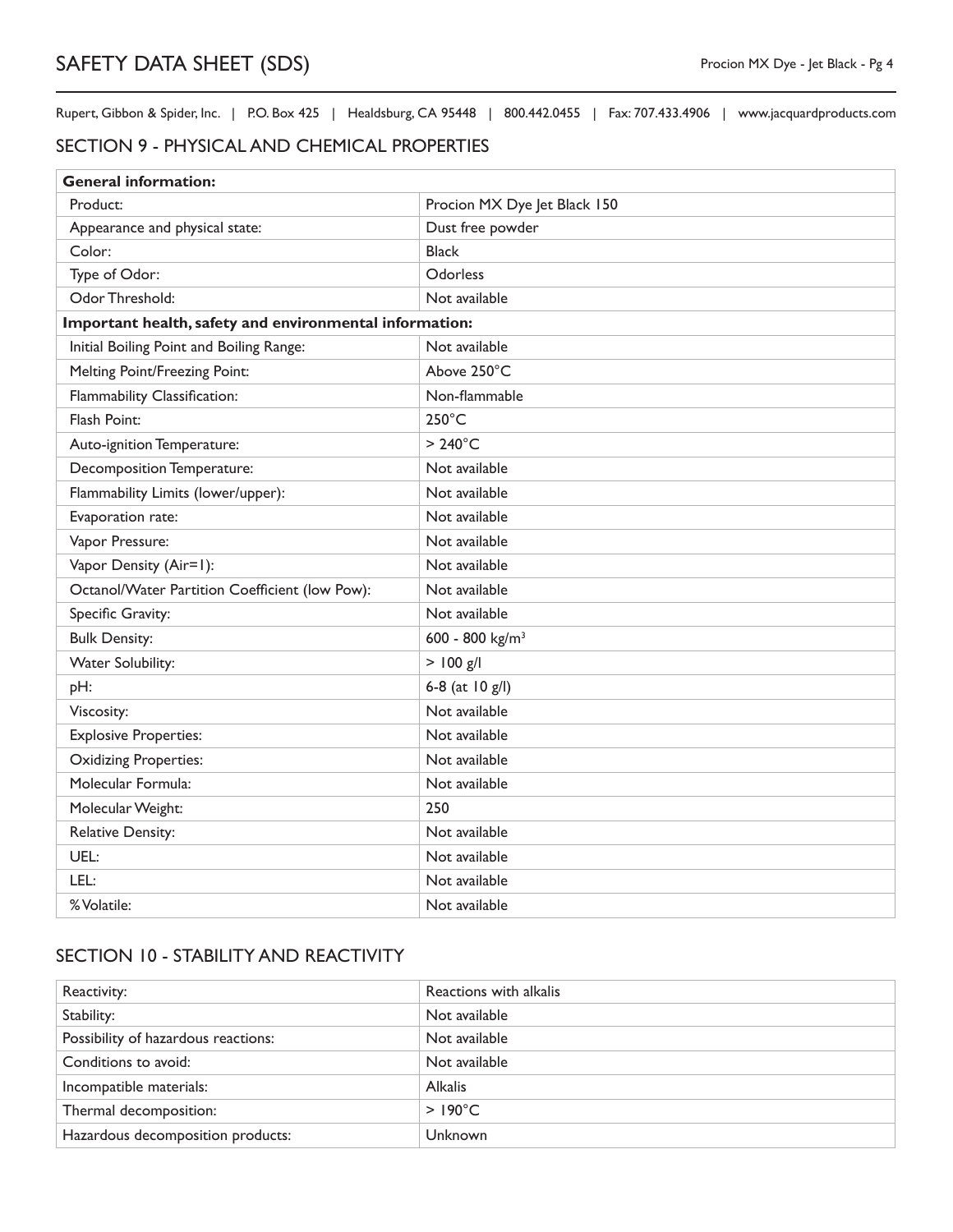## SECTION 11 - TOXICOLOGICAL INFORMATION

| Information on toxicological effects:<br>Acute toxicity (list all possible routes of exposure) |                                                                                             |
|------------------------------------------------------------------------------------------------|---------------------------------------------------------------------------------------------|
| Acute Oral Toxicity:                                                                           | LD50 2,000 mg/kg (Oral - Rat)                                                               |
| <b>Acute Dermal Toxicity:</b>                                                                  | Not available                                                                               |
| Skin Corrosion/irritation:                                                                     | Slightly irritant                                                                           |
| Serious Eye Damage / Eye Irritation:                                                           | Slightly irritant                                                                           |
| Sensitization:                                                                                 | May cause sensitization by inhalation and skin contact.                                     |
| <b>Primary Route of Exposure:</b>                                                              |                                                                                             |
| Inhalation:                                                                                    | Not available                                                                               |
| Skin absorption:                                                                               | Not available                                                                               |
| Ingestion:                                                                                     | Not available                                                                               |
| Skin contact:                                                                                  | Not available                                                                               |
| Eye contact:                                                                                   | Not available                                                                               |
| Carcinogen (IARC/NTP/OSHA/ACGIH):                                                              | Not available                                                                               |
| Mutagenicity:                                                                                  | None                                                                                        |
| Corrosivity:                                                                                   |                                                                                             |
| Effects of overexposure:                                                                       | Not available                                                                               |
| Signs and symptoms of overexposure:                                                            | Not available                                                                               |
| Additional information:                                                                        | Persons with respiratory tract allergies should avoid direct contact with<br>reactive dyes. |

# SECTION 12 - ECOLOGICAL INFORMATION

| Biodegradability: | 10-25% (static method) |
|-------------------|------------------------|
| Fish Toxicity:    | 10-100 mg/l (48 hours) |

## SECTION 13 - DISPOSAL CONSIDERATIONS

#### **Waste treatment methods:**

| Disposal:           | In accordance with current regulations may be taken to waste disposal<br>site or incineration plant, after consultation with site operator and/or<br>with the responsible authority. |
|---------------------|--------------------------------------------------------------------------------------------------------------------------------------------------------------------------------------|
| Container Disposal: | Packing that cannot be cleaned should be disposed of as product waste.                                                                                                               |

## SECTION 14 - TRANSPORT INFORMATION

| Road transport (RID/ADR):          | Non-hazardous goods                                                                                                   |
|------------------------------------|-----------------------------------------------------------------------------------------------------------------------|
| Inland waterways transport (ADNR): | Non-hazardous goods                                                                                                   |
| Marine transport (IMDG-Code):      | Non-hazardous goods                                                                                                   |
| Air transport (ICAO/IATA):         | Non-hazardous goods                                                                                                   |
| Further information:               | Not classified as hazardous under transport conditions. Protect against<br>moisture. Store/load separately from food. |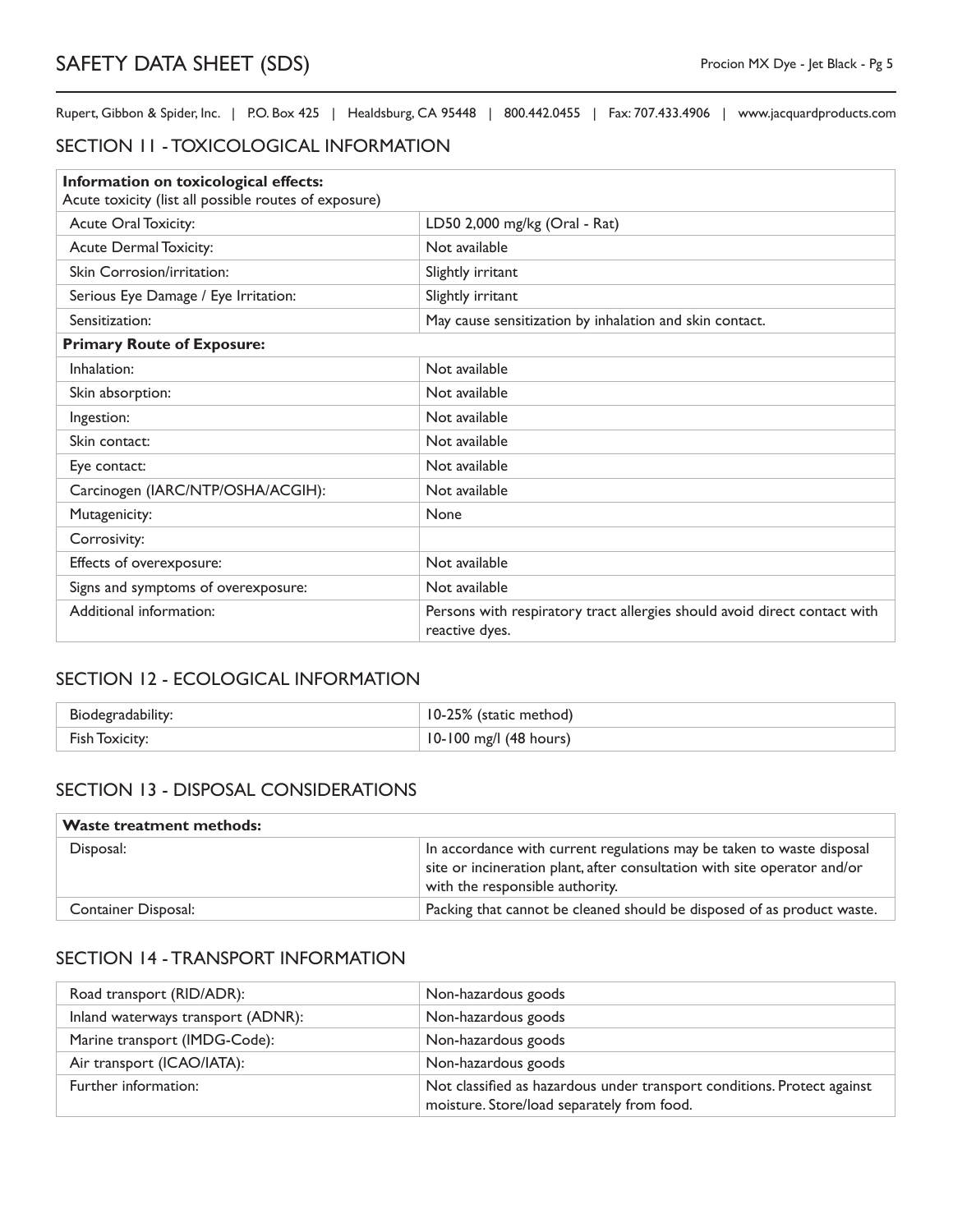#### SECTION 15 - REGULATORY INFORMATION

| <b>US Regulations:</b>           |                                                                                           |
|----------------------------------|-------------------------------------------------------------------------------------------|
| TSCA:                            | The components of this product are not listed on the TSCA Inventory.                      |
| SARA 313:                        |                                                                                           |
| <b>SARA 312:</b>                 |                                                                                           |
| Immediate (acute) health hazard: | Yes                                                                                       |
| Delayed (chronic) health hazard: | Yes                                                                                       |
| Fire hazard:                     | <b>No</b>                                                                                 |
| Sudden Release of Pressure:      | <b>No</b>                                                                                 |
| Reactivity:                      | <b>No</b>                                                                                 |
| California Proposition 65:       | Used as directed, this product will NOT expose you to chemicals known<br>to cause cancer. |

#### SECTION 16 - OTHER INFORMATION

| <b>HMIS Hazard ID:</b>                                                                                |                                             |
|-------------------------------------------------------------------------------------------------------|---------------------------------------------|
| Health:                                                                                               |                                             |
| Flammability:                                                                                         |                                             |
| Physical hazard:                                                                                      |                                             |
| Personal Protection:                                                                                  | E - Safety glasses, gloves, dust respirator |
| Hazard rating: 0 - Minimal; I - Slight; 2 - Moderate; 3 - Serious; 4 - Severe; *Chronic health effect |                                             |

#### **Disclaimer:**

The information contained in this SDS is based on data from sources considered to be reliable but Rupert, Gibbon & Spider, Inc. does not guarantee the accuracy or completeness thereof. Rupert, Gibbon & Spider, Inc. urges each customer or recipient of this SDS to study it carefully to become aware of and understand the hazards associated with this product. The reader should consider consulting reference works or individuals who are experts in ventilation, toxicology or fire and understand the data in this SDS.

#### **Revision Date: 08/20/2019**

| <b>National Chemical Inventories:</b> |                                                                                                       |
|---------------------------------------|-------------------------------------------------------------------------------------------------------|
|                                       | All components of this product are listed on the following chemical substance inventories: TSCA (USA) |
| <b>DSL</b>                            | (Canada)                                                                                              |
| <b>EINECS</b>                         | (Europe)                                                                                              |
| <b>ENCS</b>                           | (Japan) ECL                                                                                           |
|                                       | (Korea)                                                                                               |
| <b>AICS</b>                           | (Australia) NZIoC                                                                                     |
|                                       | (New Zealand)                                                                                         |
| <b>PICCS</b>                          | (Philippines)                                                                                         |
| <b>IECSC</b>                          | (China)                                                                                               |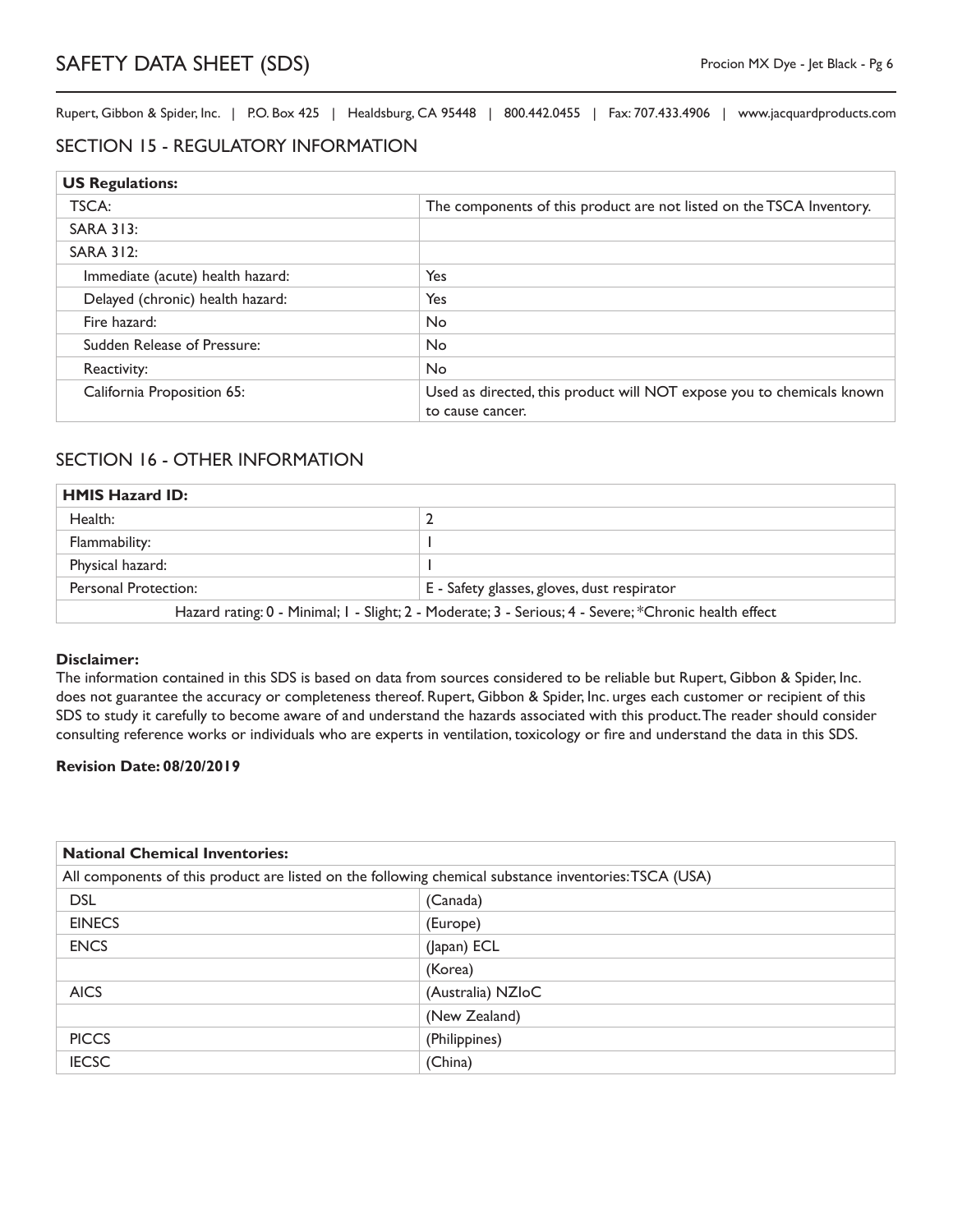Rupert, Gibbon & Spider, Inc. | P.O. Box 425 | Healdsburg, CA 95448 | 800.442.0455 | Fax: 707.433.4906 | www.jacquardproducts.com

| <b>Abbreviations:</b> |                                                                                                                                                                |
|-----------------------|----------------------------------------------------------------------------------------------------------------------------------------------------------------|
| <b>ACGIH</b>          | American Conference of Governmental Industrial Hygienists                                                                                                      |
| <b>ADR</b>            | International carriage of Dangerous goods by Road                                                                                                              |
| <b>AICS</b>           | Australian Inventory of Chemical Substances                                                                                                                    |
| <b>ATE</b>            | <b>Acute Toxicity Estimate</b>                                                                                                                                 |
| <b>BfR</b>            | Bundesinstitut für Risikobewertung recommendations for food contact materials                                                                                  |
| <b>BCF</b>            | <b>Bioconcentration Factor</b>                                                                                                                                 |
| BOD <sub>5</sub>      | 5-day Biochemical Oxygen Demand                                                                                                                                |
| <b>CERCLA</b>         | Comprehensive Environmental Response, Compensation and Liability Act                                                                                           |
| <b>CLP</b>            | Classification, Labeling and Packaging regulation                                                                                                              |
| <b>COD</b>            | Chemical Oxygen Demand DOT<br>Department of Transportation DSL<br>Domestic Substances List                                                                     |
| <b>EINECS</b>         | European Inventory of Existing Chemical Substances                                                                                                             |
| <b>ECL</b>            | Existing Chemicals List (Korea)                                                                                                                                |
| <b>ENCS</b>           | Existing and New Chemical Substances Inventory (Japan)                                                                                                         |
| <b>EN 689</b>         | Workplace atmospheres - Guidance for the assessment of exposure by inhalation to chemical<br>agents for comparison with limit values and measurement strategy. |
| <b>ERG</b>            | <b>Emergency Response Guide</b>                                                                                                                                |
| <b>GHS</b>            | Globally Harmonized System                                                                                                                                     |
| <b>HMIS</b>           | Hazardous Materials Information System IARC<br>International Agency for Research on Cancer IATA<br>International Air Transport Association                     |
| <b>ICAO</b>           | International Civil Aviation Organization IDLH<br>Immediately Dangerous to Life and Health IMDG<br>International Maritime Dangerous Goods                      |
| LD50                  | Lethal Dose to 50% of test animal population                                                                                                                   |
| <b>MAK</b>            | Maximale Arbeitsplatz Konzentration                                                                                                                            |
| <b>NTP</b>            | National Toxicology Program                                                                                                                                    |
| <b>OEL</b>            | Occupational Exposure Limit                                                                                                                                    |
| <b>OSHA</b>           | Occupational Safety & Health Administration                                                                                                                    |
| <b>PBT</b>            | Persistent, Bioaccumulative and Toxic vPvB Very Persistent and Very Bioaccumulative PEL Permissible<br>exposure limit                                          |
| <b>PICCS</b>          | Philippine Inventory of Commercial Chemical Substances                                                                                                         |
| <b>PNEC</b>           | Predicted No Effect Concentration                                                                                                                              |
| <b>REACH</b>          | Registration, Evaluation and Authorization of Chemical Substances                                                                                              |
| <b>RID</b>            | International carriage of dangerous goods by Rail SARA<br>Superfund Amendments and Reauthorization Act STEL Short Term<br><b>Exposure Limit</b>                |
| <b>SVHC</b>           | Substance of Very High Concern                                                                                                                                 |
| <b>TLV</b>            | <b>Threshold Limit Value</b>                                                                                                                                   |
| <b>TSCA</b>           | <b>Toxic Substances Control Act</b>                                                                                                                            |
| <b>TWA</b>            | Time Weighted Average                                                                                                                                          |
| <b>VOC</b>            | Volatile Organic Compound                                                                                                                                      |
| <b>WGK</b>            | Wassergefahrdungsklasse (Water Hazard Class) WHMIS<br>Workplace Hazardous Material Identification System                                                       |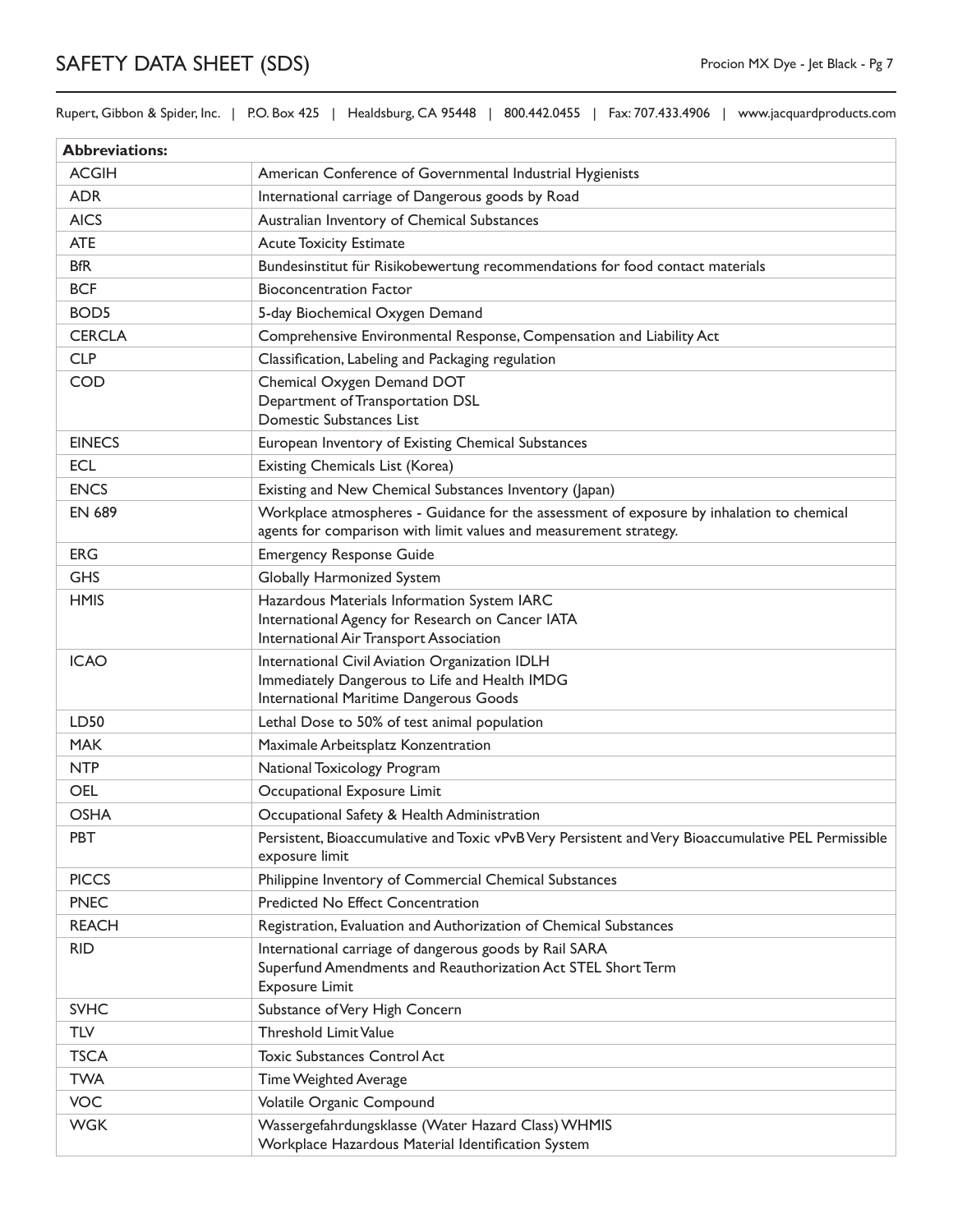

Jacquard Products Manufactured by Rupert, Gibbon & Spider, Inc. P.O. Box 425 | Healdsburg, CA 95448 800.442.0455 | Fax: 707.433.4906 www.jacquardproducts.com

#### **Revision Date: 06/12/2018**

### SECTION 1 - CHEMICAL, PRODUCT & COMPANY INFORMATION

| <b>Product Name:</b>     | <b>SODA ASH</b>                                                                                                |                                            |  |
|--------------------------|----------------------------------------------------------------------------------------------------------------|--------------------------------------------|--|
| Product Number/Code:     |                                                                                                                | CHM1007, CHM2007, CHM3007                  |  |
| Recommended Use:         | Dye fixer                                                                                                      |                                            |  |
| $Symonym(s)$ :           |                                                                                                                | Soda Ash, Soda Ash Dense, Sodium Carbonate |  |
| Restrictions on use:     |                                                                                                                | No further relevant information available. |  |
| Manufacturer:            | Rupert, Gibbon & Spider, Inc.<br>1147 Healdsburg Ave.<br>Healdsburg, CA 95448<br>1-800-442-0455 / 707-433-9577 |                                            |  |
| <b>Emergency Number:</b> | Chem Tel, Inc. - Contract #MIS9128344                                                                          |                                            |  |
|                          | North America:<br>1-800-255-3924                                                                               | International:<br>$1 - 813 - 248 - 0585$   |  |

#### SECTION 2 - HAZARD(S) IDENTIFICATION

| This product is not considered to be or contain hazardous chemicals based on evaluations made by our company<br>under the OSHA Hazard Communication Standard, reference 29 CFR 1910.1200. |                                                                                                                                                                                                                              |             |  |
|-------------------------------------------------------------------------------------------------------------------------------------------------------------------------------------------|------------------------------------------------------------------------------------------------------------------------------------------------------------------------------------------------------------------------------|-------------|--|
| <b>Toxicological Data on Ingredients:</b>                                                                                                                                                 |                                                                                                                                                                                                                              |             |  |
| <b>Hazard Classification</b>                                                                                                                                                              | GHS07                                                                                                                                                                                                                        |             |  |
| Physical Hazards:                                                                                                                                                                         | Eye Irritant                                                                                                                                                                                                                 | Category 2A |  |
| <b>Label Elements</b>                                                                                                                                                                     |                                                                                                                                                                                                                              |             |  |
| Pictogram:                                                                                                                                                                                |                                                                                                                                                                                                                              |             |  |
| Signal Words:                                                                                                                                                                             | Warning                                                                                                                                                                                                                      |             |  |
| <b>Hazard Statements-EU:</b>                                                                                                                                                              | H319 Keep out of reach of children.                                                                                                                                                                                          |             |  |
| <b>Precautionary Statements-EU:</b>                                                                                                                                                       |                                                                                                                                                                                                                              |             |  |
| Prevention:                                                                                                                                                                               | P280 Wear eye protection/face protection.<br>P264 Wash thoroughly after handling.                                                                                                                                            |             |  |
| Response:                                                                                                                                                                                 | P305+P351+P338 If in eyes: Rinse cautiously with water for several<br>minutes. Remove contact lenses, if present and easy to do.<br>Continue rinsing.<br>P337+P313 If eye irritation persists: Get medical advice/attention. |             |  |
| Storage:                                                                                                                                                                                  | See section 7                                                                                                                                                                                                                |             |  |
| Disposal:                                                                                                                                                                                 | See section 13                                                                                                                                                                                                               |             |  |
| Hazard(s) not otherwise classified:                                                                                                                                                       | There are no other hazards not otherwise classified that have been<br>identified.                                                                                                                                            |             |  |
| Results of PBT and vPvB assessment:                                                                                                                                                       | PBT: Not applicable<br>vPvB: Not applicable                                                                                                                                                                                  |             |  |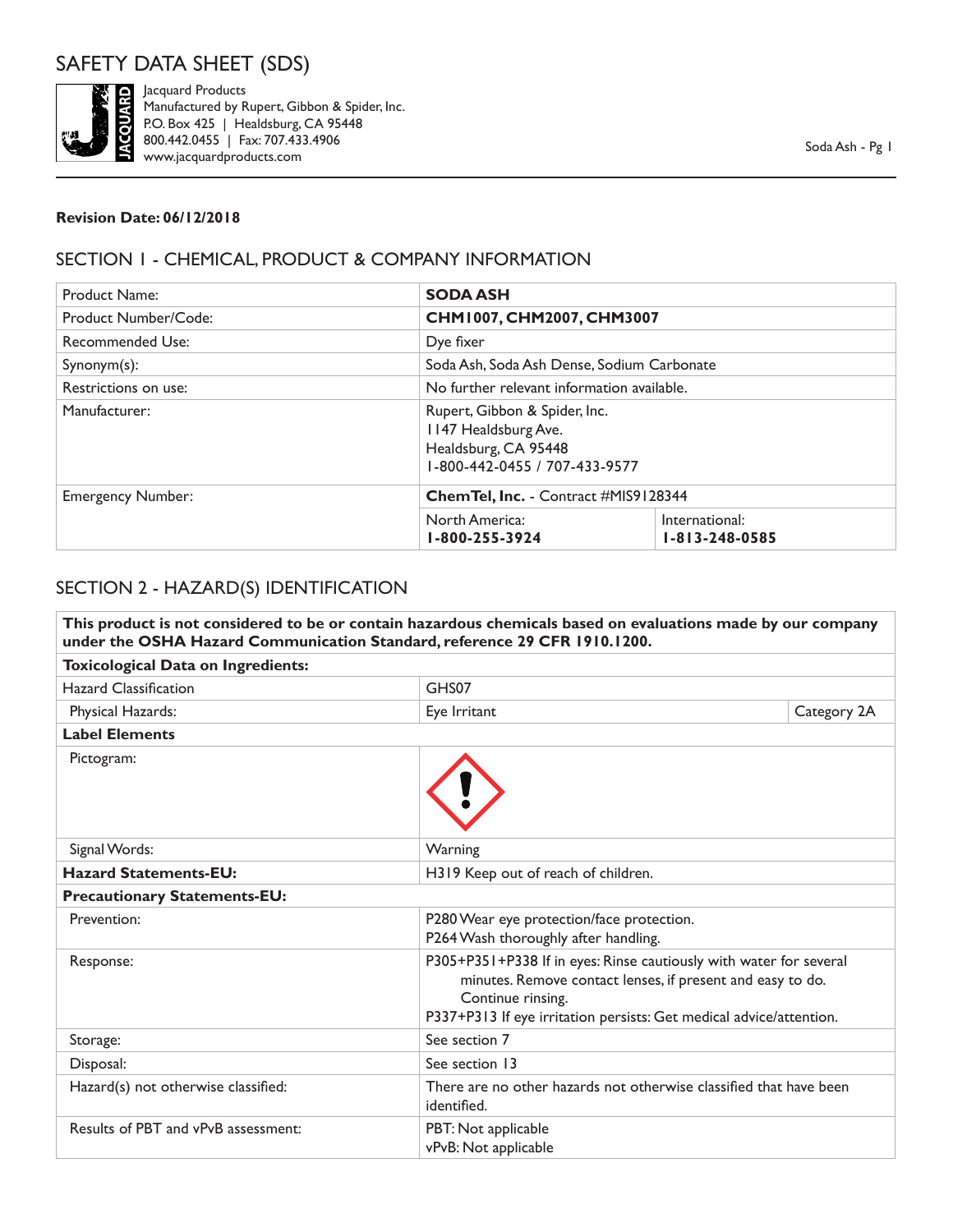#### SECTION 3 - COMPOSITION / INFORMATION ON INGREDIENTS

| <b>Chemical identity</b><br>(Substances)       | <b>Content in percent</b><br>$(\%)^*$ | CAS#     | <b>EC Number</b> | <b>Index Number</b>  |
|------------------------------------------------|---------------------------------------|----------|------------------|----------------------|
| Sodium Carbonate<br>Trade name: Soda Ash Dense | 100%                                  | 497-19-8 | 207-838-8        | $011 - 005 - 00 - 2$ |

### SECTION 4 - FIRST AID MEASURES

| <b>Description of first aid measures:</b>                                      |                                                                                                                                    |  |
|--------------------------------------------------------------------------------|------------------------------------------------------------------------------------------------------------------------------------|--|
| General information:                                                           | No special measures required.                                                                                                      |  |
| In the event of skin contact:                                                  | Brush off loose particles from skin. Immediately rinse with water.<br>If skin irritation continues, consult a doctor.              |  |
| In the event of eye contact:                                                   | Remove contact lenses if worn. Rinse opened eye for several minutes<br>under running water. If symptoms persist, consult a doctor. |  |
| In the event of swallowing:                                                    | Rinse out mouth and then drink plenty of water.<br>Do not induce vomiting; immediately call for medical help.                      |  |
| In the event of exposure by inhalation:                                        | Supply fresh air; consult doctor in case of complaints.                                                                            |  |
| Most important symptoms and effects, acute and<br>delayed:                     | Slight irritant effect on skin and mucous membranes. Irritant to eyes.<br>Gastric or intestinal disorders when ingested. Coughing. |  |
| Indication of any immediate medical attention and<br>special treatment needed: | No further relevant information available.                                                                                         |  |
| Danger:                                                                        | No further relevant information available.                                                                                         |  |

## SECTION 5 - FIREFIGHTING MEASURES

| Extinguishing media:                                    | Use fire fighting measures that suit the environment. None                        |
|---------------------------------------------------------|-----------------------------------------------------------------------------------|
| Special hazards arising from the substance or mixture : | Formation of toxic gases is possible during heating or in case of fire.           |
| Advice for fire fighters:                               | Wear self-contained respiratory protective device. Wear fully protective<br>suit. |
| Additional information:                                 | No further relevant information available.                                        |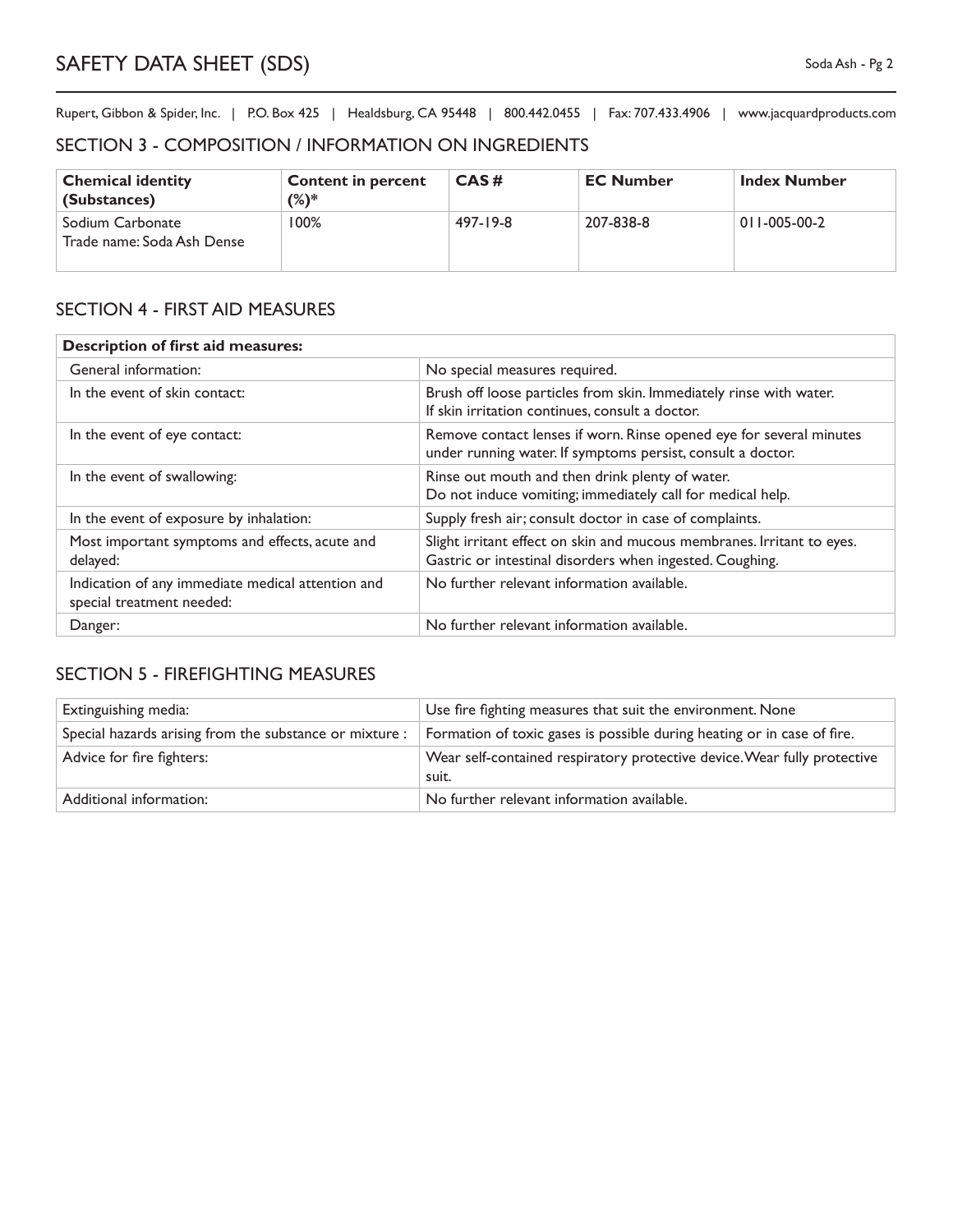## SECTION 6 - ACCIDENTAL RELEASE MEASURES

| Personal precautions, protective equipment and<br>emergency procedures: | Use respiratory protective device against the effects of fumes/dust/<br>aerosol. Ensure adequate ventilation. Wear protective equipment. Keep<br>unprotected persons away. |
|-------------------------------------------------------------------------|----------------------------------------------------------------------------------------------------------------------------------------------------------------------------|
| Methods and material for containment and clean up:                      | Pick up mechanically.<br>Dispose contaminated material as waste according to section 13. Send<br>for recovery or disposal in suitable receptacles.                         |
| Environmental procedures:                                               | Do not allow to enter sewers/ surface or ground water. Damp down<br>dust with water spray.                                                                                 |
| Reference to other sections:                                            | See Section 7 for information on safe handling.<br>See Section 8 for information on personal protection equipment.<br>See Section 13 for disposal information.             |

# SECTION 7 - HANDLING AND STORAGE

| Precautions for safe handling:                                  | Prevent formation of dust. Any deposit of dust which cannot be avoided<br>must be regularly removed.       |
|-----------------------------------------------------------------|------------------------------------------------------------------------------------------------------------|
| Conditions for safe storage including any<br>incompatibilities: | Requirements to be met by storerooms and receptacles:<br>Protect from humidity and water.                  |
|                                                                 | Information about storage in one common storage facility:<br>Store away from foodstuffs.                   |
|                                                                 | Do not store together with acids.                                                                          |
|                                                                 | Further information about storage conditions:<br>Store in cool, dry conditions in well-sealed receptacles. |
| Specific end $use(s)$ :                                         | No further relevant information available.                                                                 |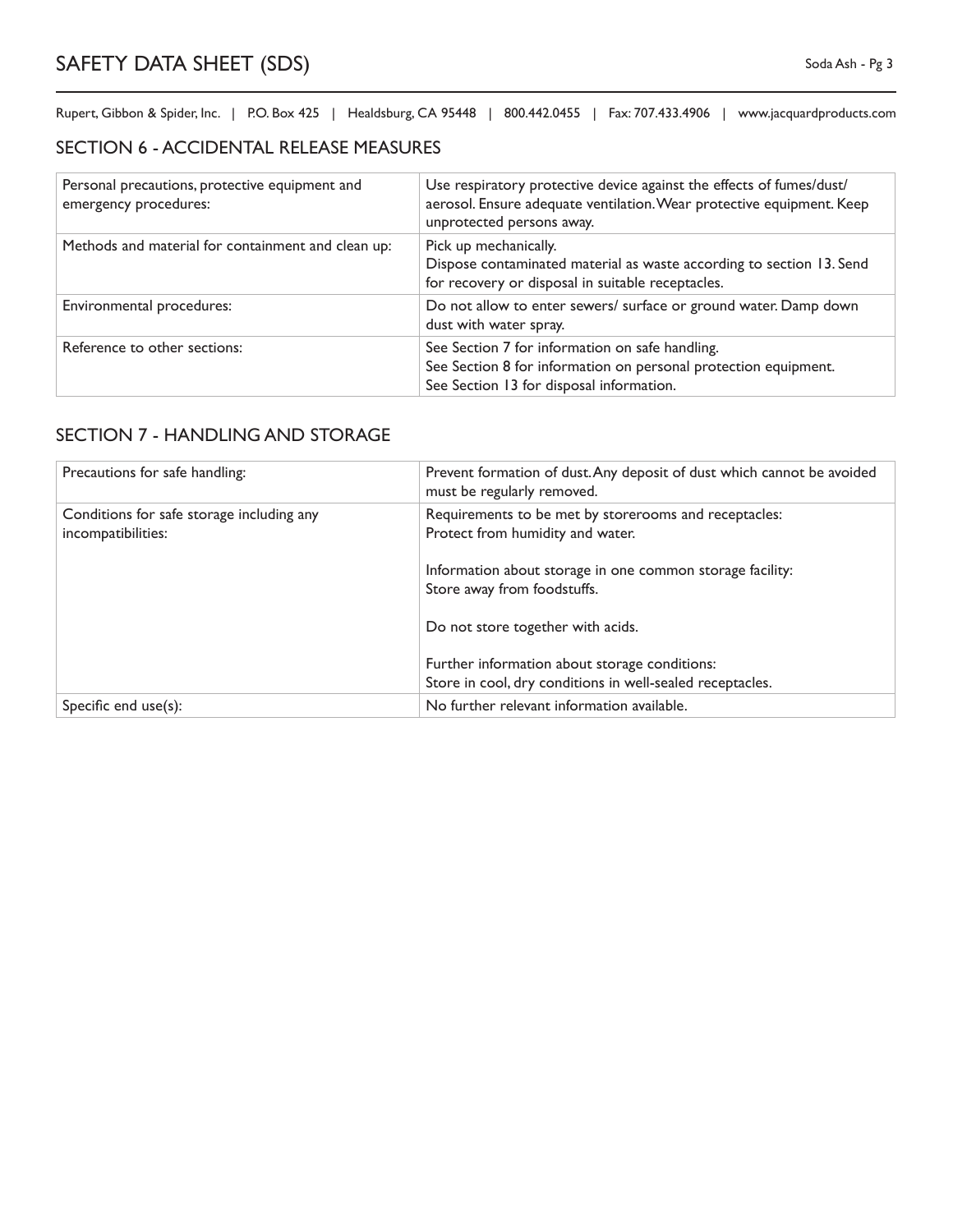#### SECTION 8 - EXPOSURE CONTROLS / PERSONAL PROTECTION

| <b>Control parameters:</b>                                                |                                                                                                                                                                                                                                                          |
|---------------------------------------------------------------------------|----------------------------------------------------------------------------------------------------------------------------------------------------------------------------------------------------------------------------------------------------------|
| Components with limit values that require monitoring<br>at the workplace: | The product does not contain any relevant quantities of materials with<br>critical values that have to be monitored at the workplace.                                                                                                                    |
| Additional information:                                                   | The lists that were valid during the creation were used as basis.                                                                                                                                                                                        |
| <b>Exposure controls:</b>                                                 |                                                                                                                                                                                                                                                          |
| General protective and hygienic measures:                                 | The usual precautionary measures for handling chemicals should be<br>followed. Keep away from foodstuffs, beverages and feed.                                                                                                                            |
|                                                                           | Avoid contact with the eyes.                                                                                                                                                                                                                             |
|                                                                           | Avoid close or long term contact with the skin. Do not inhale dust /<br>smoke / mist.                                                                                                                                                                    |
|                                                                           | Immediately remove all soiled and contaminated clothing. Wash hands<br>before breaks and at the end of work.                                                                                                                                             |
| Appropriate engineering controls:                                         | No further relevant information available.                                                                                                                                                                                                               |
| Hand protection:                                                          | - Protective gloves<br>The glove material has to be impermeable and resistant to the product/<br>the substance/ the preparation. Selection of the glove material on consid-<br>eration of the penetration times, rates of diffusion and the degradation. |
|                                                                           | - Material of gloves<br>The selection of the suitable gloves does not only depend on the mate-<br>rial, but also on further marks of quality and varies from manufacturer to<br>manufacturer.                                                            |
|                                                                           | - Penetration time of glove material<br>The exact break through time has to be found out by the manufacturer<br>of the protective gloves and has to be observed.                                                                                         |
| Eye protection:                                                           | Safety glasses                                                                                                                                                                                                                                           |
| Body protection:                                                          | Not required under normal conditions of use. Protection may be re-<br>quired for spills.                                                                                                                                                                 |
| Respiratory protection:                                                   | Not required under normal conditions of use. Use suitable respiratory<br>protective device in case of insufficient ventilation. For spills, respiratory<br>protection may be advisable.                                                                  |
| Limitation and supervision of exposure into the<br>environment:           | No further relevant information available.                                                                                                                                                                                                               |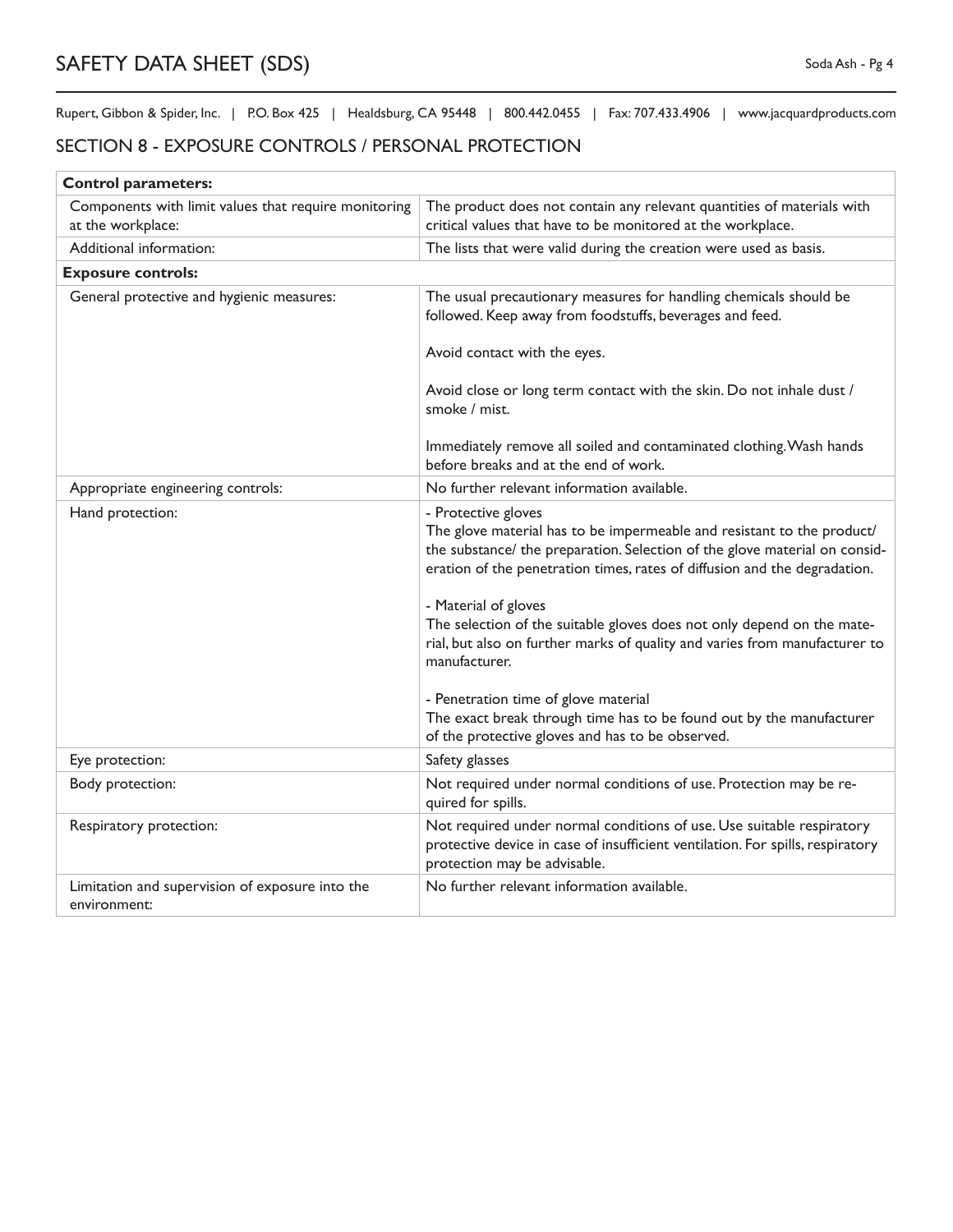#### SECTION 9 - PHYSICAL AND CHEMICAL PROPERTIES

| <b>General information:</b>                             |                                                           |  |  |
|---------------------------------------------------------|-----------------------------------------------------------|--|--|
| Appearance and physical state:                          | Granulate                                                 |  |  |
| Color:                                                  | White                                                     |  |  |
| Type of Odor:                                           | Odorless                                                  |  |  |
| Odor threshold:                                         | Not determined.                                           |  |  |
| Important health, safety and environmental information: |                                                           |  |  |
| Melting Point/Melting range:                            | 851.1 °C (1564 °F)                                        |  |  |
| Boiling Point and Boiling Range:                        | Undetermined.                                             |  |  |
| Flammability Classification:                            | Product is not flammable.                                 |  |  |
| Flash Point:                                            | Not applicable.                                           |  |  |
| Auto-ignition Temperature:                              | Not determined.                                           |  |  |
| Decomposition Temperature:                              | Not determined.                                           |  |  |
| Danger of explosion:                                    | Product does not present an explosion hazard.             |  |  |
| Explosion Limits (lower/upper):                         | Not determined.                                           |  |  |
| Evaporation rate:                                       | Not applicable.                                           |  |  |
| Vapor Pressure:                                         | Not applicable.                                           |  |  |
| Partition Coefficient (n-octanol/water):                | Not determined.                                           |  |  |
| Density:                                                | At 20 °C (68 °F): 2.53 g/cm <sup>3</sup> (21.113 lbs/gal) |  |  |
| Relative density:                                       | Not determined.                                           |  |  |
| Water Solubility:                                       | Soluble.                                                  |  |  |
| pH:                                                     | Value at 20 °C (68 °F): 11.3 - 11.6 (1% solution)         |  |  |
| Viscosity:                                              | Dynamic: Not applicable.                                  |  |  |
|                                                         | Kinematic: Not applicable.                                |  |  |
| Relative density:                                       | Not determined.                                           |  |  |
| Other information:                                      | No further relevant information available.                |  |  |

#### SECTION 10 - STABILITY AND REACTIVITY

| Reactivity:                                     |                                                                                |
|-------------------------------------------------|--------------------------------------------------------------------------------|
| Chemical Stability:                             |                                                                                |
| Thermal decomposition/conditions to be avoided: | No decomposition is used and stored according to specifications.               |
| Possibility of hazardous reactions:             | Strong exothermic reaction with acids. Reacts with halogenated com-<br>pounds. |
| Incompatible materials:                         | No further relevant information available.                                     |
| Conditions to avoid:                            | Avoid acids.                                                                   |
| Hazardous decomposition products:               | Carbon monoxide and carbon dioxide                                             |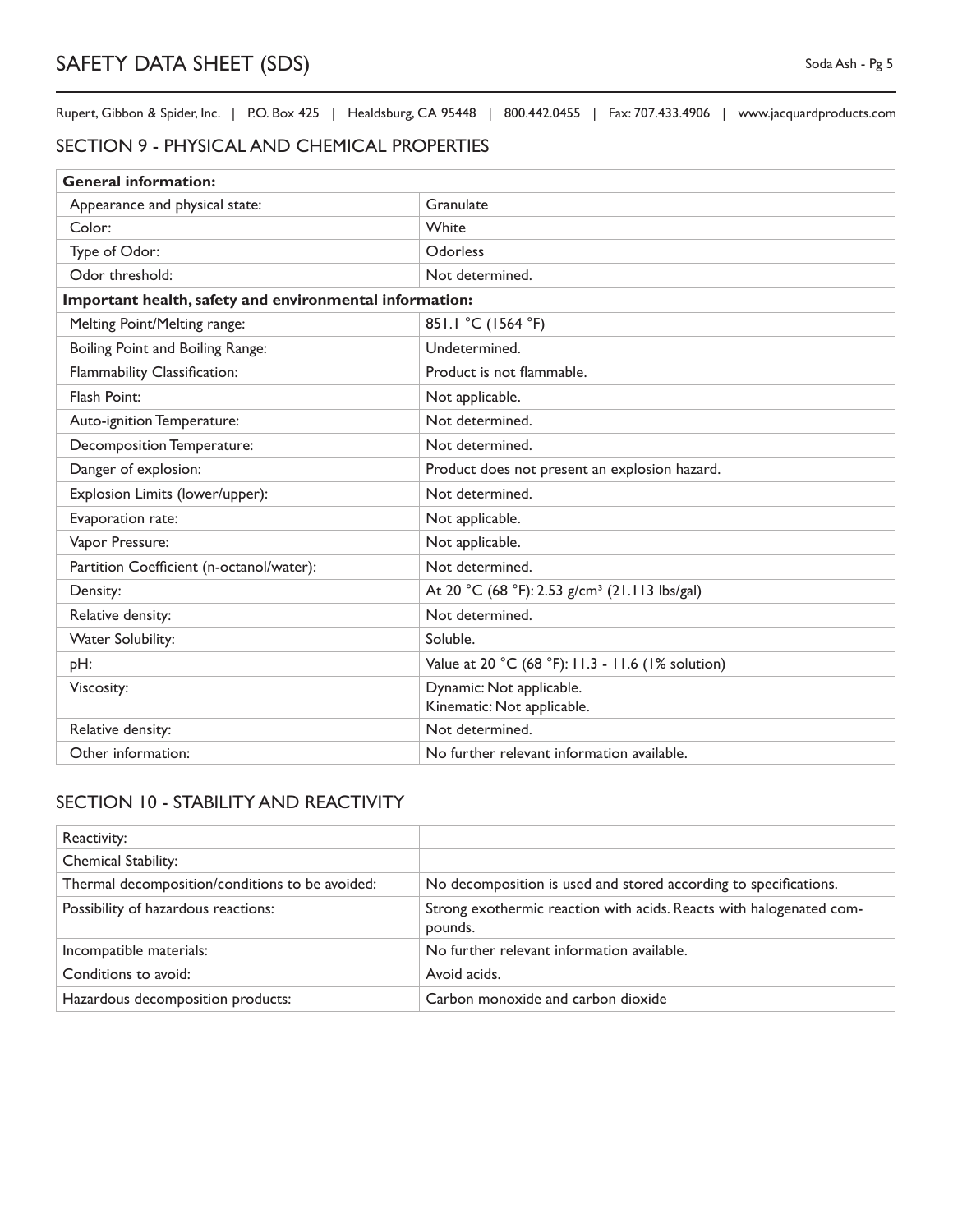## SECTION 11 - TOXICOLOGICAL INFORMATION

| Information on toxicological effects:                          |                                                                                                                               |  |
|----------------------------------------------------------------|-------------------------------------------------------------------------------------------------------------------------------|--|
| Acute toxicity (list all possible routes of exposure)          |                                                                                                                               |  |
| Acute Oral Toxicity:                                           | LD50 - 4,090 mg/kg (rat)                                                                                                      |  |
| Skin Corrosion/irritation:                                     | Slight irritant effect on skin and mucous membranes.                                                                          |  |
| Serious Eye Damage / Eye Irritation:                           | Irritating effect.                                                                                                            |  |
| Respiratory or Skin Sensitization:                             | No sensitizing effects known.                                                                                                 |  |
| Subacute to chronic toxicity:                                  | No further relevant information available.                                                                                    |  |
| Additional toxicological information:                          | The product shows the following dangers according to internally ap-<br>proved calculation methods for preparations: irritant. |  |
| <b>Carcinogenic categories:</b>                                |                                                                                                                               |  |
| IARC (International Agency for Research on Cancer)             | Substance is not listed.                                                                                                      |  |
| NTP (National Toxicology Program)                              | Substance is not listed.                                                                                                      |  |
| OSHA-Ca (Occupational Safety & Health Administra-<br>tion)     | Substance is not listed.                                                                                                      |  |
| Possible routes of exposure:                                   | Inhalation, eye contact, skin contact.                                                                                        |  |
| Acute effects (Acute toxicity, irritation and<br>corrosivity): | Irritating to eyes.                                                                                                           |  |
| Repeated dose toxicity:                                        | No further relevant information available.                                                                                    |  |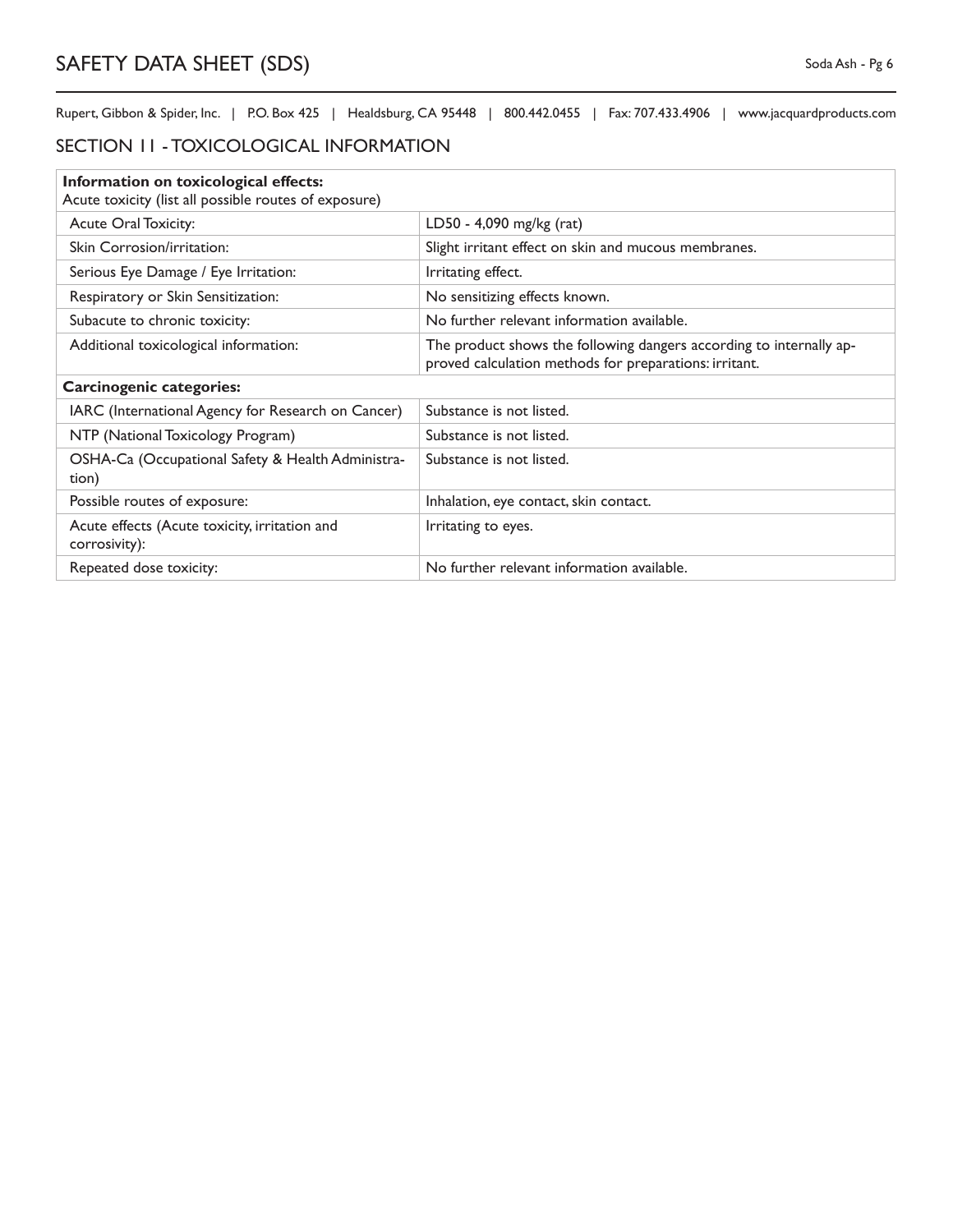#### SECTION 12 - ECOLOGICAL INFORMATION

| <b>Toxicity:</b>                    |                                                                                                                                                                                                                                                                                                                                                                                                                                                                                                                                           |
|-------------------------------------|-------------------------------------------------------------------------------------------------------------------------------------------------------------------------------------------------------------------------------------------------------------------------------------------------------------------------------------------------------------------------------------------------------------------------------------------------------------------------------------------------------------------------------------------|
| Aquatic toxicity:                   | No further relevant information available.                                                                                                                                                                                                                                                                                                                                                                                                                                                                                                |
| Persistence and degradability:      | No further relevant information available.                                                                                                                                                                                                                                                                                                                                                                                                                                                                                                |
| Bioaccumulative potential:          | No further relevant information available.                                                                                                                                                                                                                                                                                                                                                                                                                                                                                                |
| Mobility in soil:                   | No further relevant information available.                                                                                                                                                                                                                                                                                                                                                                                                                                                                                                |
| Ecotoxical effects:                 | After neutralization a reduction of the harming action may be recognized.                                                                                                                                                                                                                                                                                                                                                                                                                                                                 |
| General notes:                      | Water hazard class 1 (Assessment by list): slightly hazardous for water<br>Do not allow undiluted product or large quantities of it to reach ground<br>water, water course or sewage system.<br>Rinse off of bigger amounts into drains or the aquatic environment may<br>lead to increased pH-values. A high pH-value harms aquatic organisms. In<br>the dilution of the use-level the pH-value is considerably reduced, so that<br>after the use of the product the aqueous waste, emptied into drains, is<br>only low water-dangerous. |
| Results of PBT and vPvB assessment: | PBT: Not applicable.<br>vPvB: Not applicable.                                                                                                                                                                                                                                                                                                                                                                                                                                                                                             |
| Other adverse effects:              | No further relevant information available.                                                                                                                                                                                                                                                                                                                                                                                                                                                                                                |

# SECTION 13 - DISPOSAL CONSIDERATIONS

| <b>Waste treatment methods:</b> |                                                                                                                                                                                                                                                                                                                                                                                                                                                                                                 |
|---------------------------------|-------------------------------------------------------------------------------------------------------------------------------------------------------------------------------------------------------------------------------------------------------------------------------------------------------------------------------------------------------------------------------------------------------------------------------------------------------------------------------------------------|
| Disposal:                       | Small amounts may be diluted with plenty of water and washed away. Dis-<br>pose of bigger amounts in accordance with Local Authority requirements.<br>The user of this material has the responsibility to dispose of unused ma-<br>terial, residues and containers in compliance with all relevant local, state<br>and federal laws and regulations regarding treatment, storage and dispos-<br>al for hazardous and nonhazardous wastes. Residual materials should be<br>treated as hazardous. |
| Uncleaned packagings:           | Disposal must be made according to official regulations.                                                                                                                                                                                                                                                                                                                                                                                                                                        |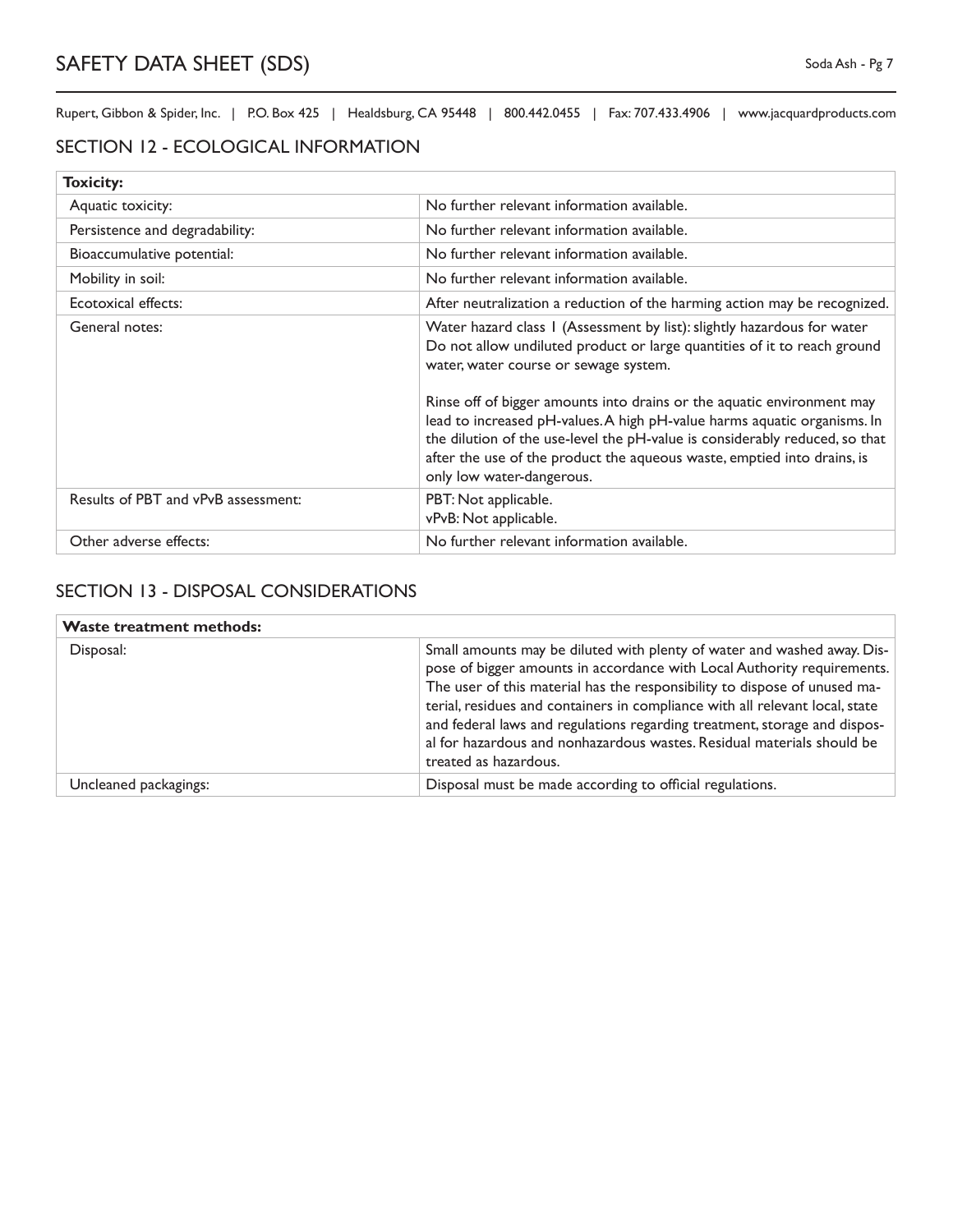#### SECTION 14 - TRANSPORT INFORMATION

| UN-Number (DOT, ADN, IMDG, IATA):                                          | Not Regulated  |
|----------------------------------------------------------------------------|----------------|
| UN proper shipping name (DOT, ADN, IMDG, IATA):                            | Not Regulated  |
| Transport hazard class(es)<br>(DOT, ADR, ADN, IMDG, IATA):                 | Not Regulated  |
| Packing group (DOT, IMDG, IATA):                                           | Not Regulated  |
| Environmental hazards:                                                     | <b>No</b>      |
| Marine pollutant:                                                          | N <sub>o</sub> |
| Special precautions for user:                                              | Not applicable |
| Transport in bulk according to Annex II of<br>MARPOL73/78 and the IBC Code | Not applicable |
| UN "Model Regulation":                                                     |                |

# SECTION 15 - REGULATORY INFORMATION

| Safety, health and environmental regulations/legislation specific for the substance or mixture: |                                                                                                                                                                                                              |
|-------------------------------------------------------------------------------------------------|--------------------------------------------------------------------------------------------------------------------------------------------------------------------------------------------------------------|
| Hazard categories                                                                               |                                                                                                                                                                                                              |
| United States (USA)                                                                             |                                                                                                                                                                                                              |
| <b>SARA Section 355</b><br>(Extremely hazardous substances):                                    | Substance is not listed.                                                                                                                                                                                     |
| <b>SARA Section 313</b><br>(Specific toxic chemical listings):                                  | Substance is not listed.                                                                                                                                                                                     |
| TSCA (Toxic Substances Control Act):                                                            | Substance is listed.                                                                                                                                                                                         |
| Proposition 65 (California) Chemicals known to<br>cause cancer:                                 | Substance is not listed.                                                                                                                                                                                     |
| Chemicals known to cause reproductive toxicity<br>for females:                                  | Substance is not listed.                                                                                                                                                                                     |
| Chemicals known to cause reproductive toxicity<br>for males:                                    | Substance is not listed.                                                                                                                                                                                     |
| Chemicals known to cause developmental toxicity:                                                | Substance is not listed.                                                                                                                                                                                     |
| EPA (Environmental Protection Agency):                                                          | Substance is not listed.                                                                                                                                                                                     |
| IARC (International Agency for Research on<br>Cancer):                                          | Substance is not listed.                                                                                                                                                                                     |
| TLV (Threshold Limit Value established by ACGIH)                                                | Substance is not listed.                                                                                                                                                                                     |
| NIOSH-Ca (National Institute for Occupational<br>Safety and Health):                            | Substance is not listed.                                                                                                                                                                                     |
| Other regulations, limitations and prohibitive<br>regulations:                                  | This product has been classified in accordance with hazard criteria of the<br>Controlled Products Regulations and the SDS contains all the informa-<br>tion required by the Controlled Products Regulations. |
| Chemical safety assessment:                                                                     | A Chemical Safety Assessment has not been carried out.                                                                                                                                                       |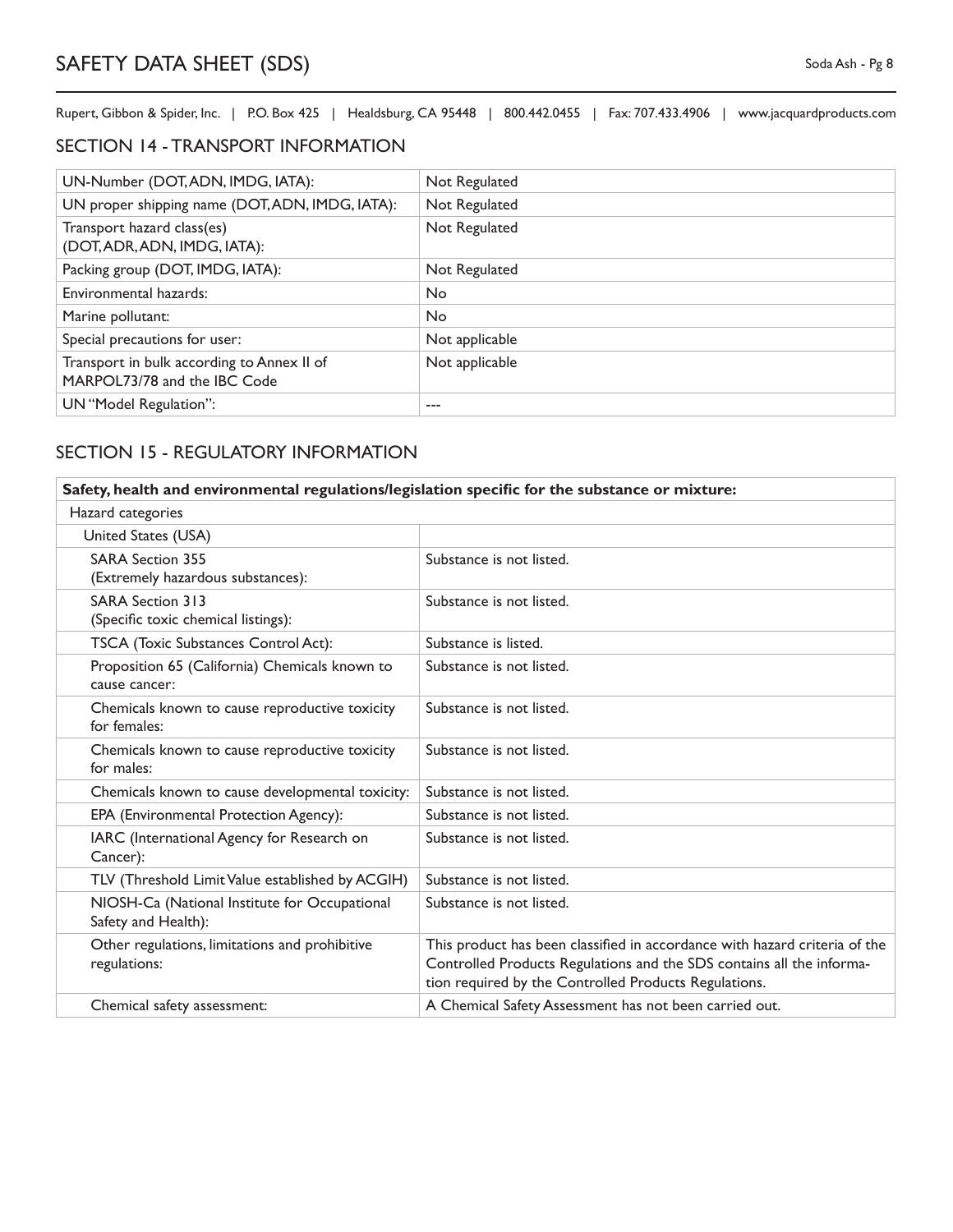#### SECTION 16 - OTHER INFORMATION

| <b>HMIS Hazard ID:</b>                                                                                |  |  |
|-------------------------------------------------------------------------------------------------------|--|--|
| Health:                                                                                               |  |  |
| Flammability:                                                                                         |  |  |
| Reactivity:                                                                                           |  |  |
| Hazard rating: 0 - Minimal; I - Slight; 2 - Moderate; 3 - Serious; 4 - Severe; *Chronic health effect |  |  |

#### **Disclaimer:**

The information contained in this SDS is based on data from sources considered to be reliable but Rupert, Gibbon & Spider, Inc. does not guarantee the accuracy or completeness thereof. Rupert, Gibbon & Spider, Inc. urges each customer or recipient of this SDS to study it carefully to become aware of and understand the hazards associated with this product. The reader should consider consulting reference works or individuals who are experts in ventilation, toxicology or fire and understand the data in this SDS.

#### **Revision Date: 06/12/2018**

| <b>National Chemical Inventories:</b>                                                                 |                   |
|-------------------------------------------------------------------------------------------------------|-------------------|
| All components of this product are listed on the following chemical substance inventories: TSCA (USA) |                   |
| <b>DSL</b>                                                                                            | (Canada)          |
| <b>EINECS</b>                                                                                         | (Europe)          |
| <b>ENCS</b>                                                                                           | (Japan) ECL       |
|                                                                                                       | (Korea)           |
| <b>AICS</b>                                                                                           | (Australia) NZIoC |
|                                                                                                       | (New Zealand)     |
| <b>PICCS</b>                                                                                          | (Philippines)     |
| <b>IECSC</b>                                                                                          | (China)           |